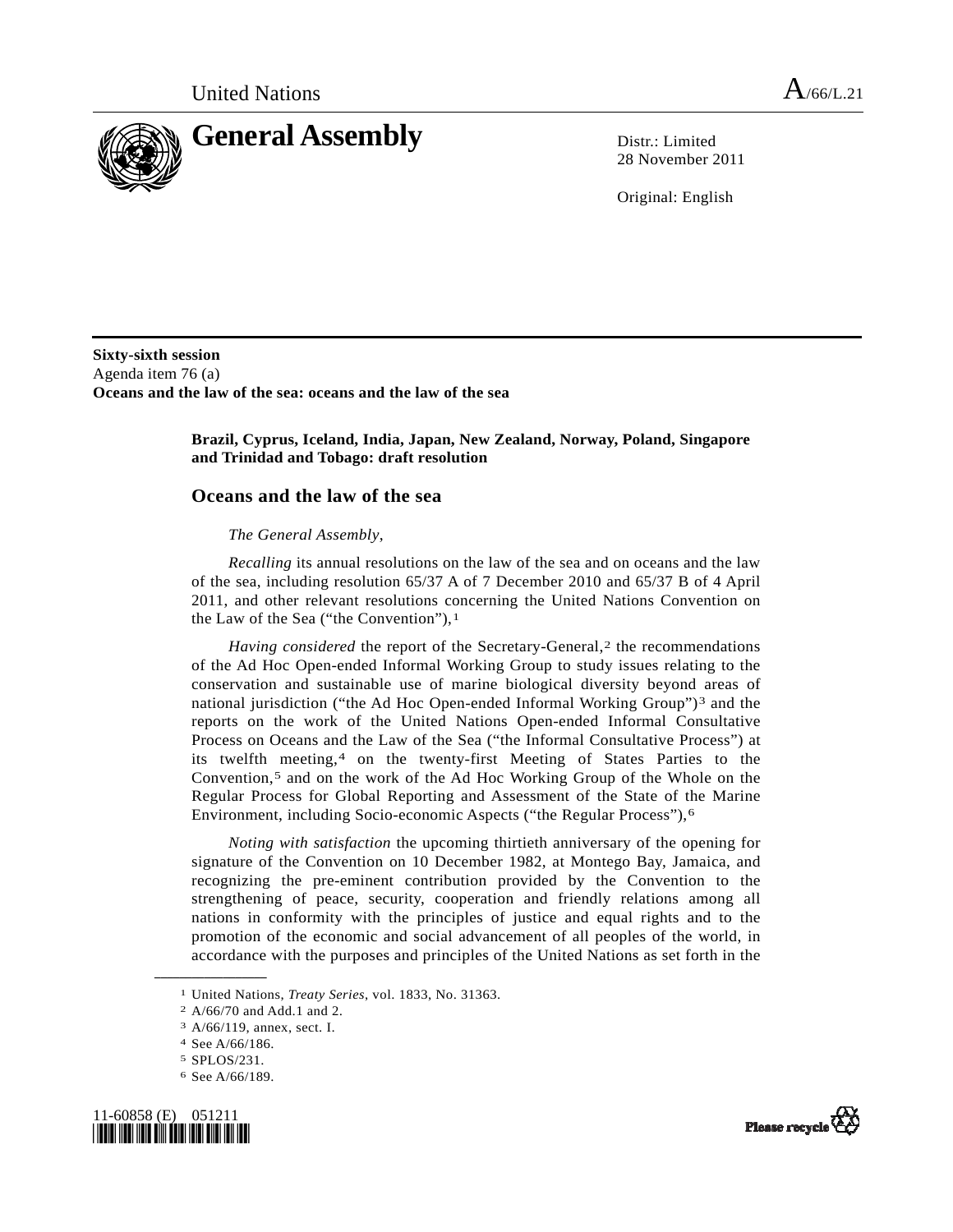Charter of the United Nations, as well as to the sustainable development of the oceans and seas,

*Emphasizing* the universal and unified character of the Convention, and reaffirming that the Convention sets out the legal framework within which all activities in the oceans and seas must be carried out and is of strategic importance as the basis for national, regional and global action and cooperation in the marine sector, and that its integrity needs to be maintained, as recognized also by the United Nations Conference on Environment and Development in chapter 17 of Agenda 21,[7](#page-1-0) 

*Recognizing* the important contribution of sustainable development and management of the resources and uses of the oceans and seas to the achievement of international development goals, including those contained in the United Nations Millennium Declaration, [8](#page-1-1)

*Conscious* that the problems of ocean space are closely interrelated and need to be considered as a whole through an integrated, interdisciplinary and intersectoral approach, and reaffirming the need to improve cooperation and coordination at the national, regional and global levels, in accordance with the Convention, to support and supplement the efforts of each State in promoting the implementation and observance of the Convention, and the integrated management and sustainable development of the oceans and seas,

*Reiterating* the essential need for cooperation, including through capacitybuilding and transfer of marine technology, to ensure that all States, especially developing countries, in particular the least developed countries and small island developing States, as well as coastal African States, are able both to implement the Convention and to benefit from the sustainable development of the oceans and seas, as well as to participate fully in global and regional forums and processes dealing with oceans and law of the sea issues,

*Emphasizing* the need to strengthen the ability of competent international organizations to contribute, at the global, regional, subregional and bilateral levels, through cooperation programmes with Governments, to the development of national capacity in marine science and the sustainable management of the oceans and their resources,

*Recalling* that marine science is important for eradicating poverty, contributing to food security, conserving the world's marine environment and resources, helping to understand, predict and respond to natural events and promoting the sustainable development of the oceans and seas, by improving knowledge, through sustained research efforts and the evaluation of monitoring results, and applying such knowledge to management and decision-making,

*Reiterating its deep concern* at the serious adverse impacts on the marine environment and biodiversity, in particular on vulnerable marine ecosystems and their physical and biogenic structure, including coral reefs, cold water habitats, hydrothermal vents and seamounts, of certain human activities,

*Emphasizing* the need for the safe and environmentally sound recycling of ships,

<span id="page-1-0"></span><sup>7</sup> *Report of the United Nations Conference on Environment and Development, Rio de Janeiro, 3-14 June 1992,* vol. I, *Resolutions Adopted by the Conference* (United Nations publication, Sales No. E.93.I.8 and corrigendum), resolution 1, annex II.

<span id="page-1-1"></span><sup>8</sup> See resolution 55/2.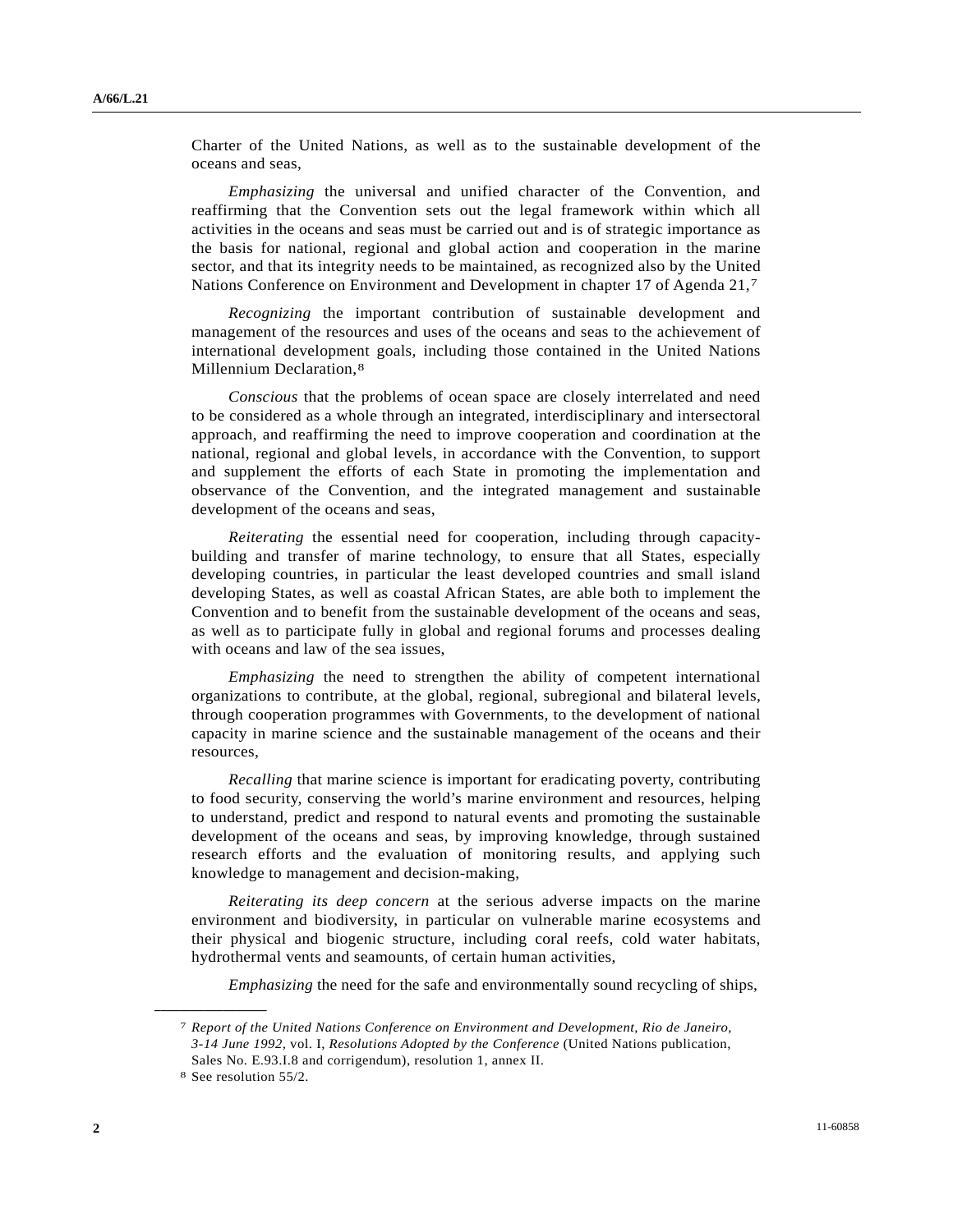*Expressing deep concern* at the adverse economic, social and environmental impacts of the physical alteration and destruction of marine habitats that may result from land-based and coastal development activities, in particular those land reclamation activities that are carried out in a manner that has a detrimental impact on the marine environment,

*Reiterating its serious concern* at the current and projected adverse effects of climate change on the marine environment and marine biodiversity, and emphasizing the urgency of addressing this issue,

*Expressing concern* that climate change continues to increase the severity and incidence of coral bleaching throughout tropical seas and weakens the ability of reefs to withstand ocean acidification, which could have serious and irreversible negative effects on marine organisms, particularly corals, as well as to withstand other pressures, including overfishing and pollution,

*Reiterating its deep concern* at the vulnerability of the environment and the fragile ecosystems of the polar regions, including the Arctic Ocean and the Arctic ice cap, particularly affected by the projected adverse effects of climate change,

*Recognizing* the need for a more integrated and ecosystem-based approach to, further study of and the promotion of measures for enhanced cooperation, coordination and collaboration relating to, the conservation and sustainable use of marine biodiversity beyond areas of national jurisdiction,

*Recognizing also* that the realization of the benefits of the Convention could be enhanced by international cooperation, technical assistance and advanced scientific knowledge, as well as by funding and capacity-building,

*Recognizing further* that hydrographic surveys and nautical charting are critical to the safety of navigation and life at sea, environmental protection, including the protection of vulnerable marine ecosystems, and the economics of the global shipping industry, and encouraging further efforts towards electronic charting, which not only provides significantly increased benefits for safe navigation and management of ship movement, but also provides data and information that can be used for sustainable fisheries activities and other sectoral uses of the marine environment, the delimitation of maritime boundaries and environmental protection, and noting the entry into force of amendments to the International Convention for the Safety of Life at Sea, 1974, on requirements for ships on international voyages to carry an electronic chart display information system,

*Recognizing* that ocean data buoys deployed and operated in accordance with international law are critical for saving lives by detecting storm surges and tsunamis and for improving understanding of weather, climate and ecosystems, and reiterating its serious concern at intentional and unintentional damage to such buoys,

*Emphasizing* that underwater archaeological, cultural and historical heritage, including shipwrecks and watercraft, holds essential information on the history of humankind and that such heritage is a resource that needs to be protected and preserved,

*Noting with concern* the continuing problem of transnational organized crime committed at sea, including illicit traffic in narcotic drugs and psychotropic substances, the smuggling of migrants and trafficking in persons, and threats to maritime safety and security, including piracy, armed robbery at sea, smuggling and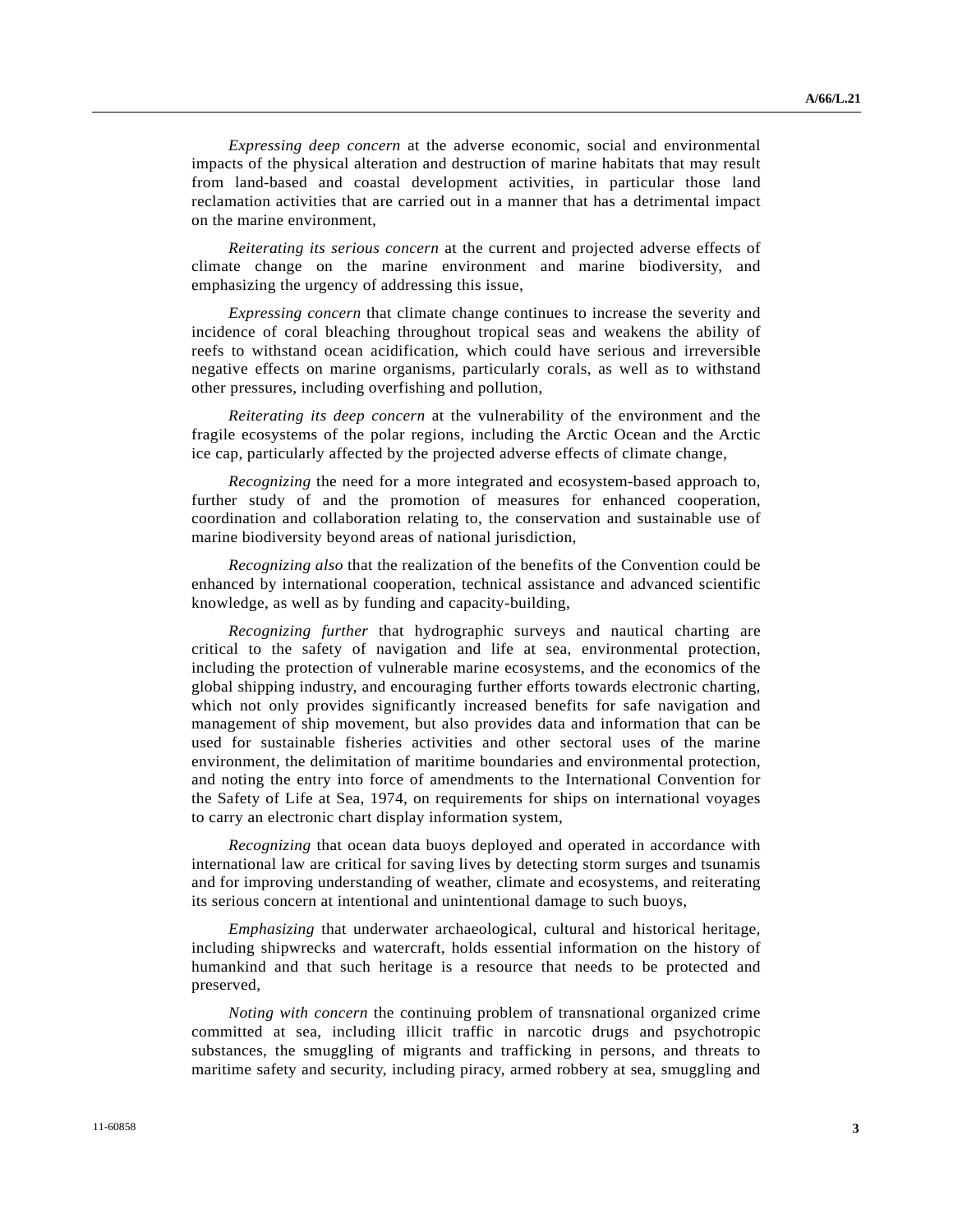terrorist acts against shipping, offshore installations and other maritime interests, and noting the deplorable loss of life and adverse impact on international trade, energy security and the global economy resulting from such activities,

*Recognizing* that fibre-optic submarine cables transmit most of the world's data and communications and, hence, are vitally important to the global economy and the national security of all States, conscious that these cables are susceptible to intentional and accidental damage from shipping and other activities, and that the maintenance, including the repair, of these cables is important, noting that these matters have been brought to the attention of States at various workshops and seminars, and conscious of the need for States to adopt national laws and regulations to protect submarine cables and render their wilful damage or damage by culpable negligence punishable offences,

*Noting* the importance of the delineation of the outer limits of the continental shelf beyond 200 nautical miles and that it is in the broader interest of the international community that coastal States with a continental shelf beyond 200 nautical miles submit information on the outer limits of the continental shelf beyond 200 nautical miles to the Commission on the Limits of the Continental Shelf ("the Commission"), and welcoming the submissions to the Commission by a considerable number of States Parties on the outer limits of their continental shelf beyond 200 nautical miles, that the Commission has continued to fulfil its role, including of making recommendations to coastal States, and that the summaries of recommendations are being made publicly available,<sup>9</sup>

*Noting also* that many coastal States Parties have submitted preliminary information indicative of the outer limits of the continental shelf beyond 200 nautical miles, as provided for in the decision of the eighteenth Meeting of States Parties to the Convention regarding the workload of the Commission and the ability of States, particularly developing States, to fulfil the requirements of article 4 of annex II to the Convention, as well as the decision contained in SPLOS/72, paragraph  $(a)$ ,  $10$  $10$ 

*Noting further* that some coastal States may continue to face particular challenges in relation to preparing and presenting submissions to the Commission,

*Noting* that financial and technical assistance may be sought by developing countries for activities in relation to preparing and presenting submissions to the Commission, including through the voluntary trust fund established by resolution 55/7 of 30 October 2000 for the purpose of facilitating the preparation of submissions to the Commission for developing States, in particular the least developed countries and small island developing States, and compliance with article 76 of the Convention, as well as other accessible international assistance,

*Recognizing* the importance of the trust funds established by resolution 55/7 in facilitating the participation of members of the Commission from developing States in the meetings of the Commission and in fulfilling the requirements of article 4 of annex II to the Convention, while noting with appreciation the recent contributions made to them,

*Reaffirming* the importance of the work of the Commission for coastal States and for the international community,

<sup>9</sup> Available from www.un.org/depts/los/index.htm.

<span id="page-3-1"></span><span id="page-3-0"></span><sup>10</sup> SPLOS/183.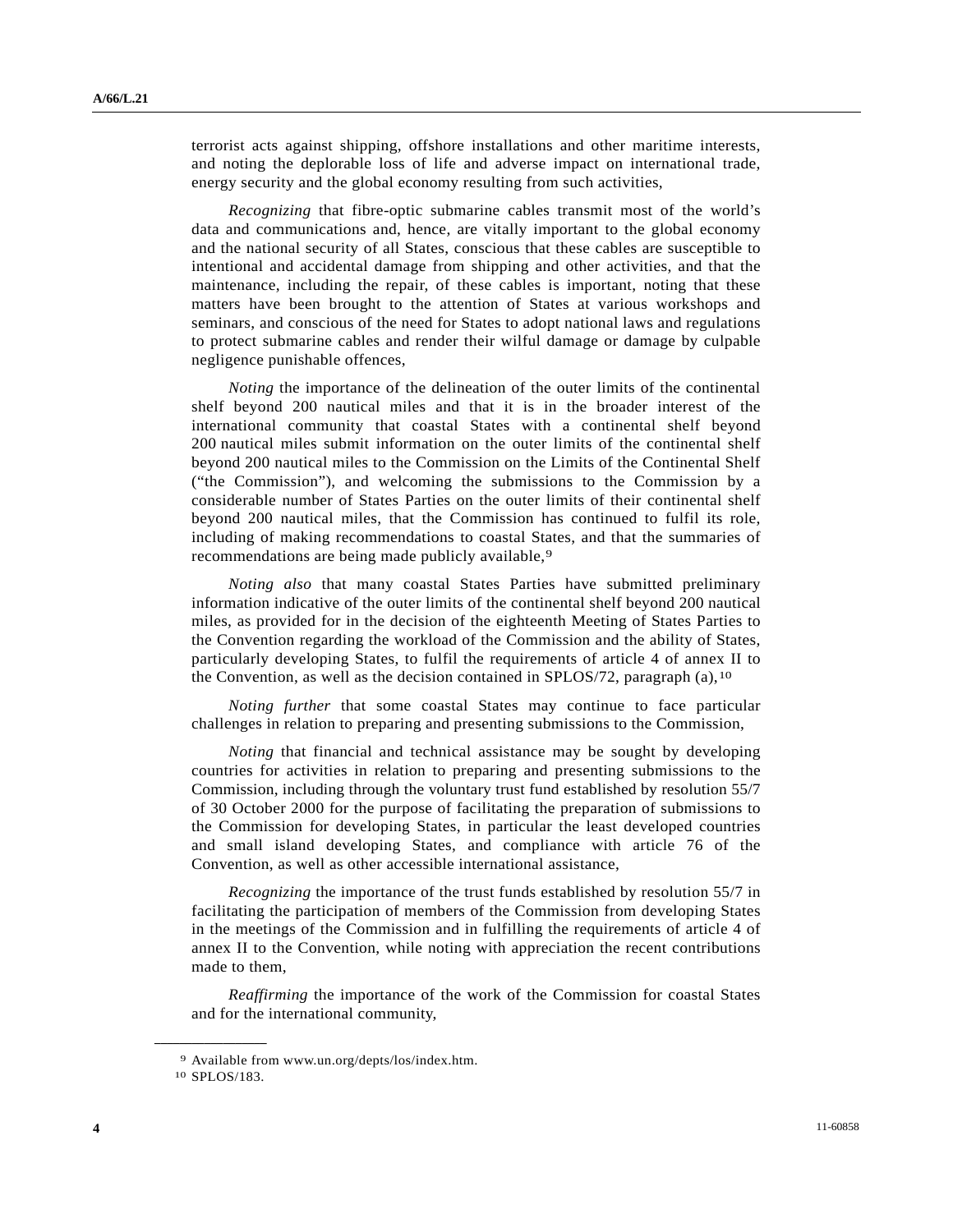*Recognizing* the significant workload of the Commission in view of the large number of submissions already received and a number of submissions yet to be received, which places additional demands and challenges on its members and the secretariat as provided by the Secretary-General of the United Nations through the Division for Ocean Affairs and the Law of the Sea of the Office of Legal Affairs of the Secretariat ("the Division"), and acknowledging the decision of the twenty-first Meeting of States Parties regarding the workload of the Commission,<sup>[1](#page-4-0)1</sup>

*Noting with concern* the projected timetable of the work of the Commission on the submissions already received by it and those yet to be received  $12$  and, in this regard, the consequences of the duration of the sessions of the Commission and the meetings of its subcommissions,

*Recognizing* significant inequities and difficulties for States arising out of the projected timetable, including with respect to retaining expertise, when there is a considerable delay between preparation of submissions and their consideration by the Commission,

*Recognizing also* the need to take action to ensure that the Commission can perform its functions under the Convention expeditiously, efficiently and effectively, and maintain its high level of quality and expertise,

*Recalling* its decision, in resolutions 57/141 of 12 December 2002 and 58/240 of 23 December 2003, to establish a regular process under the United Nations for global reporting and assessment of the state of the marine environment, including socio-economic aspects, both current and foreseeable, building on existing regional assessments, as recommended by the World Summit on Sustainable Development,[13](#page-4-2) and noting the need for cooperation among all States to this end,

*Recalling also* its decision, contained in paragraphs 202, 203 and 209 of resolution 65/37 A, regarding the Regular Process, as established under the United Nations and accountable to the General Assembly,

*Recalling further* that the Division for Ocean Affairs and the Law of the Sea of the Office of Legal Affairs has been designated to provide secretariat support to the Regular Process, including its established institutions,

*Recognizing* the importance and the contribution of the work of the Informal Consultative Process established by resolution 54/33 of 24 November 1999 to facilitate the annual review of developments in ocean affairs by the General Assembly,

*Noting* the responsibilities of the Secretary-General under the Convention and related resolutions of the General Assembly, in particular resolutions 49/28 of 6 December 1994, 52/26 of 26 November 1997, 54/33, 65/37 A and 65/37 B, and in this context the substantial increase in activities of the Division, in particular in view of the growing number of requests to the Division for additional outputs and servicing of meetings, its increasing capacity-building activities, the need for enhanced support and assistance to the Commission and the role of the Division in inter-agency coordination and cooperation,

<span id="page-4-2"></span><span id="page-4-1"></span><span id="page-4-0"></span>**\_\_\_\_\_\_\_\_\_\_\_\_\_\_\_\_\_\_**  11 SPLOS/229.

<sup>12</sup> See http://www.un.org/depts/los/clcs\_new/clcs\_home.htm.

<sup>13</sup> See *Report of the World Summit on Sustainable Development, Johannesburg, South Africa, 26 August-4 September 2002* (United Nations publication, Sales No. E.03.II.A.1 and corrigendum), chap. I, resolution 2, annex.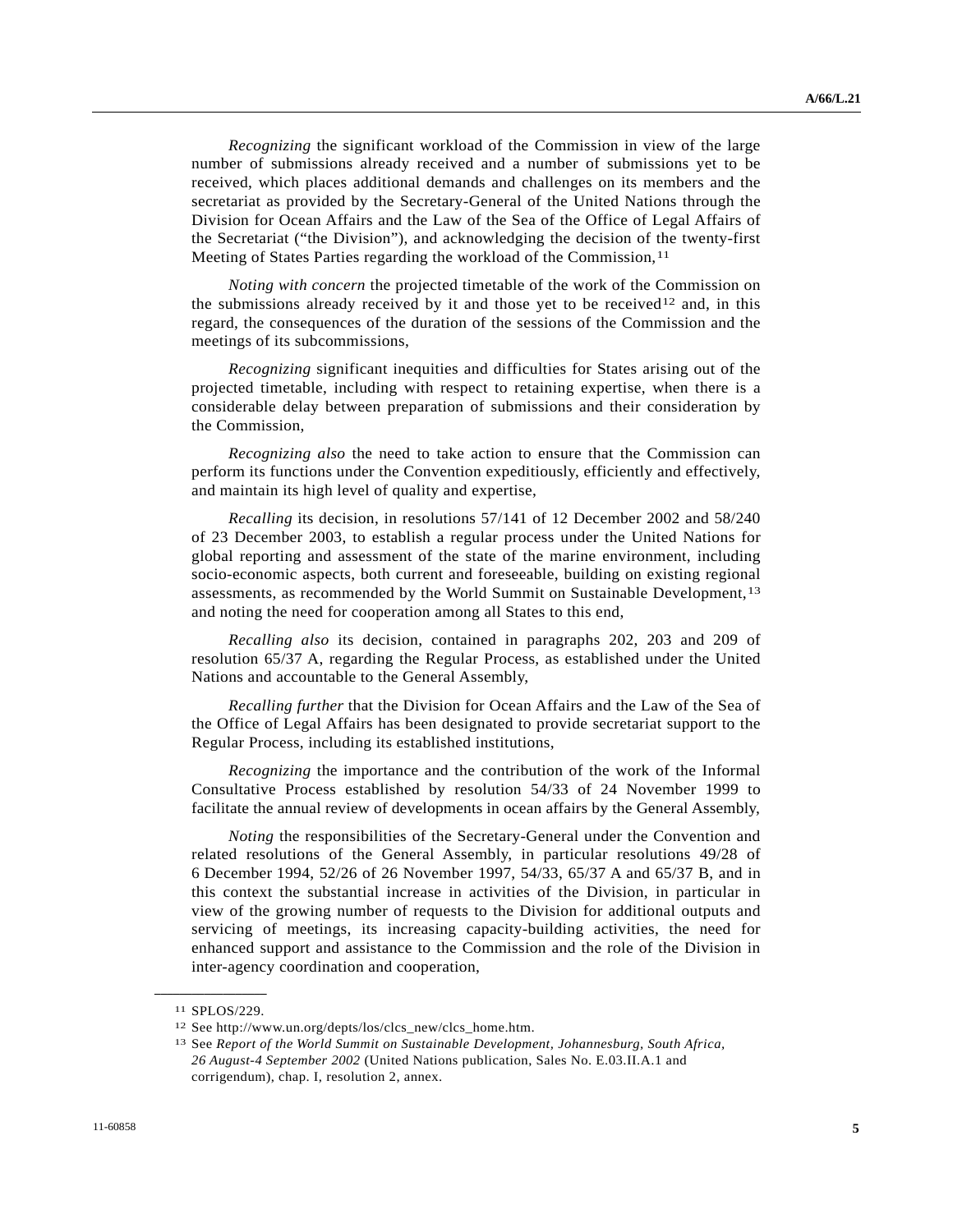<span id="page-5-1"></span>*Reaffirming* the importance of the work of the International Seabed Authority ("the Authority") in accordance with the Convention and the Agreement relating to the Implementation of Part XI of the United Nations Convention on the Law of the Sea of 10 December 1982 ("the Part XI Agreement"), <sup>[14](#page-5-0)</sup>

*Reaffirming also* the importance of the work of the International Tribunal for the Law of the Sea ("the Tribunal") in accordance with the Convention,

 *I* 

### **Implementation of the Convention and related agreements and instruments**

 1. *Reaffirms* its annual resolutions on the law of the sea and on oceans and the law of the sea, including resolutions 65/37 A and 65/37 B, and other relevant resolutions concerning the Convention;[1](#page-0-6) 

 2. *Also reaffirms* the unified character of the Convention and the vital importance of preserving its integrity;

 3. *Calls upon* all States that have not done so, in order to achieve the goal of universal participation, to become parties to the Convention and the Part XI Agreement;<sup>14</sup>

 4. *Calls upon* States that have not done so, in order to achieve the goal of universal participation, to become parties to the Agreement for the Implementation of the Provisions of the United Nations Convention on the Law of the Sea of 10 December 1982 relating to the Conservation and Management of Straddling Fish Stocks and Highly Migratory Fish Stocks ("the Fish Stocks Agreement");[1](#page-5-2)5

 5. *Calls upon* States to harmonize their national legislation with the provisions of the Convention and, where applicable, relevant agreements and instruments, to ensure the consistent application of those provisions and to ensure also that any declarations or statements that they have made or make when signing, ratifying or acceding to the Convention do not purport to exclude or to modify the legal effect of the provisions of the Convention in their application to the State concerned and to withdraw any such declarations or statements;

 6. *Calls upon* States Parties to the Convention that have not yet done so to deposit with the Secretary-General charts or lists of geographical coordinates, as provided for in the Convention, preferably using generally accepted and the most recent geodetic datums;

 7. *Urges* all States to cooperate, directly or through competent international bodies, in taking measures to protect and preserve objects of an archaeological and historical nature found at sea, in conformity with the Convention, and calls upon States to work together on such diverse challenges and opportunities as the appropriate relationship between salvage law and scientific management and conservation of underwater cultural heritage, increasing technological abilities to discover and reach underwater sites, looting and growing underwater tourism;

<span id="page-5-2"></span><span id="page-5-0"></span><sup>14</sup> United Nations, *Treaty Series*, vol. 1836, No. 31364. 15 Ibid., vol. 2167, No. 37924.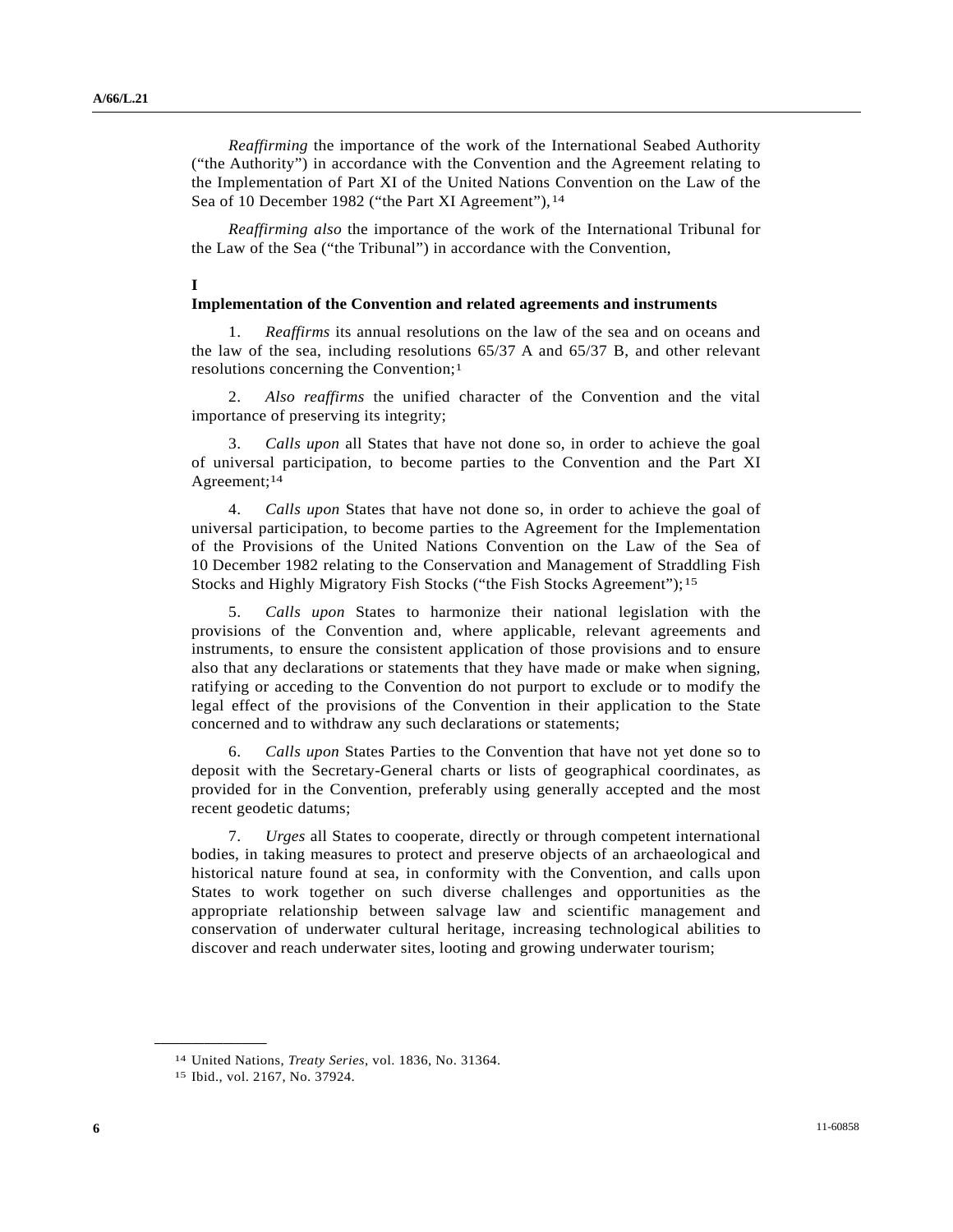8. *Notes* the recent deposit of instruments of ratification and acceptance of the 200[1](#page-6-0) Convention on the Protection of the Underwater Cultural Heritage,  $16$  calls upon States that have not yet done so to consider becoming parties to that Convention, and notes in particular the rules annexed to that Convention, which address the relationship between salvage law and scientific principles of management, conservation and protection of underwater cultural heritage among Parties, their nationals and vessels flying their flag;

## **II**

## **Capacity-building**

 9. *Emphasizes* that capacity-building is essential to ensure that States, especially developing countries, in particular the least developed countries and small island developing States, as well as coastal African States, are able to fully implement the Convention, benefit from the sustainable development of the oceans and seas and participate fully in global and regional forums on ocean affairs and the law of the sea;

 10. *Emphasizes also* the need for international cooperation for capacitybuilding, including cross-sectoral cooperation, at national, regional and global levels, to address, in particular, gaps in capacity-building in ocean affairs and the law of the sea, including marine science;

 11. *Calls for* capacity-building initiatives to take into account the needs of developing countries, and calls upon States, international organizations and donor agencies to make efforts to ensure the sustainability of such initiatives;

 12. *Calls upon* donor agencies and international financial institutions to keep their programmes systematically under review to ensure the availability in all States, particularly in developing States, of the economic, legal, navigational, scientific and technical skills necessary for the full implementation of the Convention and the objectives of the present resolution, as well as the sustainable development of the oceans and seas nationally, regionally and globally, and in so doing to bear in mind the interests and needs of landlocked developing States;

 13. *Encourages* intensified efforts to build capacity for developing countries, in particular for the least developed countries and small island developing States, as well as coastal African States, to improve hydrographic services and the production of nautical charts, including electronic charts, as well as the mobilization of resources and building of capacity with support from international financial institutions and the donor community;

 14. *Calls upon* States and international financial institutions, including through bilateral, regional and global cooperation programmes and technical partnerships, to continue to strengthen capacity-building activities, in particular in developing countries, in the field of marine scientific research by, inter alia, training personnel to develop and enhance relevant expertise, providing the necessary equipment, facilities and vessels and transferring environmentally sound technologies;

<span id="page-6-0"></span><sup>16</sup> See United Nations Educational, Scientific and Cultural Organization, *Records of the General Conference, Thirty-first Session, Paris, 15 October-3 November 2001*, vol. 1 and corrigendum: *Resolutions*, resolution 24.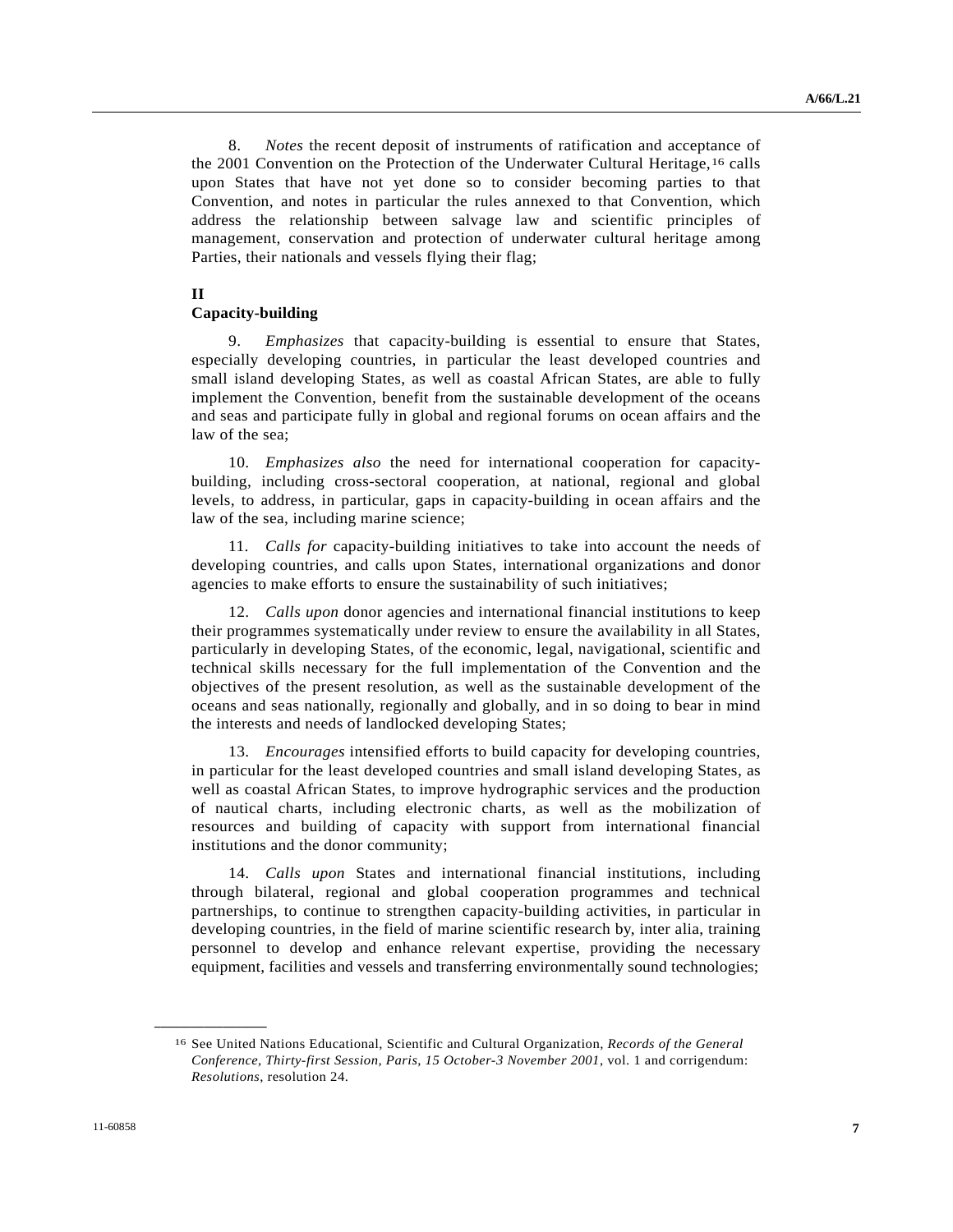15. *Also calls upon* States and international financial institutions, including through bilateral, regional and global cooperation programmes and technical partnerships, to strengthen capacity-building activities in developing countries, in particular least developed countries and small island developing States, to develop their maritime administration and appropriate legal frameworks to establish or enhance the necessary infrastructure, legislative and enforcement capabilities to promote effective compliance with, and implementation and enforcement of, their responsibilities under international law;

 16. *Emphasizes* the need to focus on strengthening South-South cooperation as an additional way to build capacity and as a cooperative mechanism to further enable countries to set their own priorities and needs;

 17. *Recognizes* the importance of the work of the International Maritime Law Institute of the International Maritime Organization as a centre of education and training of Government legal advisers, mainly from developing States, confirms its effective capacity-building role in the field of international law, and urges States, intergovernmental organizations and financial institutions to make voluntary financial contributions to the budget of the Institute;

 18. *Also recognizes* the importance of the World Maritime University of the International Maritime Organization as a centre for maritime education and research, confirms its effective capacity-building role in the field of maritime transportation, policy, administration, management, safety, security and environmental protection, as well as its role in the international exchange and transfer of knowledge, and urges States, intergovernmental organizations and other bodies to make voluntary financial contributions to the University;

 19. *Welcomes* ongoing activities for capacity-building so as to address maritime security and safety needs and the protection of the marine environment of developing States, and encourages States and international financial institutions to provide additional funding for capacity-building programmes, including for transfer of technology, including through the International Maritime Organization and other competent international organizations;

 20. *Recognizes* the considerable need to provide sustained capacity-building assistance, including on financial and technical aspects, by relevant international organizations and donors to developing States, with a view to further strengthening their capacity to take effective measures against the multiple facets of international criminal activities at sea, in line with the relevant international instruments, including the United Nations Convention against Transnational Organized Crime and the Protocols thereto;<sup>[1](#page-7-0)7</sup>

 21. *Also recognizes* the need to build the capacity of developing States to raise awareness of, and support the implementation of, improved waste management practices, noting the particular vulnerability of small island developing States to the impact of marine pollution from land-based sources and marine debris;

 22. *Further recognizes* the importance of assisting developing States, in particular the least developed countries and small island developing States, as well as coastal African States, in implementing the Convention, and urges States, intergovernmental organizations and agencies, national institutions, non-governmental

<span id="page-7-0"></span><sup>17</sup> United Nations, *Treaty Series*, vols. 2225, 2237, 2241 and 2326, No. 39574.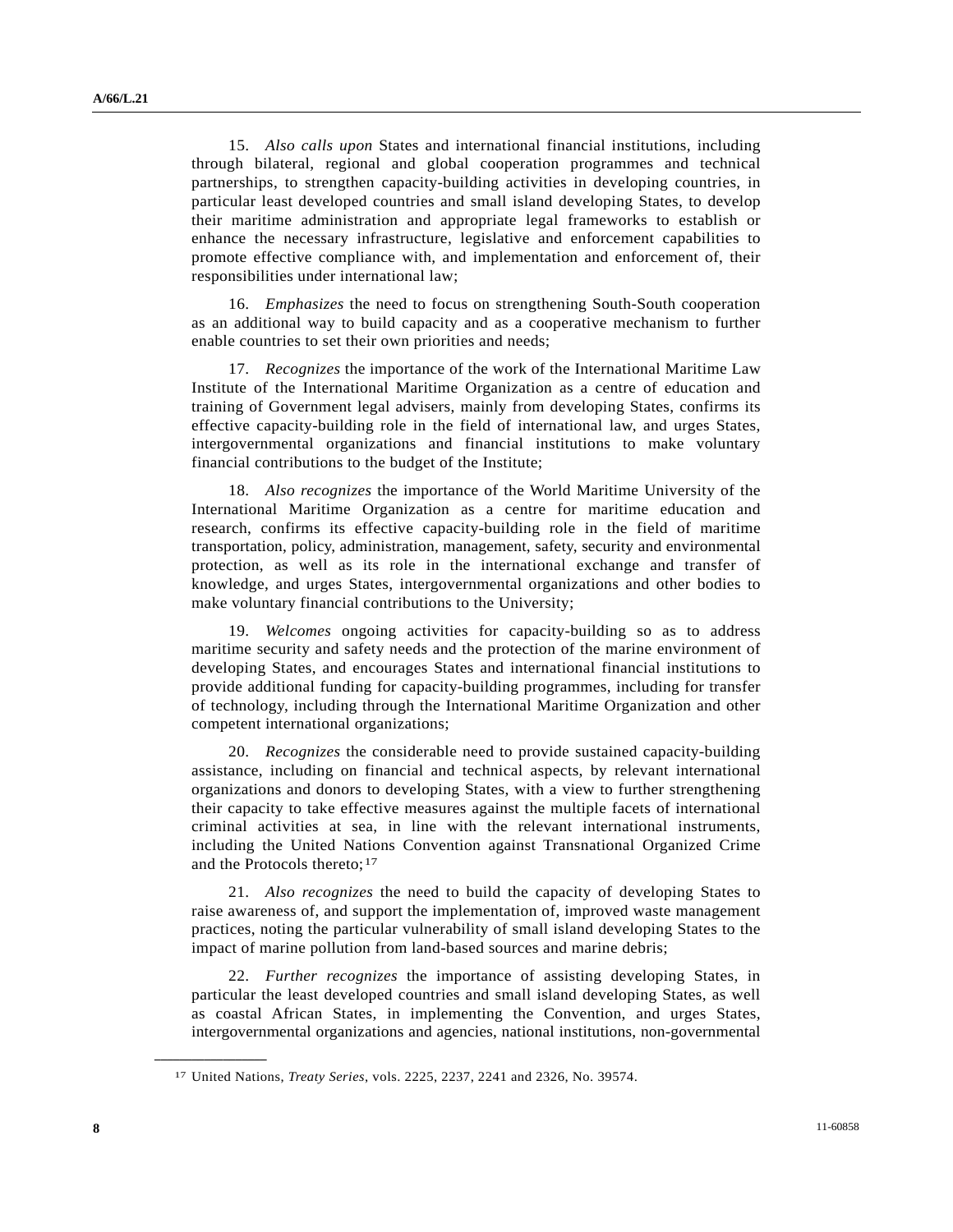organizations and international financial institutions, as well as natural and juridical persons, to make voluntary financial or other contributions to the trust funds, as referred to in resolutions 55/7, 57/141 and 64/71 of 4 December 2009, established for this purpose;

 23. *Acknowledges* the importance of capacity-building for developing States, in particular the least developed countries and small island developing States, as well as coastal African States, for the protection of the marine environment and the conservation and sustainable use of marine resources;

 24. *Recognizes* that promoting the voluntary transfer of technology is an essential aspect of building capacity in marine science;

 25. *Encourages* States to use the Criteria and Guidelines on the Transfer of Marine Technology adopted by the Assembly of the Intergovernmental Oceanographic Commission of the United Nations Educational, Scientific and Cultural Organization at its twenty-second session, in 2003,[1](#page-8-0)8 and recalls the important role of the secretariat of that Commission in the implementation and promotion of the Criteria and Guidelines;

 26. *Notes with satisfaction* the efforts of the Division to compile information on capacity-building initiatives, requests the Secretary-General to continue to regularly update such information provided by States, international organizations and donor agencies and include it in his annual report to the General Assembly, invites States, international organizations and donor agencies to submit such information to the Secretary-General for this purpose, and requests the Division to post the information on capacity-building initiatives from the annual report of the Secretary-General on the website of the Division in an easily accessible manner so as to facilitate the matching of capacity-building needs with opportunities;

 27. *Calls upon* States to continue to assist developing States, and especially the least developed countries and small island developing States, as well as coastal African States, at the bilateral and, where appropriate, multilateral levels, in the preparation of submissions to the Commission regarding the establishment of the outer limits of the continental shelf beyond 200 nautical miles, including the assessment of the nature and extent of the continental shelf of a coastal State, and recalls that coastal States can make requests to the Commission for scientific and technical advice in the preparation of data for their submissions, in accordance with article 3 of annex II to the Convention;

 28. *Calls upon* the Division to continue to disseminate information on relevant procedures related to the trust fund established for the purpose of facilitating the preparation of submissions to the Commission and to continue its dialogue with potential beneficiaries with a view to providing financial support to developing countries for activities to facilitate their submissions in accordance with the requirements of article 76 of the Convention and with the Rules of Procedure<sup>[19](#page-8-1)</sup> and the Scientific and Technical Guidelines of the Commission;[20](#page-8-2)

 29. *Requests* the Secretary-General, in cooperation with States and relevant international organizations and institutions, to continue to support training and other

<span id="page-8-1"></span><span id="page-8-0"></span><sup>18</sup> See Intergovernmental Oceanographic Commission, document IOC-XXII/2 Annex 12 rev. 19 CLCS/40/Rev.1.

<span id="page-8-2"></span><sup>20</sup> CLCS/11 and Corr.1 and Add.1 and Add.1/Corr.1.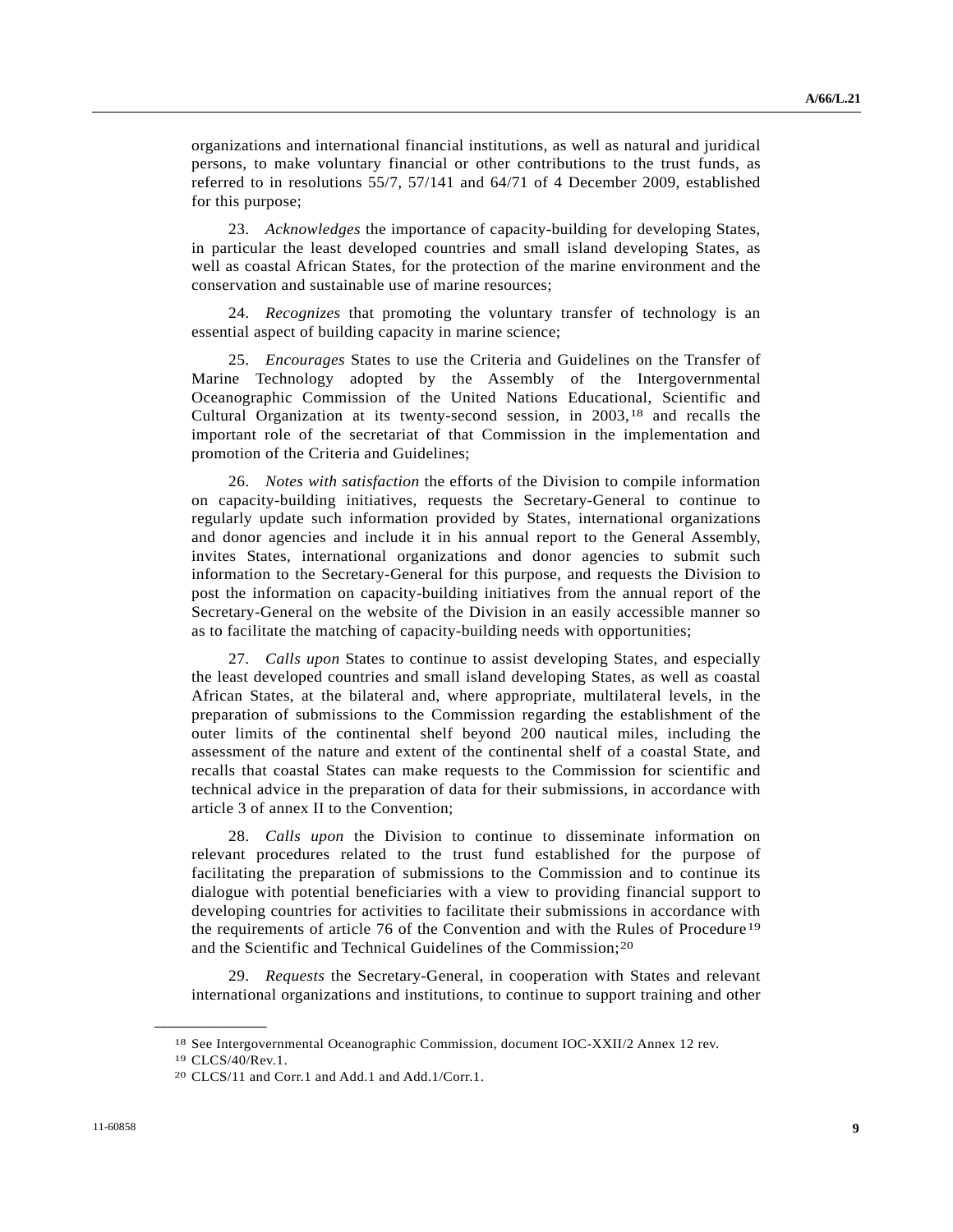activities to assist developing States in the preparation and presentation of their submissions to the Commission;

 30. *Notes with appreciation* the contribution of the Division to capacitybuilding activities at the national and regional level;

 31. *Invites* Member States and others in a position to do so to support the capacity-building activities of the Division, including, in particular, the training and other activities to assist developing States in the preparation of their submissions to the Commission, and also invites Member States and others in a position to do so to contribute to the trust fund established by the Secretary-General for the Office of Legal Affairs to support the promotion of international law and expresses its appreciation to those who have contributed;

 32. *Recognizes with appreciation* the important contribution of the Hamilton Shirley Amerasinghe Memorial Fellowship on the Law of the Sea to the capacitybuilding of developing countries and the promotion of the law of the sea, notes that the twenty-fourth award in 2011 was made possible thanks to the generous contributions of Member States, further notes that the fellowship fund balance continues to be at a very low level, reiterates therefore its serious concern regarding the continued lack of resources, appeals urgently to Member States and others in a position to do so to contribute generously to the further development of the Fellowship to ensure that it is awarded every year, and takes due note of the inclusion by the Secretary-General of the Fellowship on the list of trust funds for the United Nations Pledging Conference for Development Activities;

 33. *Also recognizes with appreciation* the important contribution that the United Nations-Nippon Foundation of Japan Fellowship Programme which, relying on its network of more than 40 host institutions, has awarded 70 fellowships to individuals from 54 Member States since 2005, and held in July 2011 its third regional alumni meeting in Nairobi, has made to human resources development for developing Member States in the field of ocean affairs and the law of the sea and related disciplines and the promotion of holistic and cross-sectoral approaches, emphasizing the integration of physical and social sciences and promoting interlinkages among alumni and between their organizations;

 34. *Further recognizes with appreciation* the funding set aside by the Global Environment Facility for projects relating to oceans and marine biodiversity;

## **III**

### **Meetings of States Parties**

 35. *Welcomes* the reports of the twenty-first Meeting of States Parties to the Convention<sup>5</sup> and of the special meeting held on 11 August 2011 for the purpose of electing one member of the Commission on the Limits of the Continental Shelf; $2<sup>1</sup>$ 

 36. *Requests* the Secretary-General to convene the twenty-second Meeting of States Parties to the Convention in New York from 4 to 11 June 2012 and to provide full conference services, including documentation, as required;

<span id="page-9-0"></span>**\_\_\_\_\_\_\_\_\_\_\_\_\_\_\_\_\_\_**  21 SPLOS/237.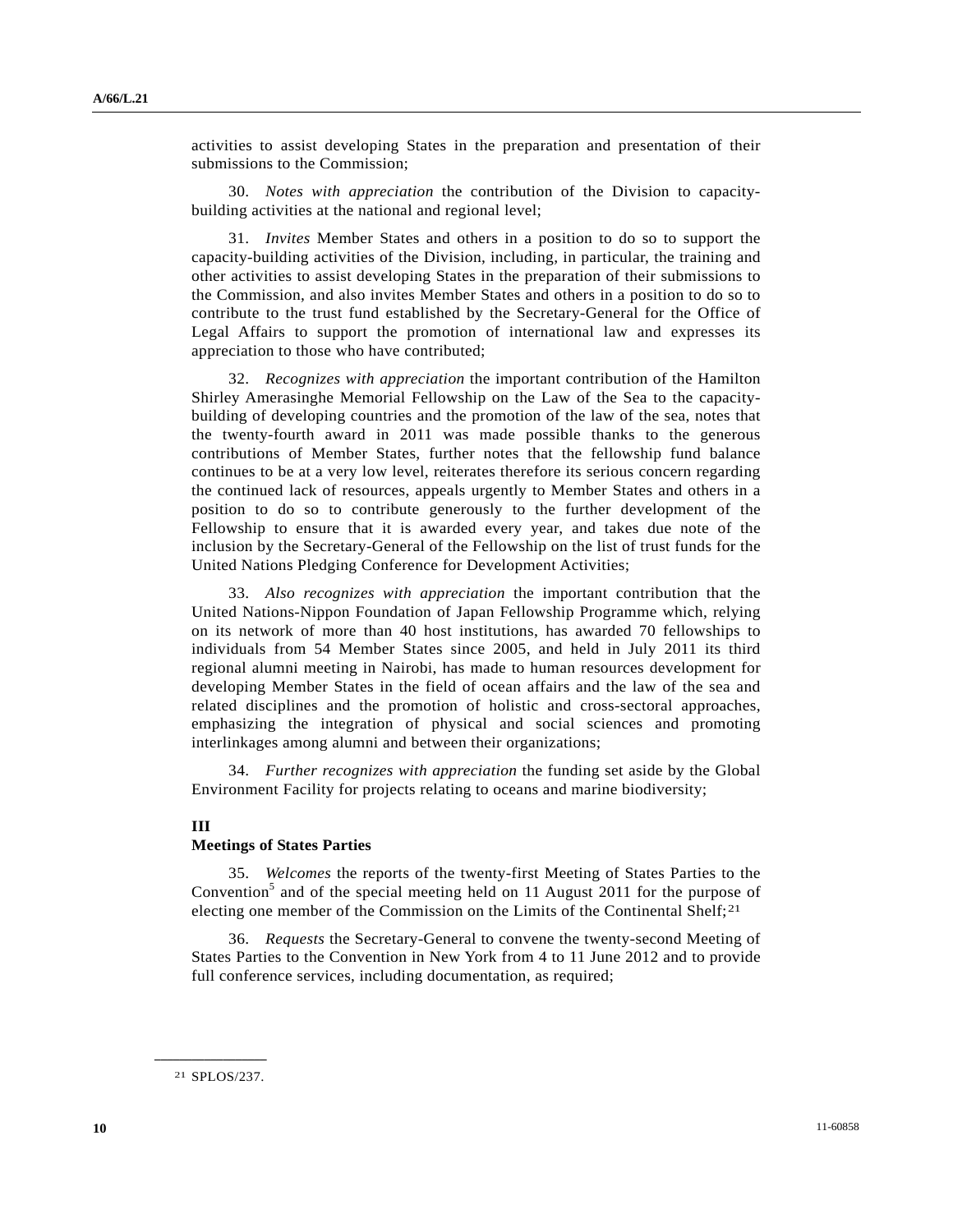# **IV**

#### **Peaceful settlement of disputes**

 37. *Notes with satisfaction* the continued and significant contribution of the Tribunal to the settlement of disputes by peaceful means in accordance with Part XV of the Convention, and underlines the important role and authority of the Tribunal concerning the interpretation or application of the Convention and the Part XI Agreement;

 38. *Pays tribute* to the important and long-standing role of the International Court of Justice with regard to the peaceful settlement of disputes concerning the law of the sea;

 39. *Notes* that States Parties to an international agreement related to the purposes of the Convention may submit to, inter alia, the Tribunal or the International Court of Justice any dispute concerning the interpretation or application of that agreement submitted in accordance with that agreement, and notes also the possibility, provided for in the Statutes of the Tribunal and the Court, to submit disputes to a chamber;

 40. *Encourages* States Parties to the Convention that have not yet done so to consider making a written declaration choosing from the means set out in article 287 of the Convention for the settlement of disputes concerning the interpretation or application of the Convention and the Part XI Agreement, bearing in mind the comprehensive character of the dispute settlement mechanism provided for in Part XV of the Convention;

## **V**

# **The Area**

 41. *Encourages* progress on the finalization of the regulations for prospecting and exploration for cobalt-rich ferromanganese crusts in the Area, and reiterates the importance of the ongoing elaboration by the Authority, pursuant to article 145 of the Convention, of rules, regulations and procedures to ensure the effective protection of the marine environment, for, inter alia, the protection and conservation of the natural resources of the Area, and for the prevention of damage to the flora and fauna of the marine environment from harmful effects that may arise from activities in the Area;

 42. *Acknowledges* the activities undertaken by the International Seabed Authority for the dissemination of the Advisory Opinion pursuant to article 191 of the Convention on the responsibilities and obligations of States sponsoring persons and entities with respect to activities in the Area issued by the Seabed Disputes Chamber of the International Tribunal for the Law of the Sea at the request of the Council of the International Seabed Authority on 1 February 2011;[2](#page-10-0)2

 43. *Notes* the importance of the responsibilities entrusted to the Authority by articles 143 and 145 of the Convention, which refer to marine scientific research and protection of the marine environment, respectively;

<span id="page-10-0"></span><sup>22</sup> See ISBA/17/A/9.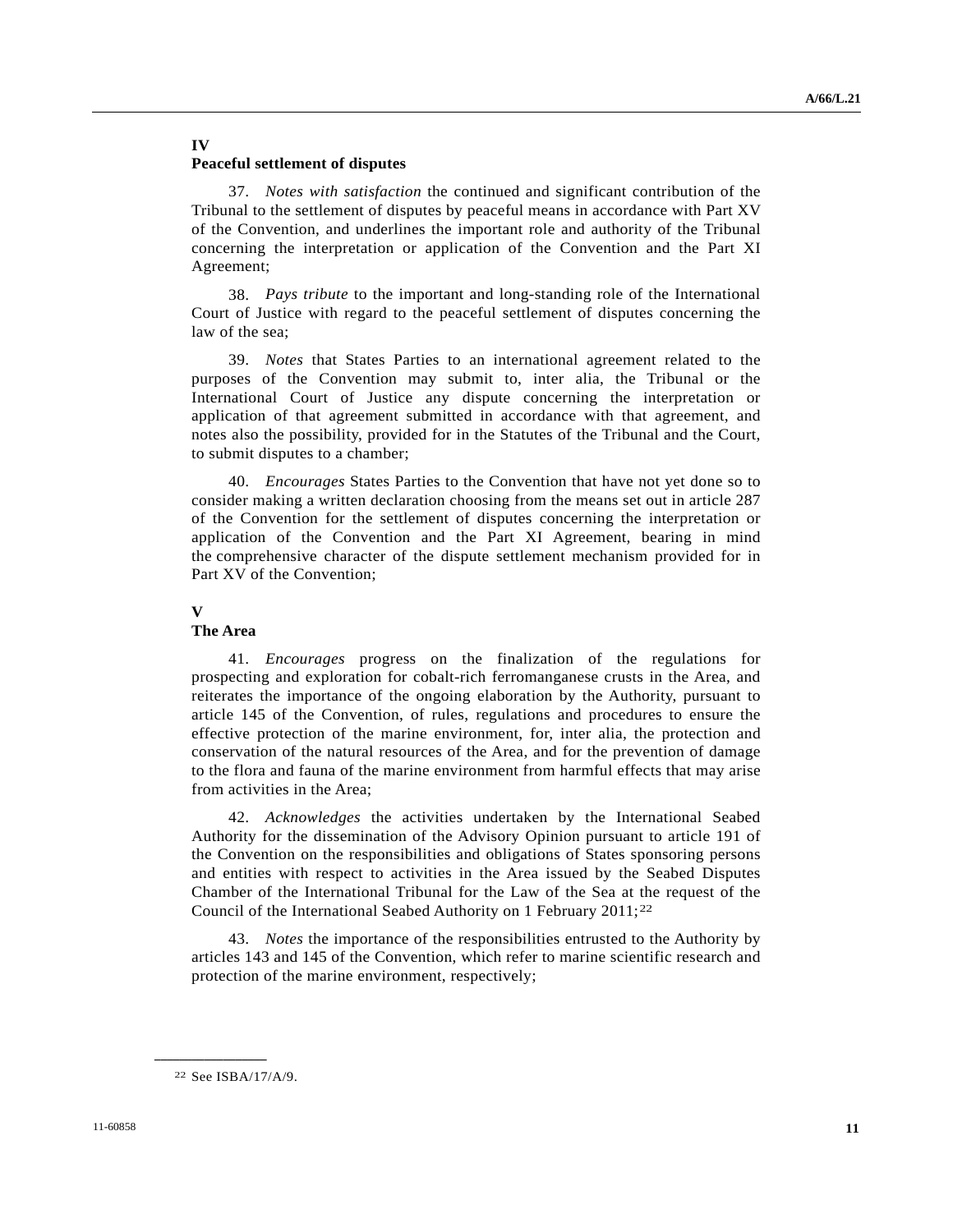## **VI**

#### **Effective functioning of the Authority and the Tribunal**

 44. *Appeals* to all States Parties to the Convention to pay their assessed contributions to the Authority and to the Tribunal in full and on time, and also appeals to States Parties in arrears with their contributions to fulfil their obligations without delay;

 45. *Urges* all States Parties to the Convention to attend the sessions of the Authority, and calls upon the Authority to continue to pursue all options, including making concrete recommendations on the issue of dates, in order to improve attendance in Kingston and to ensure global participation;

 46. *Calls upon* States that have not done so to consider ratifying or acceding to the Agreement on the Privileges and Immunities of the Tribunal[2](#page-11-0)3 and to the Protocol on the Privileges and Immunities of the Authority;<sup>[2](#page-11-1)4</sup>

 47. *Emphasizes* the importance of the Tribunal's rules and staff regulations in promoting the recruitment of a geographically representative staff in the Professional and higher categories, and welcomes the actions taken by the Tribunal in observance of those rules and regulations;

 48. *Takes note with appreciation* of the Advisory Opinion pursuant to article 191 of the Convention on the responsibilities and obligations of States sponsoring persons and entities with respect to activities in the Area issued by the Seabed Disputes Chamber of the International Tribunal for the Law of the Sea on 1 February 2011 at the request of the Council of the International Seabed Authority;

#### **VII**

#### **The continental shelf and the work of the Commission**

 49. *Recalls* that, in accordance with article 76, paragraph 8, of the Convention, information on the limits of the continental shelf beyond 200 nautical miles from the baselines from which the breadth of the territorial sea is measured shall be submitted by the coastal State to the Commission set up under annex II to the Convention on the basis of equitable geographical representation, that the Commission shall make recommendations to coastal States on matters related to the establishment of the outer limits of their continental shelf, and that the limits of the shelf established by a coastal State on the basis of these recommendations shall be final and binding;

 50. *Also recalls* that, in accordance with article 77, paragraph 3, of the Convention, the rights of the coastal State over the continental shelf do not depend on occupation, effective or notional, or on any express proclamation;

 51. *Notes with satisfaction* that a considerable number of States Parties to the Convention have submitted information to the Commission regarding the establishment of the outer limits of the continental shelf beyond 200 nautical miles, in conformity with article 76 of the Convention and article 4 of annex II to the Convention, taking into account the decision of the eleventh Meeting of States Parties to the Convention contained in SPLOS/72, paragraph (*a*);

<span id="page-11-1"></span><span id="page-11-0"></span><sup>23</sup> United Nations, *Treaty Series*, vol. 2167, No. 37925. 24 Ibid., vol. 2214, No. 39357.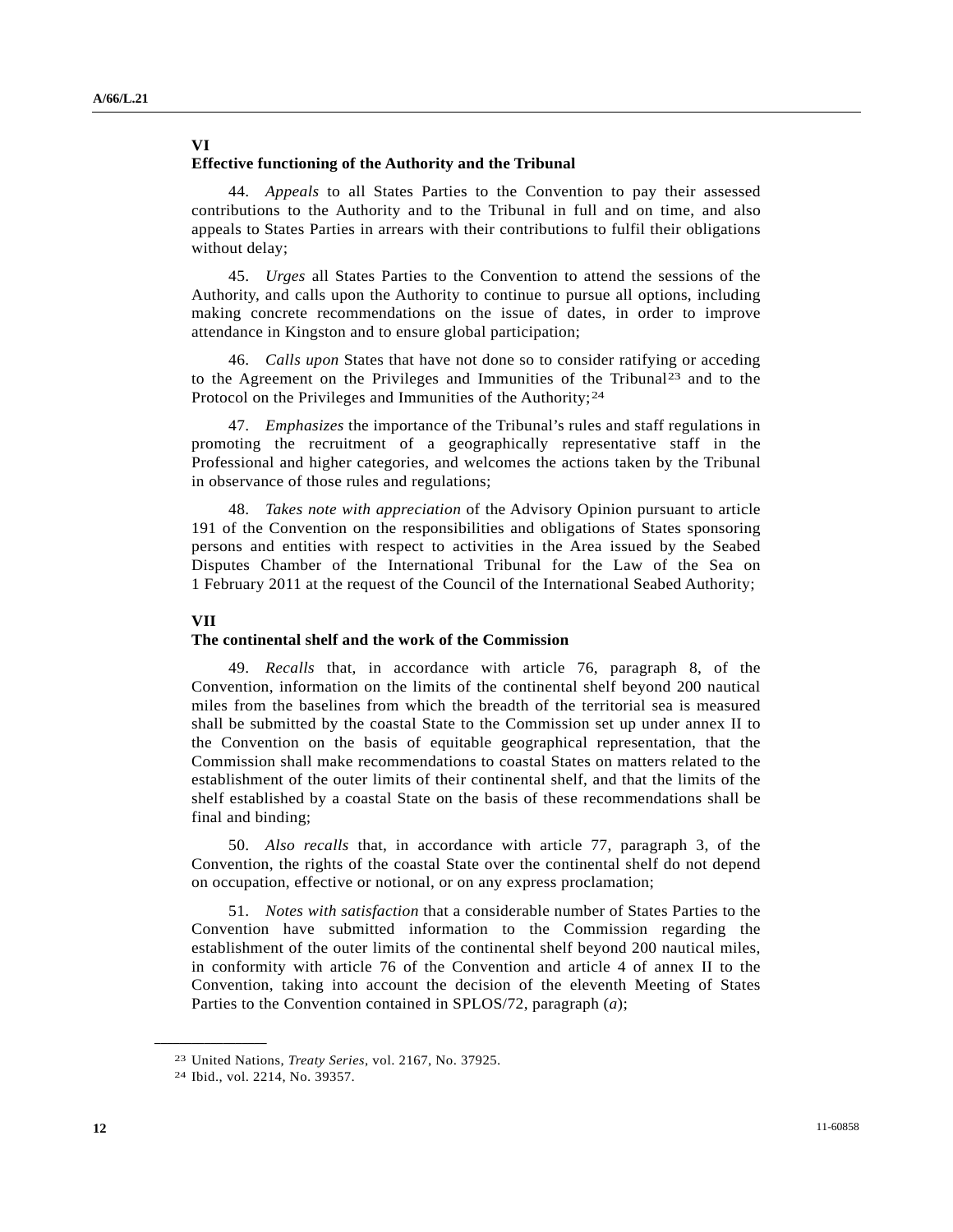52. *Also notes with satisfaction* that a considerable number of States Parties to the Convention have submitted to the Secretary-General, pursuant to the decision of the eighteenth Meeting of States Parties to the Convention,  $2^5$  preliminary information indicative of the outer limits of the continental shelf beyond 200 nautical miles and a description of the status of preparation and intended date of submission in accordance with the requirements of article 76 of the Convention and with the rules of procedure and the Scientific and Technical Guidelines of the Commission;

 53. *Further notes with satisfaction* the progress in the work of the Commission<sup>[26](#page-12-1)</sup> and that it is giving current consideration to a number of submissions that have been made regarding the establishment of the outer limits of the continental shelf beyond 200 nautical miles;

 54. *Notes with satisfaction* that the Commission, taking into account the decision of the eighteenth Meeting of States Parties to the Convention,[2](#page-12-2)7 has compiled lists of websites of organizations, data/information portals and data holders where general information and publicly available scientific and technical data can be accessed that may be relevant to the preparation of submissions, and has made this information available on its website;<sup>[28](#page-12-3)</sup>

 55. *Takes note* of the recommendations made by the Commission on the submissions of a number of coastal States, and welcomes the fact that summaries of recommendations are being made publicly available;<sup>9</sup>

 56. *Notes* that the consideration by the Commission of submissions by coastal States in accordance with article 76 of and annex II to the Convention is without prejudice to the application of other parts of the Convention by States Parties;

 57. *Notes with concern* that the heavy workload of the Commission, owing to the considerable number of submissions, places additional demands on and challenges before its members and the secretariat as provided by the Division, and in that regard emphasizes the need to ensure that the Commission can perform its functions expeditiously, efficiently and effectively and maintain its high level of quality and expertise;

 58. *Takes note* of the decision of the twenty-first Meeting of States Parties to the Convention regarding the workload of the Commission, $11$  which, among other measures, requests the Commission to consider, in coordination with the Secretariat, as from 16 June 2012, within the existing resources made available to the Secretariat, that the Commission, and its subcommissions meeting simultaneously as far as possible, meet in New York for up to 26 weeks, but not less than an intended minimum of 21 weeks, a year for a period of five years, distributed in such a way that the Commission determines to be the most effective, and that no two sessions be sequential;

 59. *Welcomes* the decision of the twenty-first Meeting of States Parties to review the measures proposed in paragraph 1 of the decision at its twenty-sixth

<span id="page-12-1"></span><span id="page-12-0"></span><sup>25</sup> SPLOS/183, para. 1 (*a*). 26 See CLCS/70 and CLCS/72.

<span id="page-12-2"></span><sup>27</sup> SPLOS/183, para. 3.

<span id="page-12-3"></span><sup>28</sup> www.un.org/depts/los/clcs\_new/clcs\_home.htm.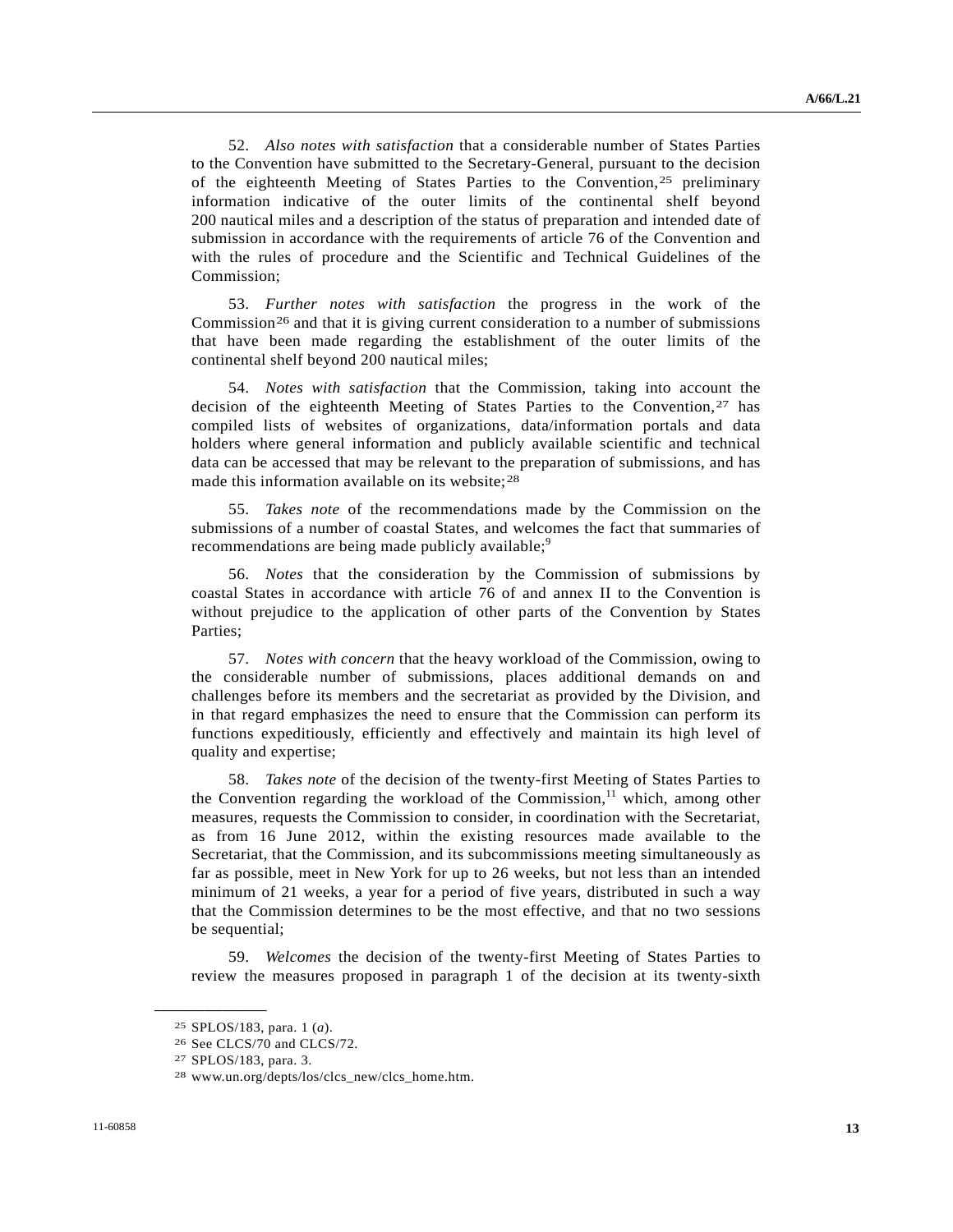meeting with a view to assessing progress in reducing the projected timeline in the workload of the Commission;

 60. *Reiterates* the duty of States under the Convention, whose experts are serving on the Commission, to defray the expenses of the experts they have nominated while in performance of Commission duties, and urges these States to do their utmost to ensure the full participation of those experts in the work of the Commission, including the meetings of subcommissions, in accordance with the Convention;

 61. *Requests* the Secretary-General to continue to take appropriate measures, within overall existing resource levels, to further strengthen the capacity of the Division, serving as the secretariat of the Commission, in order to ensure enhanced support and assistance to the Commission and its subcommissions in their consideration of submissions, as required by paragraph 9 of annex III to the rules of procedure of the Commission, in particular its human resources, taking into account the need for simultaneous work on several submissions;

 62. *Urges* the Secretary-General to continue to provide all necessary secretariat services to the Commission in accordance with article 2, paragraph 5, of annex II to the Convention;

 63. *Requests* the Secretary-General to take appropriate and timely measures to ensure secretariat services for the Commission and its subcommissions for the extended duration of time requested in the decision of the twenty-first Meeting of States Parties;

 64. *Requests* the Secretary-General, consequently, to allocate appropriate and sufficient resources to the Division to provide adequate services and assistance to the Commission in view of the increased number of its working weeks, including through the establishment of additional posts to reinforce the geographic information system, legal and administrative support to the Commission by the Division;

 65. *Expresses its appreciation* to States that have made contributions to the voluntary trust fund established by resolution 55/7 for the purpose of facilitating the preparation of submissions to the Commission and to the voluntary trust fund also established by that resolution for the purpose of defraying the cost of participation of the members of the Commission from developing States in the meetings of the Commission, and encourages States to make additional contributions to these funds;

 66. *Approves* the convening by the Secretary-General of the twenty-ninth and thirtieth sessions of the Commission in New York from 19 March to 27 April 2012 and from 30 July to 10 August 2012, respectively, with full conference services, including documentation, for the plenary parts of these sessions,  $29$  $29$  as well as any resumed twenty-ninth and thirtieth sessions as may be required by the Commission, and requests the Secretary-General to make every effort to meet these requirements within overall existing resources, on the understanding that the following periods of the twenty-ninth session will be used for the technical examinations of submissions at the Geographic Information System laboratories and other technical facilities of the Division: 19 March to 5 April and 23 to 27 April;

<span id="page-13-0"></span><sup>29</sup> From 9 to 20 April 2012 and from 30 July to 10 August 2012.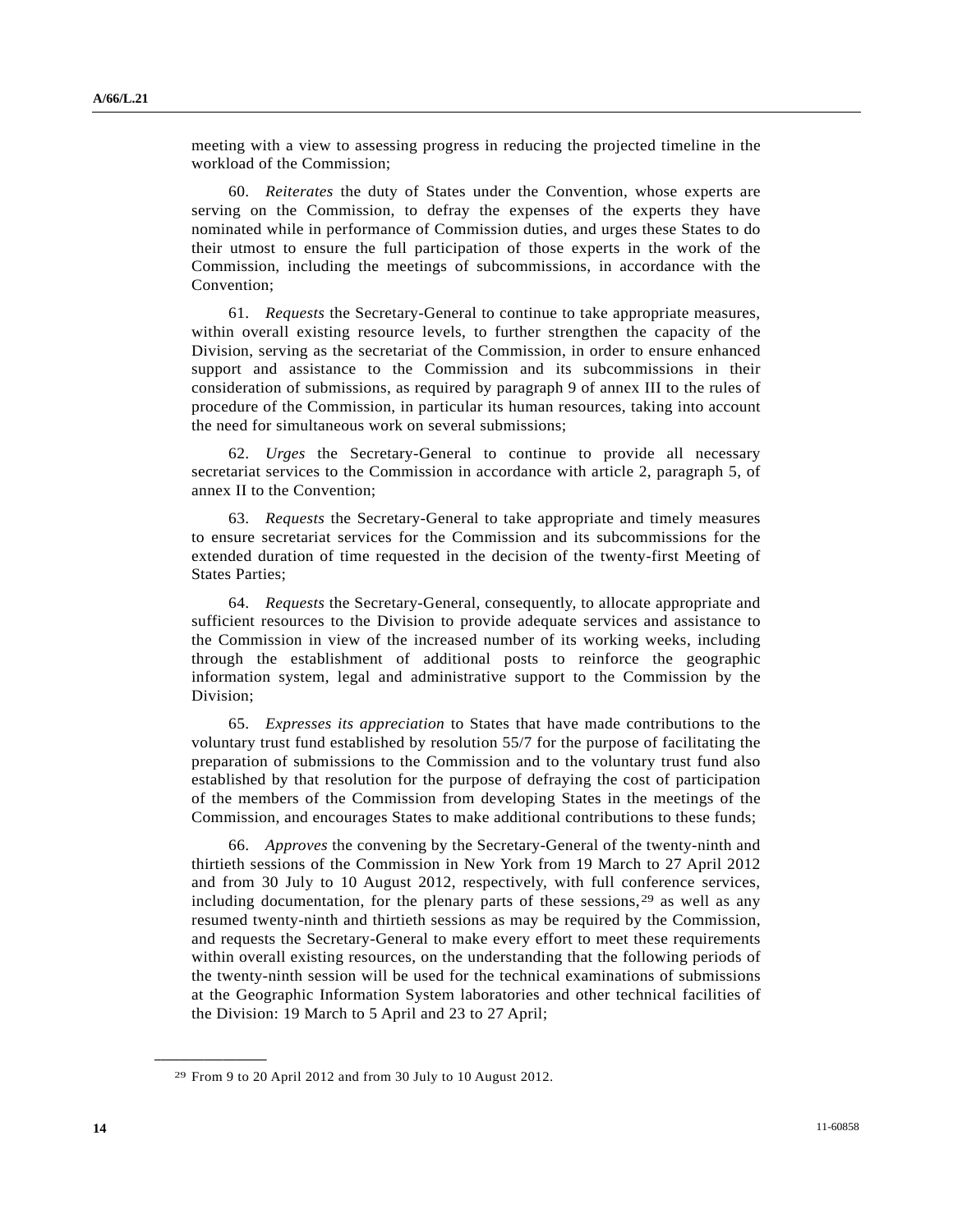67. *Expresses its firm conviction* about the importance of the work of the Commission, carried out in accordance with the Convention, including with respect to the participation of coastal States in relevant proceedings concerning their submissions, and recognizes the continued need for active interaction between coastal States and the Commission;

 68. *Expresses its appreciation* to States that have exchanged views in order to increase understanding of issues, including expenditures involved, arising from the application of article 76 of the Convention, thus facilitating the preparation of submissions by States, in particular developing States, to the Commission, and encourages States to continue exchanging views;

 69. *Notes* the considerable number of submissions yet to be considered by the Commission, and in this regard stresses the urgent need for States Parties to the Convention to take appropriate and prompt steps that will allow the Commission to consider the increased number of submissions in a timely, efficient and effective manner;

 70. *Requests* the Secretary-General, in cooperation with Member States, to continue supporting workshops or symposiums on scientific and technical aspects of the establishment of the outer limits of the continental shelf beyond 200 nautical miles, taking into account the need to strengthen capacity-building for developing countries in preparing their submissions, and takes note of the workshop held by the Government of Angola from 16 to 20 May 2011 in Luanda for this purpose;

### **VIII**

#### **Maritime safety and security and flag State implementation**

 71. *Encourages* States to ratify or accede to international agreements addressing the safety and security of navigation, as well as maritime labour, and to adopt the necessary measures consistent with the Convention and other relevant international instruments aimed at implementing and enforcing the rules contained in those agreements, and emphasizes the need for capacity-building for and assistance to developing States;

 72. *Recognizes* that the legal regimes governing maritime safety and maritime security may have common and mutually reinforcing objectives that may be interrelated and could benefit from synergies, and encourages States to take this into account in their implementation;

 73. *Emphasizes* the need for further efforts to promote a culture of safety and security in the shipping industry and to address the shortage of adequately trained personnel, and urges the establishment of more centres to provide the required education and training;

 74. *Emphasizes also* that safety and security measures should be implemented with minimal negative effects on seafarers and fishers, especially in relation to their working conditions;

 75. *Notes* the 2010 amendments to the International Convention on Standards of Training, Certification and Watchkeeping for Seafarers, 1978, and to the Standards of Training, Certification and Watchkeeping for Seafarers Code, otherwise known as the Manila amendments, and invites States that have not yet done so to ratify or accede to that Convention, as well as the International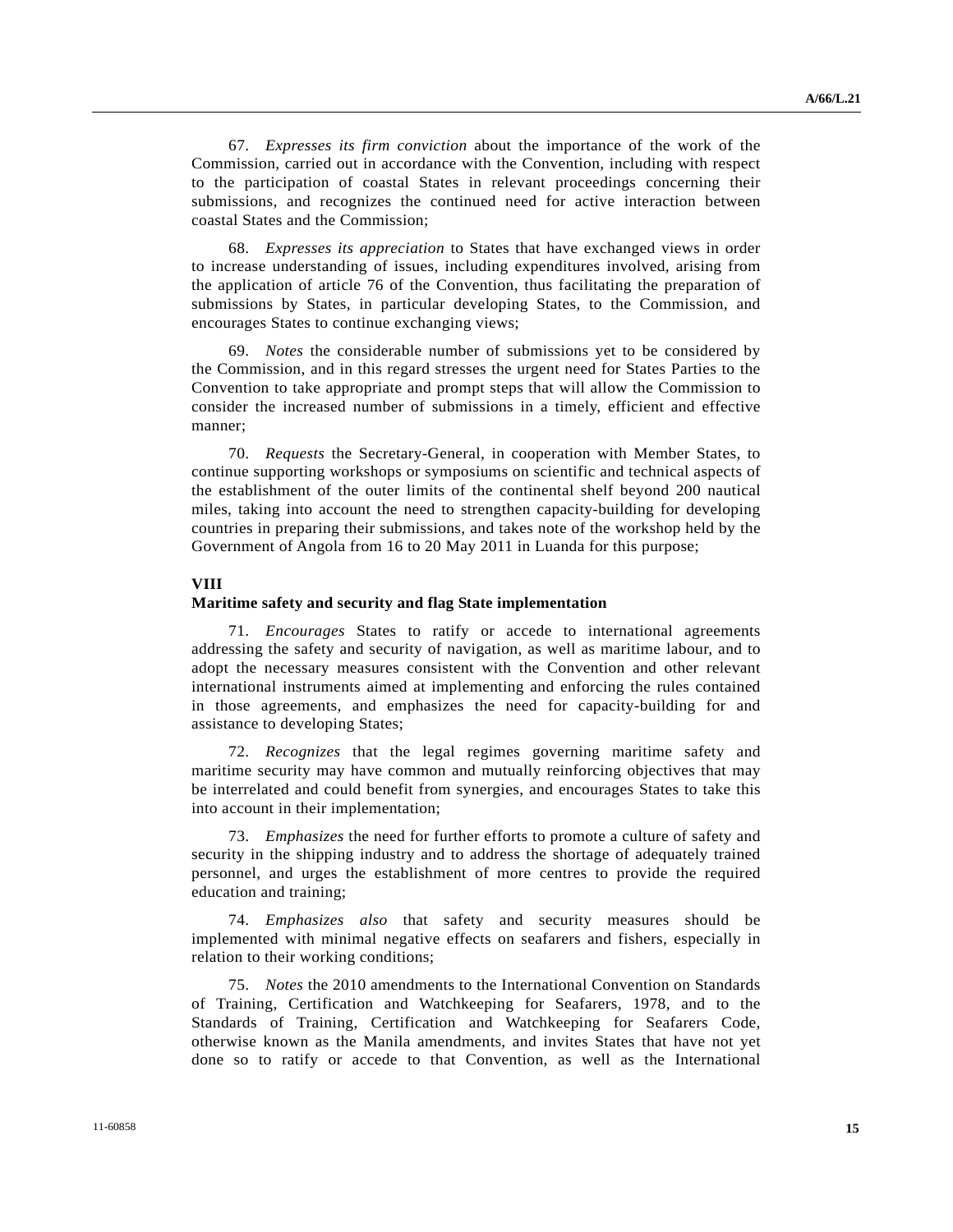Convention on Standards of Training, Certification and Watchkeeping for Fishing Vessel Personnel, 1995;

 76. *Invites* States that have not yet done so to ratify or accede to the Maritime Labour Convention, 2006, the Work in Fishing Convention, 2007 (No. 188) and the Seafarers' Identity Documents Convention (Revised), 2003 (No. 185) of the International Labour Organization<sup>[3](#page-15-0)0</sup> and to effectively implement those Conventions, and emphasizes the need to provide to States, at their request, technical cooperation and assistance in that regard;

 77. *Welcomes* ongoing cooperation between the Food and Agriculture Organization of the United Nations, the International Maritime Organization and the International Labour Organization relating to the safety of fishers and fishing vessels, underlines the urgent need for continued work in that area, and takes note of the approval by the International Maritime Organization of the Guidelines to assist competent authorities in the implementation of Part B of the Code of Safety for fishermen and fishing vessels, the Voluntary Guidelines for the design, construction and equipment of small fishing vessels and the Safety Recommendations for decked fishing vessels of less than 12 metres in length and undecked fishing vessels,[31](#page-15-1) which were subsequently forwarded for approval to the Food and Agriculture Organization of the United Nations and the International Labour Organization;

 78. *Encourages* continued cooperation between the parties to the Basel Convention on the Control of Transboundary Movements of Hazardous Wastes and Their Disposal[3](#page-15-2)2 and the International Maritime Organization on regulations on the prevention of pollution from ships;

 79. *Also encourages* States to consider becoming parties to the 2010 Protocol to the 1996 International Convention on Liability and Compensation for Damage in Connection with the Carriage of Hazardous and Noxious Substances by Sea;<sup>[33](#page-15-3)</sup>

 80. *Recalls* that all actions taken to combat threats to maritime security must be in accordance with international law, including the principles embodied in the Charter and the Convention;

 81. *Recognizes* the crucial role of international cooperation at the global, regional, subregional and bilateral levels in combating, in accordance with international law, threats to maritime security, including piracy, armed robbery at sea, terrorist acts against shipping, offshore installations and other maritime interests, through bilateral and multilateral instruments and mechanisms aimed at monitoring, preventing and responding to such threats, the enhanced sharing of information among States relevant to the detection, prevention and suppression of such threats, and the prosecution of offenders with due regard to national legislation, and the need for sustained capacity-building to support such objectives;

 82. *Notes* that piracy affects the entire range of vessels engaged in maritime activities;

<span id="page-15-0"></span><sup>30</sup> Available from www.ilo.org/ilolex/english/convdisp1.htm.

<span id="page-15-1"></span><sup>31</sup> See International Maritime Organization, report of the Maritime Safety Committee on its eighty-ninth session (MSC 89/25/Add.1, annex 16).

<span id="page-15-3"></span><span id="page-15-2"></span><sup>32</sup> United Nations, *Treaty Series*, vol. 1673, No. 28911. 33 International Maritime Organization, document LEG/CONF.17/10.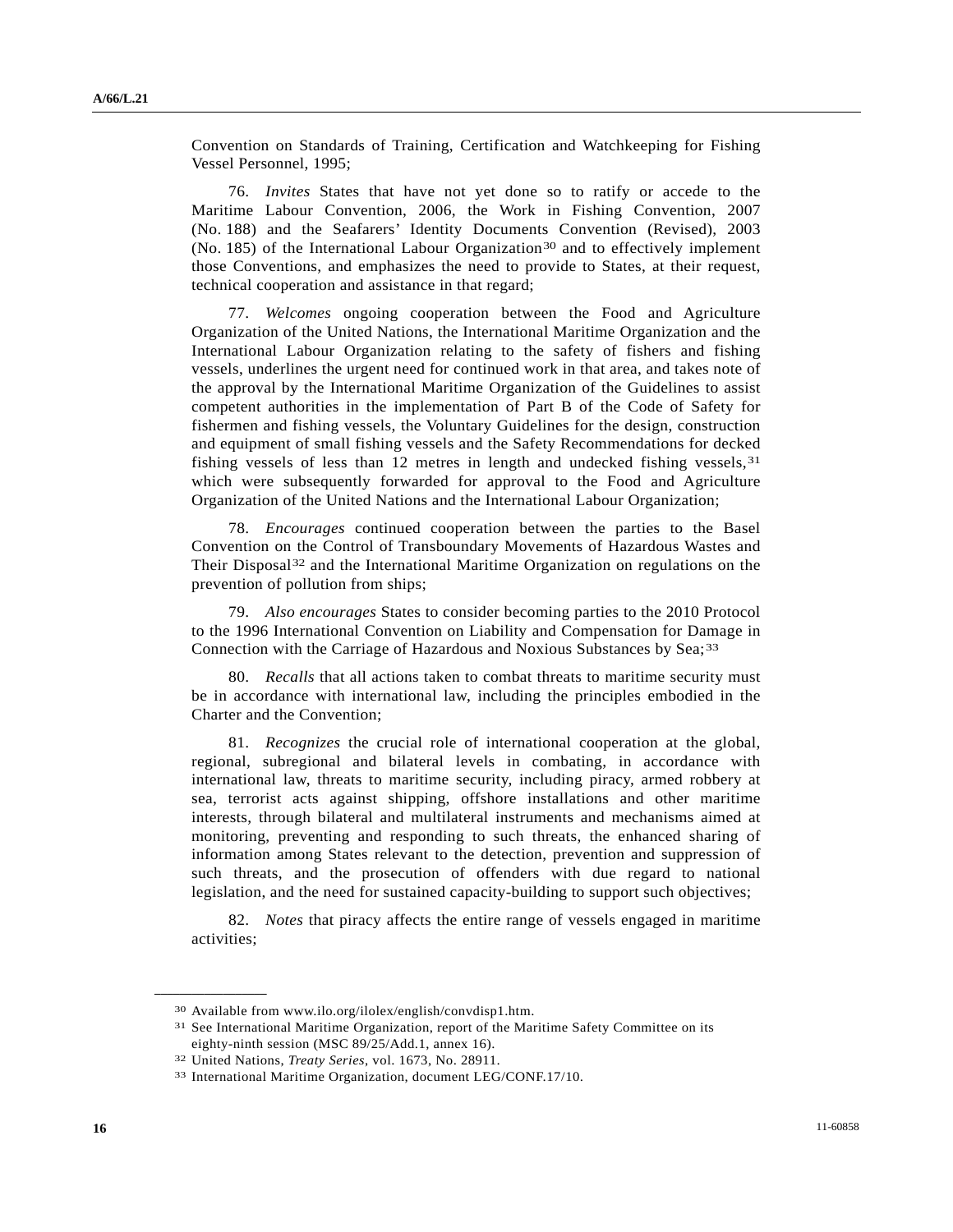83. *Emphasizes* the importance of promptly reporting incidents to enable accurate information on the scope of the problem of piracy and armed robbery against ships and, in the case of armed robbery against ships, by affected vessels to the coastal State, underlines the importance of effective information-sharing with States potentially affected by incidents of piracy and armed robbery against ships, and takes note of the important role of the International Maritime Organization;

 84. *Urges* all States, in cooperation with the International Maritime Organization, to actively combat piracy and armed robbery at sea by adopting measures, including those relating to assistance with capacity-building through training of seafarers, port staff and enforcement personnel in the prevention, reporting and investigation of incidents, bringing the alleged perpetrators to justice, in accordance with international law, and by adopting national legislation, as well as providing enforcement vessels and equipment and guarding against fraudulent ship registration;

 85. *Encourages* States to ensure effective implementation of international law applicable to combating piracy, as reflected in the Convention, and calls upon States to take appropriate steps under their national law to facilitate, in accordance with international law, the apprehension and prosecution of those who are alleged to have committed acts of piracy, including the financing or facilitation of such acts, also taking into account other relevant instruments that are consistent with the Convention;

 86. *Expresses grave concern* over the threats posed by piracy and armed robbery at sea to the safety and welfare of seafarers and other persons;

 87. *Invites* all States, the International Maritime Organization, the International Labour Organization and other relevant international organizations and agencies to adopt or recommend, as appropriate, measures to protect the interest and welfare of seafarers and fishers who are victims of pirates after their release from captivity, including their post-incident care and reintegration into society;

 88. *Takes note* of the ongoing cooperation between the International Maritime Organization, the United Nations Office on Drugs and Crime and the Division with respect to the compilation of national legislation on piracy, and notes that copies of national legislation received by the Secretariat have been placed on the website of the Division; $9$ 

 89. *Encourages* continued national, bilateral and trilateral initiatives as well as regional cooperative mechanisms, in accordance with international law, to address piracy including the financing or facilitation of acts of piracy, and armed robbery at sea in the Asian region, and calls upon other States to give immediate attention to adopting, concluding and implementing cooperation agreements at the regional level on combating piracy and armed robbery against ships;

 90. *Reiterates its serious concern* regarding continued incidents of piracy and armed robbery at sea off the coast of Somalia, expresses alarm in particular at the hijacking of vessels, supports the recent efforts to address this problem at the global and regional levels, notes the adoption by the Security Council of resolutions 1816 (2008) of 2 June 2008, 1838 (2008) of 7 October 2008, 1846 (2008) of 2 December 2008, 1851 (2008) of 16 December 2008, 1897 (2009) of 30 November 2009, 1918 (2010) of 27 April 2010, 1950 (2010) of 23 November 2010, 1976 (2011) of 11 April 2011 and 2015 (2011) of 24 October 2011, as well as the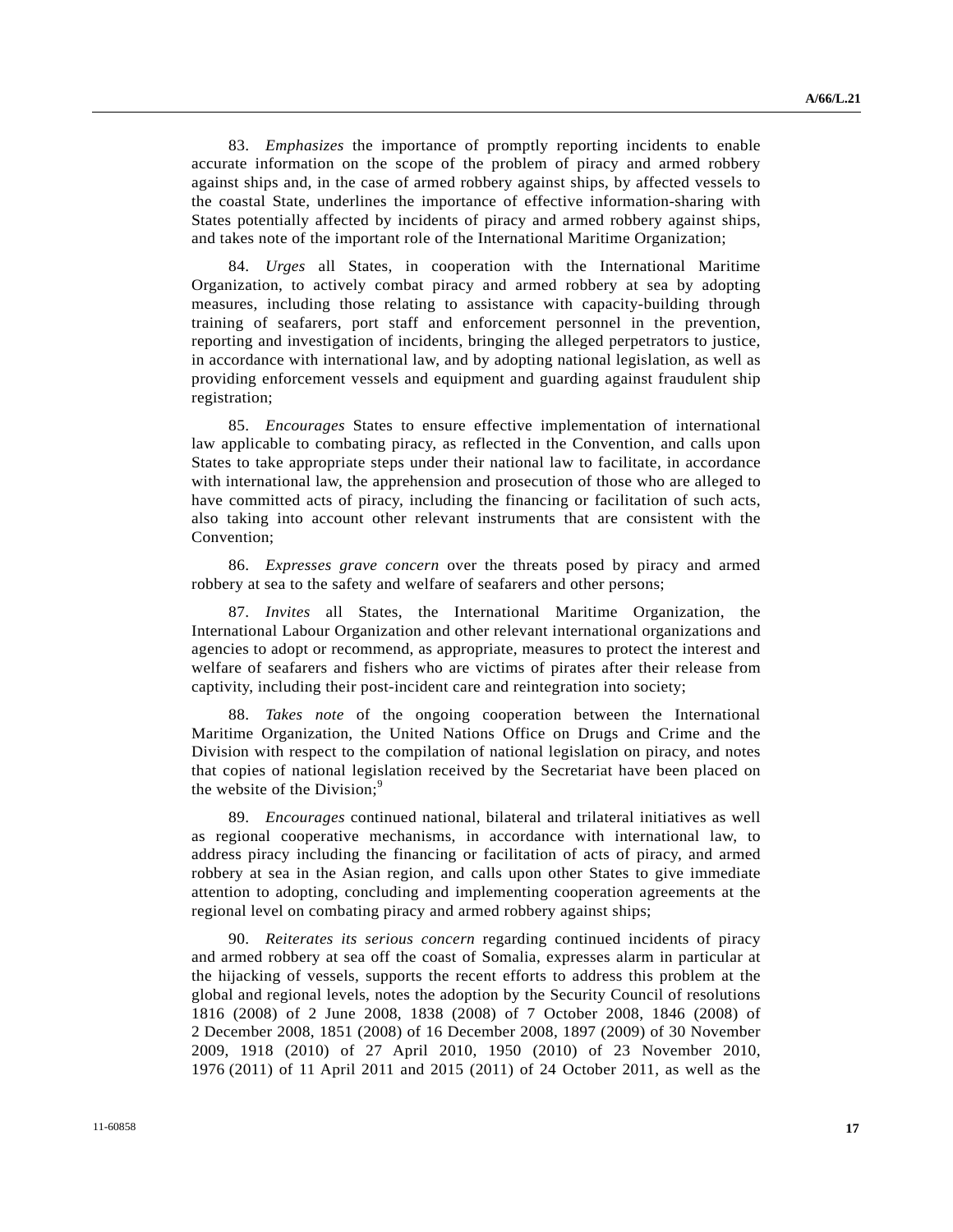statement by the President of the Security Council of 25 August 2010,<sup>[34](#page-17-0)</sup> and also notes that the authorizations in resolution 1816 (2008), and the provisions in resolutions 1838 (2008), 1846 (2008), 1851 (2008), 1897 (2009) and 1950 (2010) apply only to the situation in Somalia and do not affect the rights, obligations or responsibilities of Member States under international law, including any rights or obligations under the Convention, with respect to any other situation, and underscores, in particular, the fact that they are not to be considered as establishing customary international law;

 91. *Notes with appreciation* the report of the Secretary-General of 15 June 2011,[35](#page-17-1) prepared pursuant to the request of the Security Council in resolution 1976 (2011);

 92. *Notes* the continued efforts within the Contact Group on Piracy off the Coast of Somalia, following the adoption of Security Council resolution 1851 (2008), including the establishment of Working Group 5 on the financial aspects of Somali piracy under the Contact Group on Piracy off the Coast of Somalia to focus on and coordinate efforts to disrupt the pirate enterprise ashore, and commends contributions of all States in the efforts to fight piracy off the coast of Somalia;

 93. *Recognizes* the primary role of the Transitional Federal Government of Somalia in combating piracy and armed robbery against ships, acknowledges the importance of a comprehensive and sustainable settlement of the situation in Somalia, and emphasizes the need to address the underlying causes of piracy and to assist Somalia and States in the region in strengthening institutional capacity to fight piracy, including the financing or facilitation of acts of piracy, and armed robbery against ships off the coast of Somalia and to bring to justice those involved in such acts;

 94. *Notes* the approval by the International Maritime Organization of guidelines to assist in the investigation of the crimes of piracy and armed robbery against ships,[36](#page-17-2) revised interim guidance to shipowners, ship operators and shipmasters on the use of privately contracted armed security personnel on board ships in the high risk area,<sup>[3](#page-17-3)7</sup> revised interim recommendations for flag States regarding the use of privately contracted armed security personnel on board ships in the high risk area[3](#page-17-4)8 and interim recommendations for port and coastal States regarding the use of privately contracted armed security personnel on board ships in the high risk area;[39](#page-17-5)

 95. *Also notes* the issuance by the International Maritime Organization of best management practices to deter piracy off the coast of Somalia and in the Arabian Sea Area developed by the industry, $40$  and notes the adoption by the

<span id="page-17-0"></span><sup>34</sup> S/PRST/2010/16; see *Resolutions and Decisions of the Security Council, 1 August 2010-31 July <sup>2011</sup>*. 35 S/2011/360.

<span id="page-17-3"></span><span id="page-17-2"></span><span id="page-17-1"></span><sup>&</sup>lt;sup>36</sup> See International Maritime Organization, document MSC.1/Circ.1404.<br><sup>37</sup> See International Maritime Organization, document MSC.1/Circ.1405/Rev.1.<br><sup>38</sup> See International Maritime Organization, document MSC.1/Circ.1406/R

<span id="page-17-4"></span>

<span id="page-17-6"></span><span id="page-17-5"></span>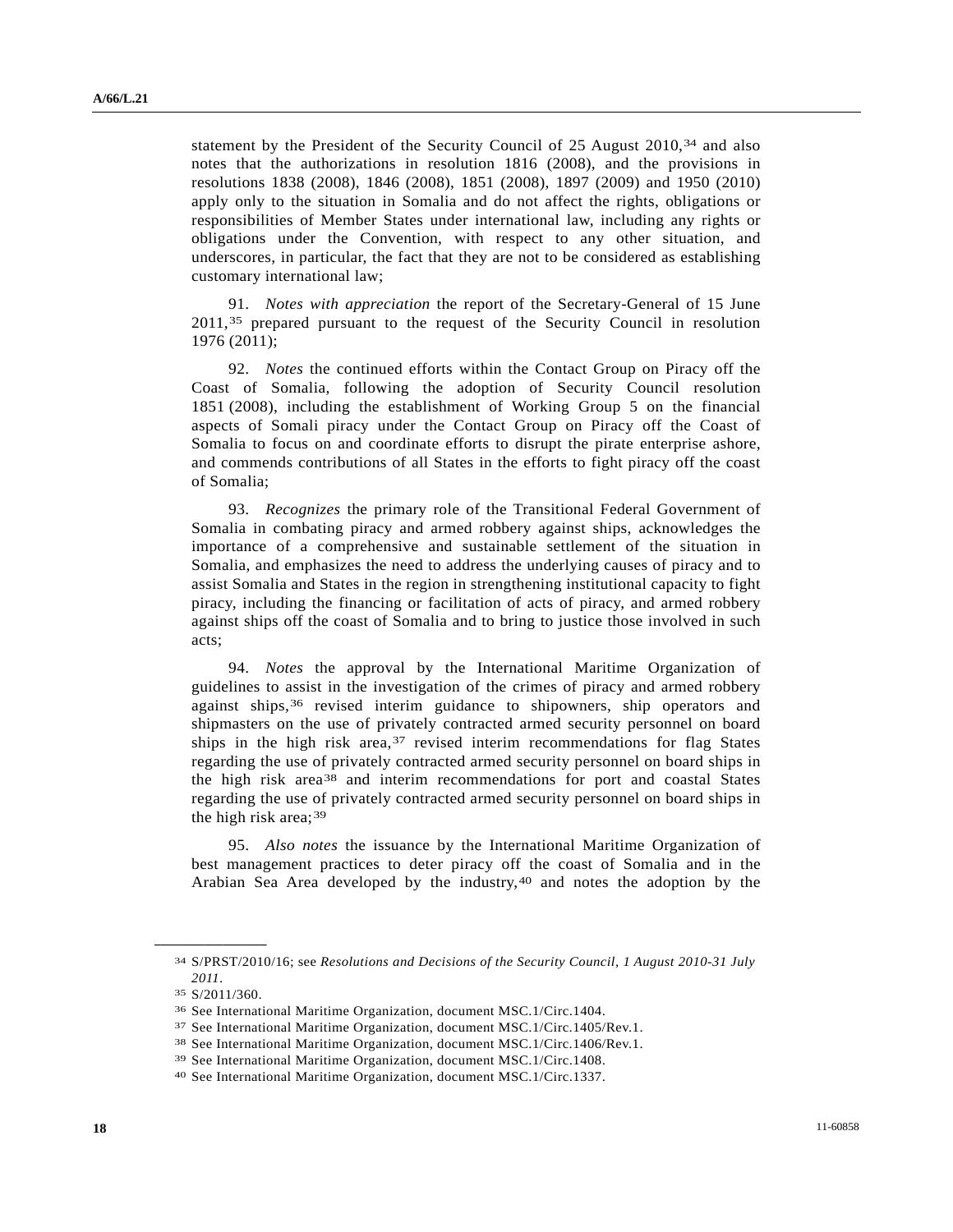International Maritime Organization of the resolution on the implementation of best management practice guidance; <sup>[41](#page-18-0)</sup>

 96. *Recalls* the adoption on 29 January 2009 of the Code of Conduct concerning the Repression of Piracy and Armed Robbery against Ships in the Western Indian Ocean and the Gulf of Aden (Djibouti Code of Conduct)<sup>[4](#page-18-1)2</sup> under the auspices of the International Maritime Organization, the establishment of the International Maritime Organization Djibouti Code Trust Fund, a multi-donor trust fund initiated by Japan, and the ongoing activities for the implementation of the Code of Conduct;

 97. *Urges* States to ensure the full implementation of resolution A.1026(26) adopted on 2 December 2009 by the Assembly of the International Maritime Organization on acts of piracy and armed robbery against ships in waters off the coast of Somalia;

 98. *Calls upon* States that have not yet done so to become parties to the Convention for the Suppression of Unlawful Acts against the Safety of Maritime Navigation and the Protocol for the Suppression of Unlawful Acts against the Safety of Fixed Platforms Located on the Continental Shelf,[43](#page-18-2) notes the entry into force on 28 July 2010 of the 2005 Protocol to the Convention for the Suppression of Unlawful Acts against the Safety of Maritime Navigation[44](#page-18-3) and of the 2005 Protocol to the 1988 Protocol for the Suppression of Unlawful Acts against the Safety of Fixed Platforms Located on the Continental Shelf,<sup>[4](#page-18-4)5</sup> invites States that have not yet done so to consider becoming parties to those Protocols, and urges States Parties to take appropriate measures to ensure the effective implementation of those instruments through the adoption of legislation, where appropriate;

 99. *Also calls upon* States to effectively implement the International Ship and Port Facility Security Code and the amendments to the International Convention for the Safety of Life at Sea,[46](#page-18-5) and to work with the International Maritime Organization to promote safe and secure shipping while ensuring freedom of navigation;

 100. *Notes* the approval by the Maritime Safety Committee of the International Maritime Organization user guide to chapter XI-2 of the International Convention for the Safety of Life at Sea and the International Ship and Port Facility Security Code; [4](#page-18-6)7

 101. *Urges* all States, in cooperation with the International Maritime Organization, to improve the protection of offshore installations by adopting measures related to the prevention, reporting and investigation of acts of violence against installations, in accordance with international law, and by implementing

<span id="page-18-1"></span><span id="page-18-0"></span><sup>&</sup>lt;sup>41</sup> See International Maritime Organization, document MSC 89/25/Add.4, annex 29.<br><sup>42</sup> See International Maritime Organization, document C 102/14, annex, attachment 1.<br><sup>43</sup> United Nations, *Treaty Series*, vol. 1678, No. 2

<span id="page-18-3"></span><span id="page-18-2"></span>

<span id="page-18-5"></span><span id="page-18-4"></span><sup>46</sup> Ibid., documents SOLAS/CONF.5/32 and 34, as well as resolution MSC.202(81) introducing the long-range identification and tracking of ships system.

<span id="page-18-6"></span><sup>47</sup> See International Maritime Organization, "IMO User Guide to SOLAS chapter XI-2 and the ISPS Code", MSC 89/WP.6/Add.1.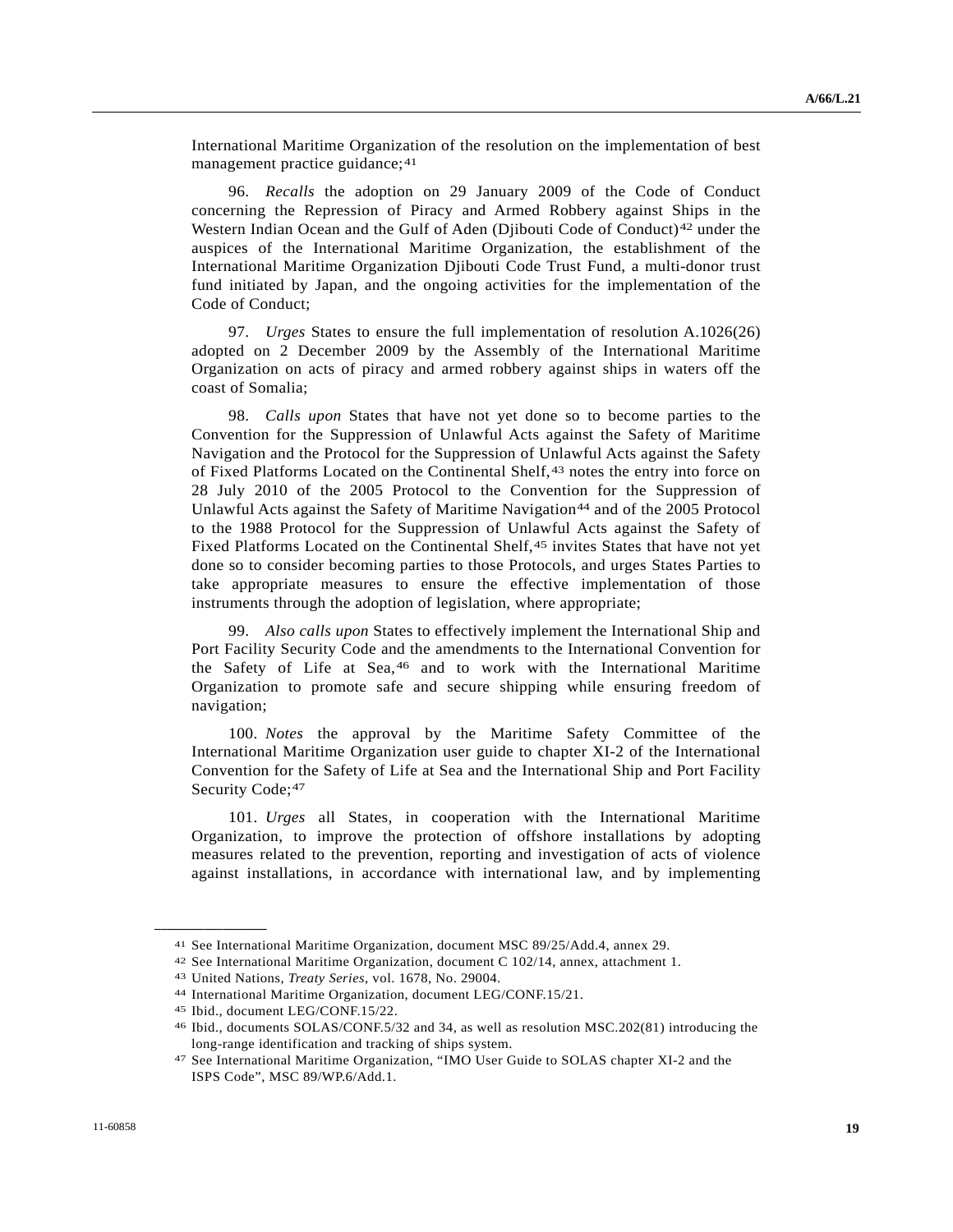such measures through national legislation to ensure proper and adequate enforcement;

 102. *Emphasizes* the progress in regional cooperation, including the efforts of littoral States, on the enhancement of safety, security and environmental protection in the Straits of Malacca and Singapore, and the effective functioning of the Cooperative Mechanism on safety of navigation and environmental protection to promote dialogue and facilitate close cooperation between the littoral States, user States, shipping industry and other stakeholders in line with article 43 of the Convention, notes with appreciation the convening of the fourth Cooperation Forum, in Malaysia on 10 and 11 October 2011, the fourth Project Coordination Committee Meeting, in Malaysia on 12 October 2011, and the seventh Aids to Navigation Fund Committee Meeting, in Malaysia on 17 and 18 October 2011, the three events being key pillars of the Cooperative Mechanism, notes with appreciation the important role of the Information Sharing Centre of the Regional Cooperation Agreement on Combating Piracy and Armed Robbery against Ships in Asia, based in Singapore, and calls upon States to give immediate attention to adopting, concluding and implementing cooperation agreements at the regional level;

 103. *Recognizes* that some transnational organized criminal activities threaten legitimate uses of the oceans and endanger the lives of people at sea;

 104. *Notes* that transnational organized criminal activities are diverse and may be interrelated in some cases and that criminal organizations are adaptive and take advantage of the vulnerabilities of States, in particular coastal and small island developing States in transit areas, and calls upon States and relevant intergovernmental organizations to increase cooperation and coordination at all levels to detect and suppress the smuggling of migrants and trafficking in persons, in accordance with international law;

 105. *Recognizes* the importance of enhancing international cooperation at all levels to fight transnational organized criminal activities, including illicit traffic in narcotic drugs and psychotropic substances, within the scope of the United Nations instruments against illicit drug trafficking, as well as the smuggling of migrants and trafficking in persons and criminal activities at sea falling within the scope of the United Nations Convention against Transnational Organized Crime;<sup>[48](#page-19-0)</sup>

 106. *Calls upon* States that have not yet done so to consider becoming parties to the Protocol against the Smuggling of Migrants by Land, Sea and Air, supplementing the United Nations Convention against Transnational Organized Crime,[4](#page-19-1)9 the Protocol against the Illicit Manufacturing and Trafficking in Firearms, Their Parts and Components and Ammunition, supplementing the United Nations Convention against Transnational Organized Crime,[5](#page-19-2)0 and the Protocol to Prevent, Suppress and Punish Trafficking in Persons, Especially Women and Children, supplementing the United Nations Convention against Transnational Organized Crime,[5](#page-19-3)1 and to take appropriate measures to ensure their effective implementation;

<span id="page-19-1"></span><span id="page-19-0"></span><sup>48</sup> United Nations, *Treaty Series*, vol. 2225, No. 39574. 49 Ibid., vol. 2241, No. 39574.

<span id="page-19-2"></span><sup>50</sup> Ibid., vol. 2326, No. 39574.

<span id="page-19-3"></span><sup>51</sup> Ibid., vol. 2237, No. 39574.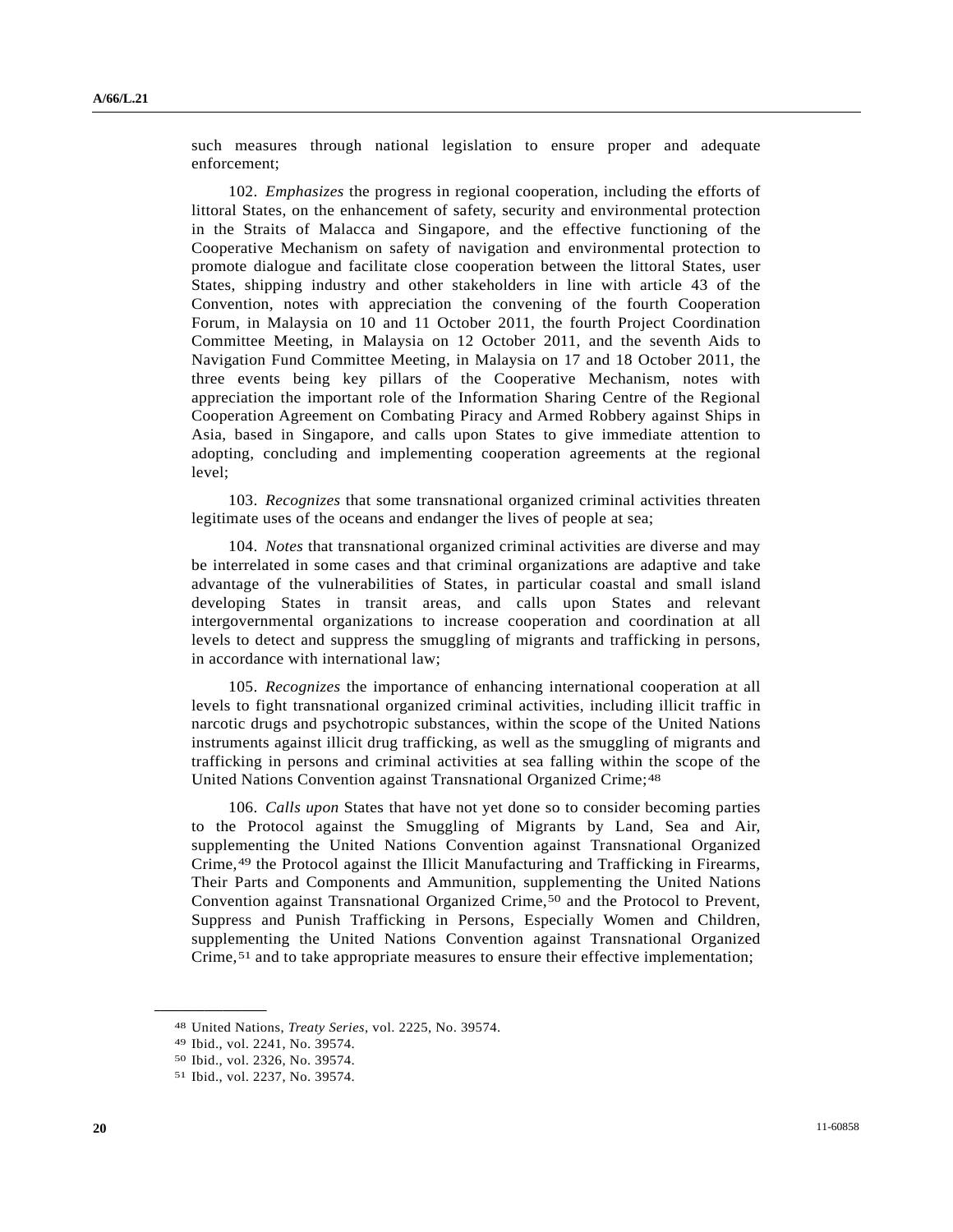107. *Calls upon* States to ensure freedom of navigation, the safety of navigation and the rights of transit passage, archipelagic sea lanes passage and innocent passage in accordance with international law, in particular the Convention;

 108. *Welcomes* the work of the International Maritime Organization relating to the protection of shipping lanes of strategic importance and significance, and in particular in enhancing safety, security and environmental protection in straits used for international navigation, and calls upon the International Maritime Organization, States bordering straits and user States to continue their cooperation to keep such straits safe, secure and environmentally protected and open to international navigation at all times, consistent with international law, in particular the Convention;

 109. *Calls upon* user States and States bordering straits used for international navigation to continue to cooperate by agreement on matters relating to navigational safety, including safety aids for navigation, and the prevention, reduction and control of pollution from ships, and welcomes developments in this regard;

 110. *Calls upon* States that have accepted the amendments to regulation XI- $1/6$  of the International Convention for the Safety of Life at Sea,  $1974,52$  $1974,52$  $1974,52$  to implement the Code of International Standards and Recommended Practices for a Safety Investigation into a Marine Casualty or Marine Incident,[5](#page-20-1)3 which took effect on 1 January 2010;

 111. *Calls upon* States that have not yet done so to consider becoming members of the International Hydrographic Organization, and urges all States to work with that Organization to increase the coverage of hydrographic information on a global basis to enhance capacity-building and technical assistance and to promote safe navigation, particularly through the production and use of accurate electronic navigational charts, especially in areas used for international navigation, in ports and where there are vulnerable or protected marine areas;

 112. *Encourages* States to continue their efforts in the implementation of all areas of the Action Plan for the Safety of Transport of Radioactive Material, approved by the Board of Governors of the International Atomic Energy Agency in March 2004;<sup>[54](#page-20-2)</sup>

 113. *Notes* that cessation of the transport of radioactive materials through the regions of small island developing States is an ultimate desired goal of small island developing States and some other countries, and recognizes the right of freedom of navigation in accordance with international law; that States should maintain dialogue and consultation, in particular under the auspices of the International Atomic Energy Agency and the International Maritime Organization, with the aim of improved mutual understanding, confidence-building and enhanced communication in relation to the safe maritime transport of radioactive materials; that States involved in the transport of such materials are urged to continue to engage in dialogue with small island developing States and other States to address their concerns; and that these concerns include the further development and

<span id="page-20-0"></span><sup>52</sup> International Maritime Organization, document MSC 84/24/Add.1, annex 3, resolution MSC.257(84).

<span id="page-20-1"></span><sup>53</sup> See International Maritime Organization, document MSC 84/24/Add.1, annex 1, resolution MSC.255(84).

<span id="page-20-2"></span><sup>54</sup> Available from www-ns.iaea.org/downloads/rw/action-plans/transport-action-plan.pdf.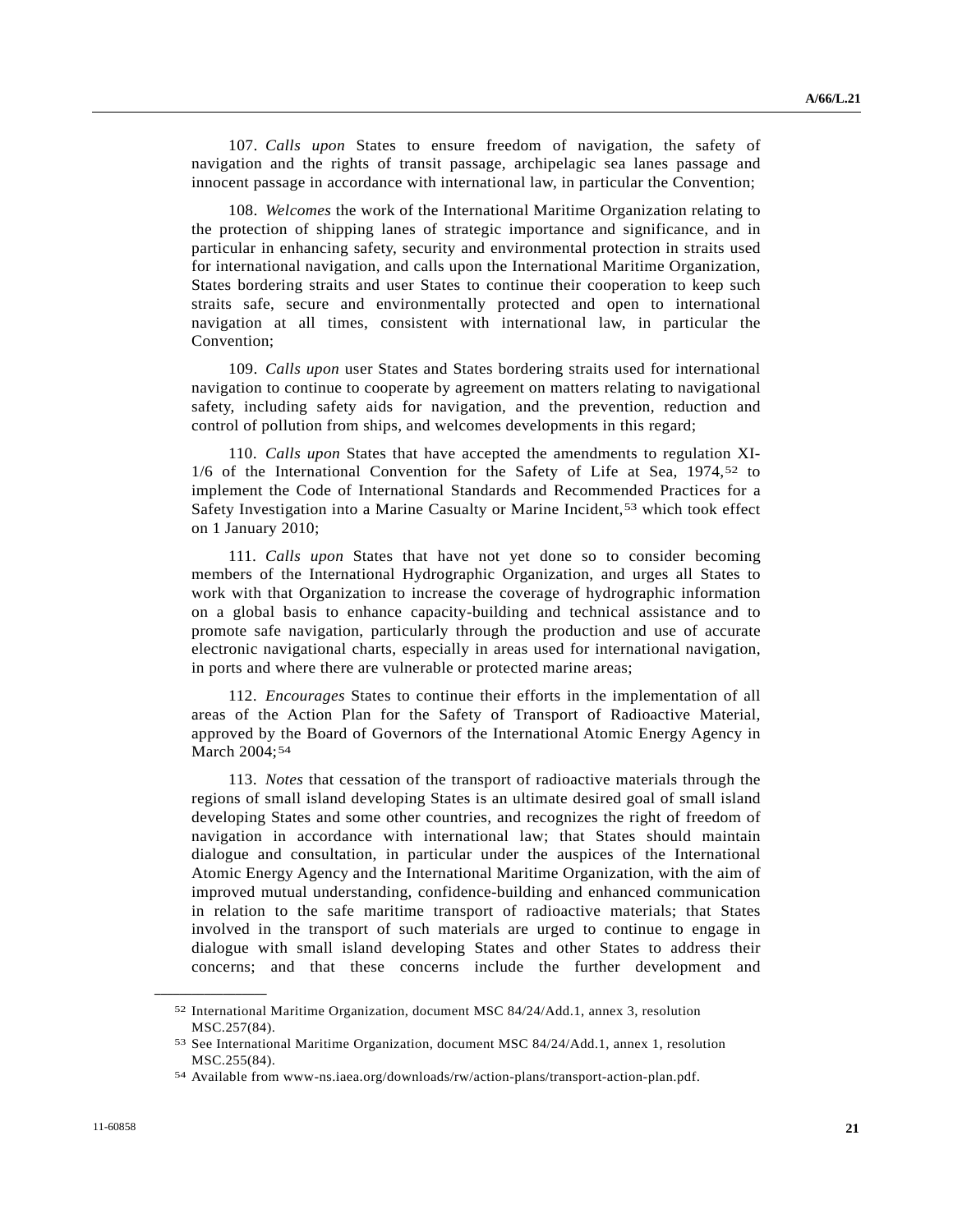strengthening, within the appropriate forums, of international regulatory regimes to enhance safety, disclosure, liability, security and compensation in relation to such transport;

 114. *Acknowledges*, in the context of paragraph 113 above, the potential environmental and economic impacts of maritime incidents and accidents on coastal States, in particular those related to the transport of radioactive materials, and emphasizes the importance of effective liability regimes in that regard;

 115. *Encourages* States to draw up plans and to establish procedures to implement the Guidelines on Places of Refuge for Ships in Need of Assistance adopted by the International Maritime Organization on [5](#page-21-0) December 2003;<sup>55</sup>

 116. *Invites* States that have not yet done so to consider becoming parties to the Nairobi International Convention on the Removal of Wrecks, 2007;<sup>[56](#page-21-1)</sup>

 117. *Requests* States to take appropriate measures with regard to ships flying their flag or of their registry to address hazards that may be caused by wrecks and drifting or sunken cargo to navigation or the marine environment;

 118. *Calls upon* States to ensure that masters on ships flying their flag take the steps required by relevant instruments<sup>[5](#page-21-2)7</sup> to provide assistance to persons in distress at sea, and urges States to cooperate and to take all necessary measures to ensure the effective implementation of the amendments to the International Convention on Maritime Search and Rescue[5](#page-21-3)8 and to the International Convention for the Safety of Life at Sea<sup>[59](#page-21-4)</sup> relating to the delivery of persons rescued at sea to a place of safety, as well as of the associated Guidelines on the Treatment of Persons Rescued at Sea;<sup>[60](#page-21-5)</sup>

 119. *Recognizes* that all States must fulfil their search and rescue responsibilities and the ongoing need for the International Maritime Organization and other relevant organizations to assist, in particular, developing States both to increase their search and rescue capabilities, including through the establishment of additional rescue coordination centres and regional sub-centres, and to take effective action to address, to the extent feasible, the issue of unseaworthy ships and small craft within their national jurisdiction;

 120. *Welcomes* the ongoing work of the International Maritime Organization in relation to disembarkation of persons rescued at sea, and notes in this regard the need to implement all relevant international instruments;

 121. *Notes* the adoption by the International Maritime Organization on 2 December 2010 of revised guidelines on the prevention of access by stowaways and the allocation of responsibilities to seek the successful resolution of stowaway cases;<sup>[61](#page-21-6)</sup>

<sup>55</sup> International Maritime Organization, Assembly resolution A.949(23). 56 Ibid., document LEG/CONF.16/19.

<span id="page-21-2"></span><span id="page-21-1"></span><span id="page-21-0"></span>

<sup>57</sup> The International Convention for the Safety of Life at Sea, 1974, the International Convention on Maritime Search and Rescue, 1979, as amended, the United Nations Convention on the Law of the Sea, 1982, and the International Convention on Salvage, 1989.

<span id="page-21-3"></span><sup>58</sup> International Maritime Organization, document MSC 78/26/Add.1, annex 5, resolution MSC.155(78).

<sup>59</sup> Ibid., annex 3, resolution MSC.153(78).

<span id="page-21-5"></span><span id="page-21-4"></span><sup>&</sup>lt;sup>60</sup> Ibid., document MSC 78/26/Add.2, annex 34, resolution MSC.167(78).<br><sup>61</sup> See International Maritime Organization, document MSC.312(88).

<span id="page-21-6"></span>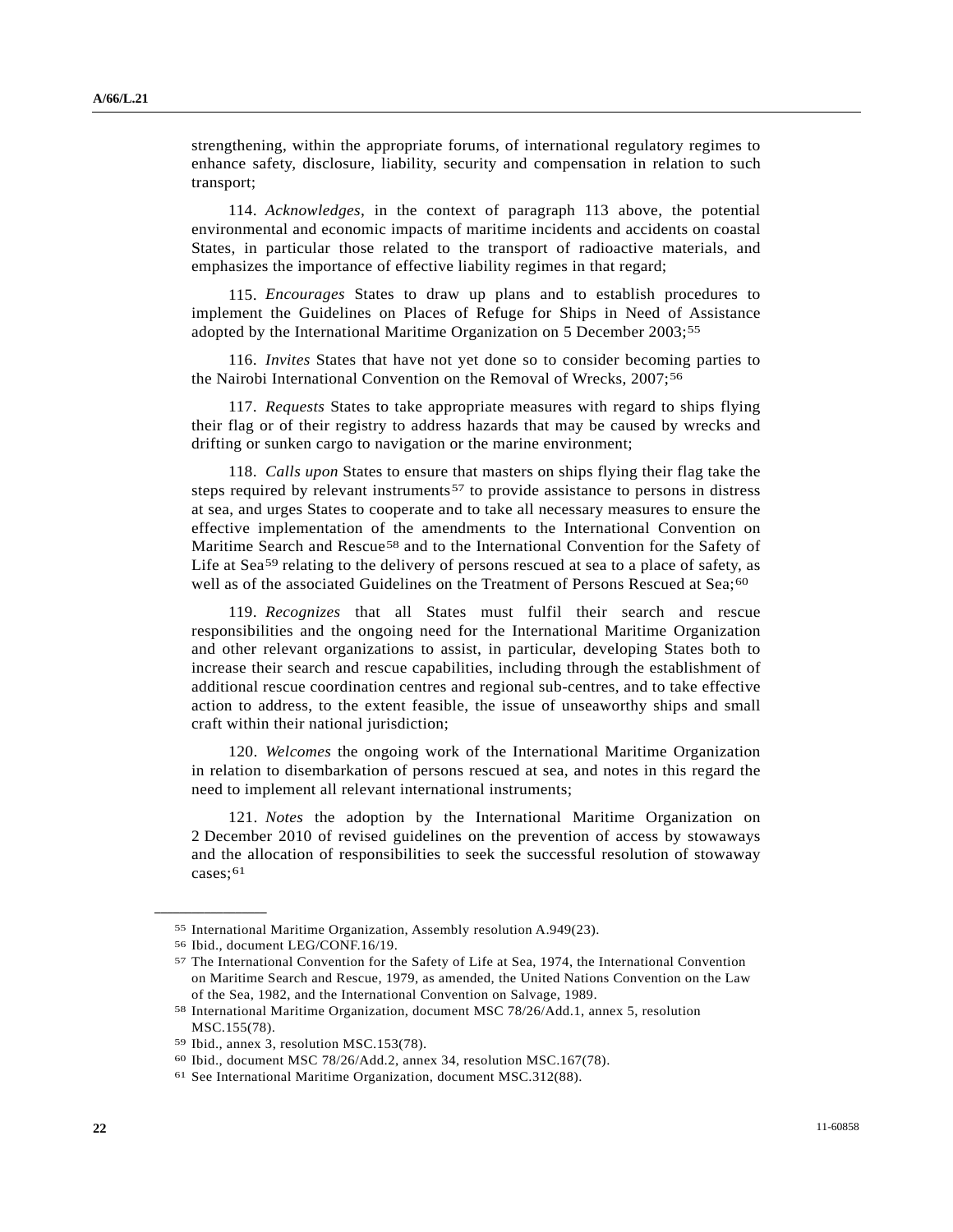122. *Calls upon* States to continue to cooperate in developing comprehensive approaches to international migration and development, including through dialogue on all their aspects;

 123. *Also calls upon* States to take measures to protect fibre-optic submarine cables and to fully address issues relating to these cables, in accordance with international law, as reflected in the Convention;

 124. *Encourages* greater dialogue and cooperation through workshops and seminars among States and the relevant regional and global organizations on the protection and maintenance of fibre-optic submarine cables to promote the security of such critical communications infrastructure;

 125. *Encourages* the adoption by States of laws and regulations addressing the breaking or injury of submarine cables or pipelines beneath the high seas done wilfully or through culpable negligence by a ship flying its flag or by a person subject to its jurisdiction, in accordance with international law, as reflected in the Convention;

 126. *Affirms* the importance of maintenance, including the repair, of submarine cables, undertaken in conformity with international law, as reflected in the Convention;

 127. *Reaffirms* that flag, port and coastal States all bear responsibility for ensuring the effective implementation and enforcement of international instruments relating to maritime security and safety, in accordance with international law, in particular the Convention, and that flag States have primary responsibility that requires further strengthening, including through increased transparency of ownership of vessels;

 128. *Urges* flag States without an effective maritime administration and appropriate legal frameworks to establish or enhance the necessary infrastructure, legislative and enforcement capabilities to ensure effective compliance with, and implementation and enforcement of, their responsibilities under international law, in particular the Convention, and, until such action is taken, to consider declining the granting of the right to fly their flag to new vessels, suspending their registry or not opening a registry, and calls upon flag and port States to take all measures consistent with international law necessary to prevent the operation of substandard vessels;

 129. *Recognizes* that international shipping rules and standards adopted by the International Maritime Organization in respect of maritime safety, efficiency of navigation and the prevention and control of marine pollution, complemented by best practices of the shipping industry, have led to a significant reduction in maritime accidents and pollution incidents, encourages all States to participate in the Voluntary International Maritime Organization Member State Audit Scheme, <sup>[62](#page-22-0)</sup> and notes the decision of the International Maritime Organization on a phased-in introduction of the Audit Scheme as an institutionalized process;<sup>[63](#page-22-1)</sup>

 130. *Welcomes* the work of the International Maritime Organization to develop a mandatory code for ships operating in polar waters (the "Polar Code"), and encourages States and competent international organizations and bodies to support

<span id="page-22-1"></span><span id="page-22-0"></span><sup>62</sup> International Maritime Organization, Assembly resolution A.946(23).<br>63 Ibid., A.1018(26).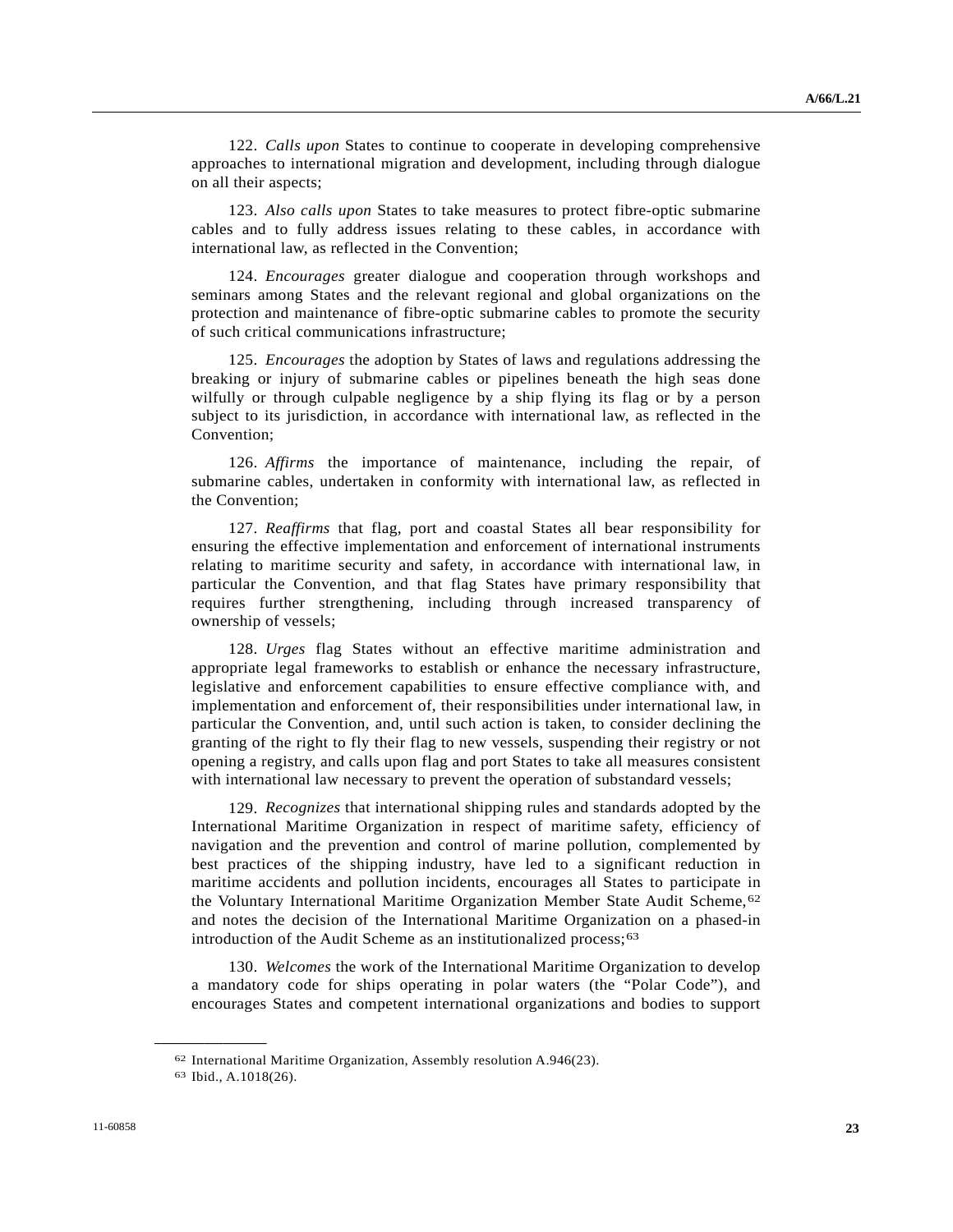continued effort to finalize the Polar Code within the agreed framework, with an entry into force as soon as possible;

 131. *Recognizes* that maritime safety can also be improved through effective port State control, the strengthening of regional arrangements and increased coordination and cooperation among them, and increased information-sharing, including among safety and security sectors;

 132. *Encourages* flag States to take appropriate measures sufficient to achieve or maintain recognition by intergovernmental arrangements that recognize satisfactory flag State performance, including, as appropriate, satisfactory port State control examination results on a sustained basis, with a view to improving quality shipping and furthering flag State implementation of relevant instruments under the International Maritime Organization as well as relevant goals and objectives of the present resolution;

### **IX**

## **Marine environment and marine resources**

 133. *Emphasizes once again* the importance of the implementation of Part XII of the Convention in order to protect and preserve the marine environment and its living marine resources against pollution and physical degradation, and calls upon all States to cooperate and take measures consistent with the Convention, directly or through competent international organizations, for the protection and preservation of the marine environment;

 134. *Notes* the work of the Intergovernmental Panel on Climate Change, including its findings on the acidification of oceans, and in this regard encourages States and competent international organizations and other relevant institutions, individually and in cooperation, to urgently pursue further research on ocean acidification, especially programmes of observation and measurement, noting in particular paragraph 4 of decision IX/20 adopted at the ninth meeting of the Conference of the Parties to the Convention on Biological Diversity, held in Bonn, Germany, from 19 to 30 May 2008,<sup>[6](#page-23-0)4</sup> and the continued work of the Convention on Biological Diversity, and to increase national, regional and international efforts to address levels of ocean acidity and the negative impact of such acidity on vulnerable marine ecosystems, particularly coral reefs;

 135. *Encourages* States, individually or in collaboration with relevant international organizations and bodies, to enhance their scientific activity to better understand the effects of climate change on the marine environment and marine biodiversity and develop ways and means of adaptation, taking into account, as appropriate, the precautionary approach and ecosystem approaches;

 136. *Encourages* States that have not yet done so to become parties to international agreements addressing the protection and preservation of the marine environment and its living marine resources against the introduction of harmful aquatic organisms and pathogens and marine pollution from all sources, including the dumping of wastes and other matter, and other forms of physical degradation, as well as agreements that provide for preparedness for, response to and cooperation on pollution incidents and that include provisions on liability and compensation for

<span id="page-23-0"></span><sup>64</sup> See United Nations Environment Programme, document UNEP/CBD/COP/9/29, annex I.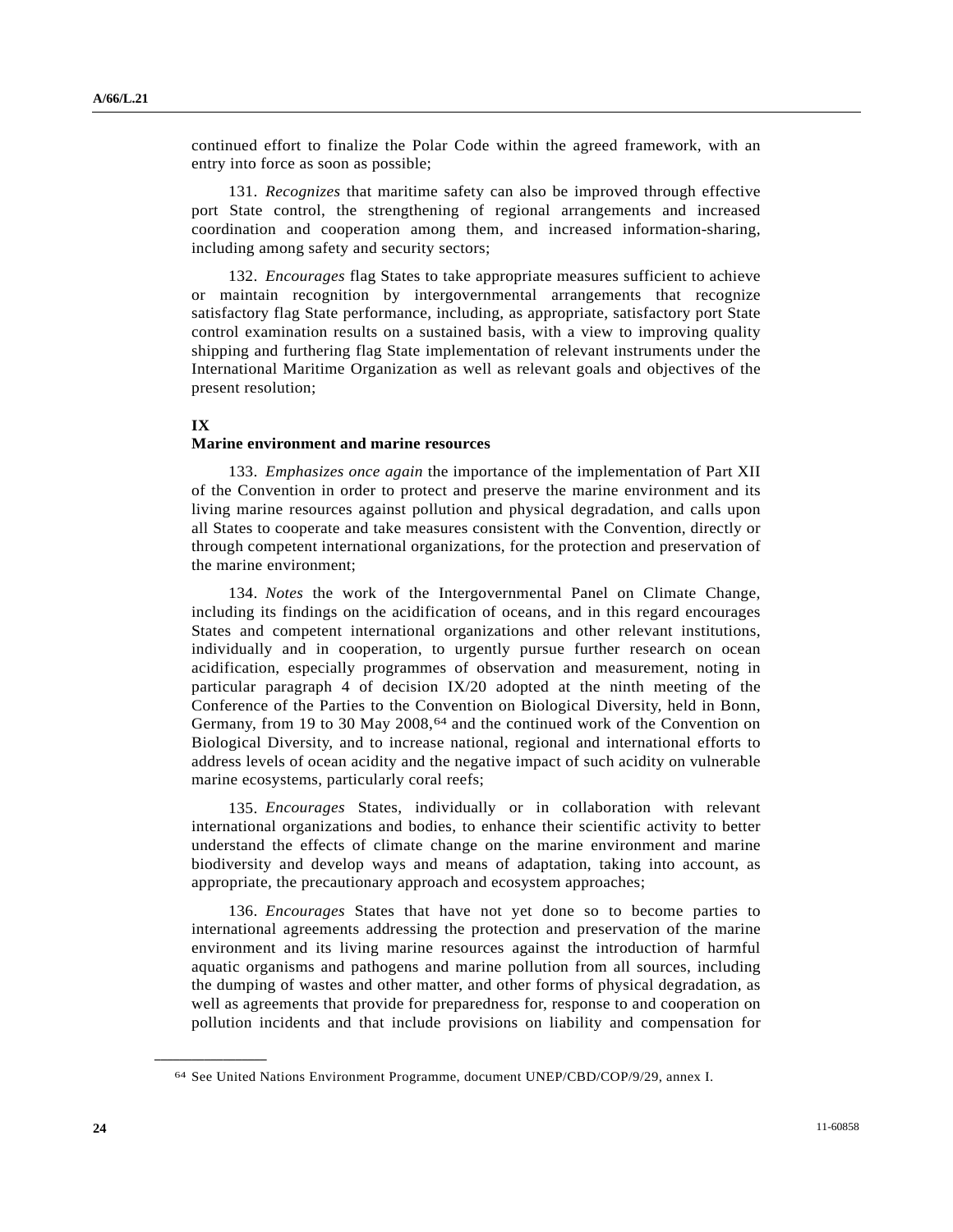damage resulting from marine pollution, and to adopt the necessary measures consistent with international law, including the Convention, aimed at implementing and enforcing the rules contained in those agreements;

 137. *Further encourages* States, directly or through competent international organizations, to consider the further development and application, as appropriate and consistent with international law, including the Convention, of environmental impact assessment processes covering planned activities under their jurisdiction or control that may cause substantial pollution of, or significant and harmful changes to, the marine environment, and also encourages the communication of the reports of the results of such assessments to the competent international organizations in accordance with the Convention;

 138. *Encourages* States that have not done so to become parties to regional seas conventions addressing the protection and preservation of the marine environment;

 139. *Encourages* States, in accordance with international law, including the Convention and other relevant instruments, either bilaterally or regionally, to jointly develop and promote contingency plans for responding to pollution incidents, as well as other incidents that are likely to have significant adverse effects on the marine environment and biodiversity;

 140. *Recognizes* the importance of improving understanding of the impact of climate change on oceans and seas;

 141. *Welcomes* the activities of the United Nations Environment Programme relating to marine debris carried out in cooperation with relevant United Nations bodies and organizations, notes the fifth International Marine Debris Conference, organized by the United States of America and the United Nations Environment Programme, held in Honolulu, United States of America, in March 2011, and encourages States to further develop partnerships with industry and civil society to raise awareness of the extent of the impact of marine debris on the health and productivity of the marine environment and consequent economic loss;

 142. *Urges* States to integrate the issue of marine debris into national strategies dealing with waste management in the coastal zone, ports and maritime industries, including recycling, reuse, reduction and disposal, and to encourage the development of appropriate economic incentives to address this issue, including the development of cost-recovery systems that provide an incentive to use port reception facilities and discourage ships from discharging marine debris at sea, and support for measures to prevent, reduce and control pollution from any source, including land-based sources, such as community-based coastal and waterway clean-up and monitoring activities, and encourages States to cooperate regionally and subregionally to identify potential sources and coastal and oceanic locations where marine debris aggregates, and to develop and implement joint prevention and recovery programmes for marine debris;

 143. *Notes* the work of the International Maritime Organization to prevent pollution by garbage from ships and welcomes the adoption of amendments to annex V to the International Convention for the Prevention of Pollution from Ships, 1973, as modified by the Protocol of 1978 relating thereto, on the prevention of pollution by garbage from ships;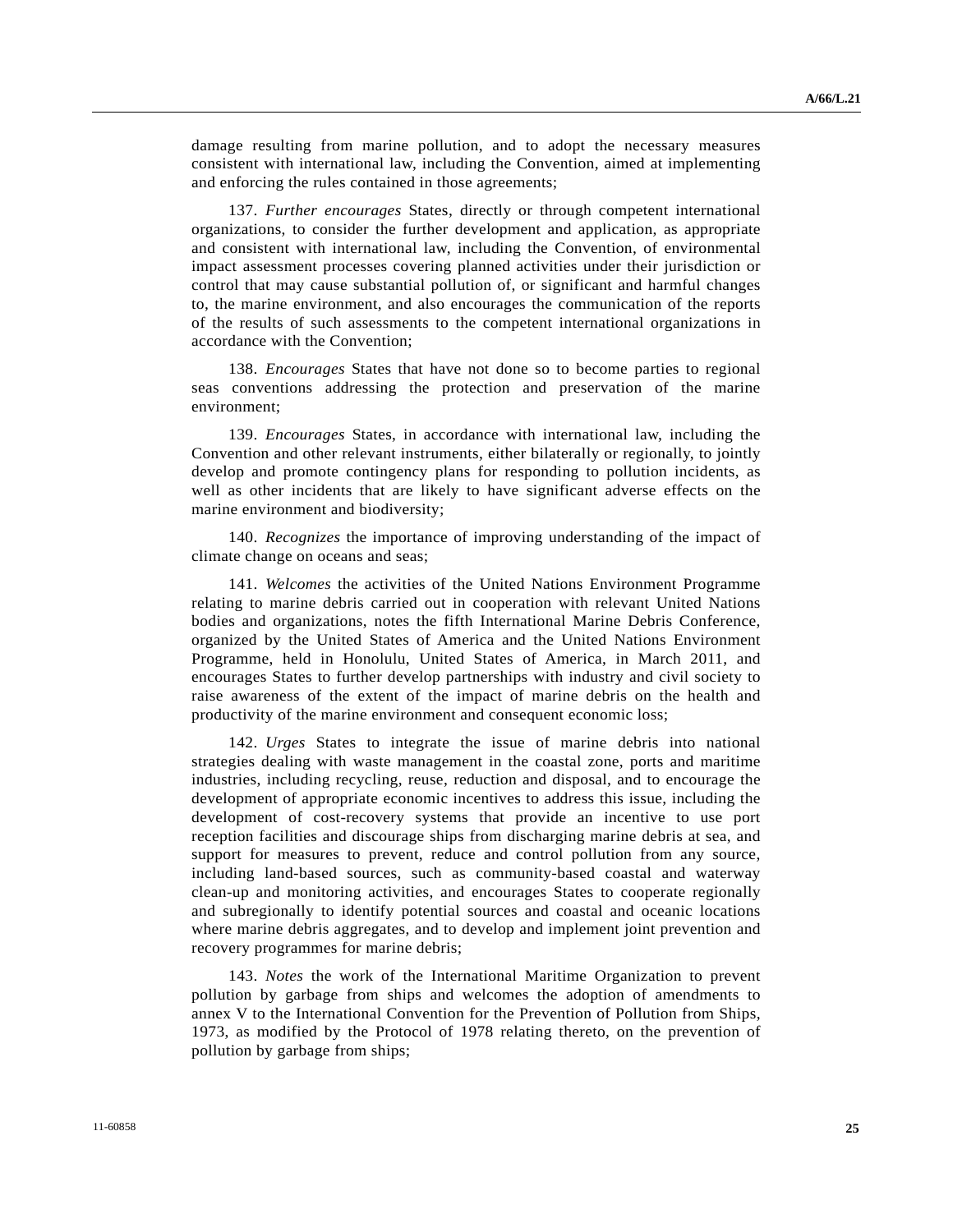144. *Welcomes* the entry into force on 1 August 2011 of amendments regarding special requirements for the use or carriage of oils in the Antarctic area to annex I to the International Convention for the Prevention of Pollution from Ships, 1973, as modified by the Protocol of 1978 relating thereto, on the prevention of pollution by oil from ships, which prohibit the carriage in bulk as cargo or carriage and use as fuel of heavy grade oils in the Antarctic area;<sup>[6](#page-25-0)5</sup>

 145. *Encourages* States that have not yet done so to become parties to the Protocol of 1997 (Annex VI-Regulations for the Prevention of Air Pollution from Ships) to the International Convention for the Prevention of Pollution from Ships, 1973, as modified by the Protocol of 1978 relating thereto, and the 1996 Protocol to the Convention on the Prevention of Marine Pollution by Dumping of Wastes and Other Matter, 1972 ("the London Protocol"), and furthermore to ratify or accede to the International Convention for the Control and Management of Ships' Ballast Water and Sediments, 2004,<sup>[6](#page-25-1)6</sup> thereby facilitating its early entry into force;

 146. *Notes* the ongoing work of the International Maritime Organization in accordance with its resolution on International Maritime Organization policies and practices related to the reduction of greenhouse gas emissions from ships;<sup>[6](#page-25-2)7</sup>

 147. *Urges* States to cooperate in correcting the shortfall in port waste reception facilities in accordance with the action plan to address the inadequacy of port waste reception facilities developed by the International Maritime Organization;<sup>[68](#page-25-3)</sup>

 148. *Recognizes* that most of the pollution load of the oceans emanates from land-based activities and affects the most productive areas of the marine environment, and calls upon States as a matter of priority to implement the Global Programme of Action for the Protection of the Marine Environment from Land-based Activities<sup>[69](#page-25-4)</sup> and to take all appropriate measures to fulfil the commitments of the international community embodied in the Beijing Declaration on Furthering the Implementation of the Global Programme of Action;[7](#page-25-5)0

 149. *Notes* that the Third Intergovernmental Review of the Global Programme of Action for the Protection of the Marine Environment from Land-based Activities will be held in Manila from 25 to 27 January 2012;

 150. *Expresses its concern* regarding the spreading of hypoxic dead zones in oceans as a result of eutrophication fuelled by riverine run-off of fertilizers, sewage outfall and reactive nitrogen resulting from the burning of fossil fuels and resulting in serious consequences for ecosystem functioning, and calls upon States to enhance their efforts to reduce eutrophication and, to this effect, to continue to cooperate within the framework of relevant international organizations, in particular the Global Programme of Action;

 151. *Calls upon* all States to ensure that urban and coastal development projects and related land-reclamation activities are carried out in a responsible

<span id="page-25-0"></span><sup>65</sup> See International Maritime Organization, document MEPC 60/22, annex 10, resolution MEPC 189(60).

<span id="page-25-2"></span><span id="page-25-1"></span><sup>66</sup> International Maritime Organization, document BWM/CONF/36, annex. 67 Ibid., Assembly resolution A.963(23).

<span id="page-25-3"></span><sup>68</sup> Ibid., document MEPC 53/9/1, annex 1.

<span id="page-25-4"></span><sup>69</sup> See A/51/116, annex II.

<span id="page-25-5"></span><sup>70</sup> UNEP/GPA/IGR.2/7, annex V.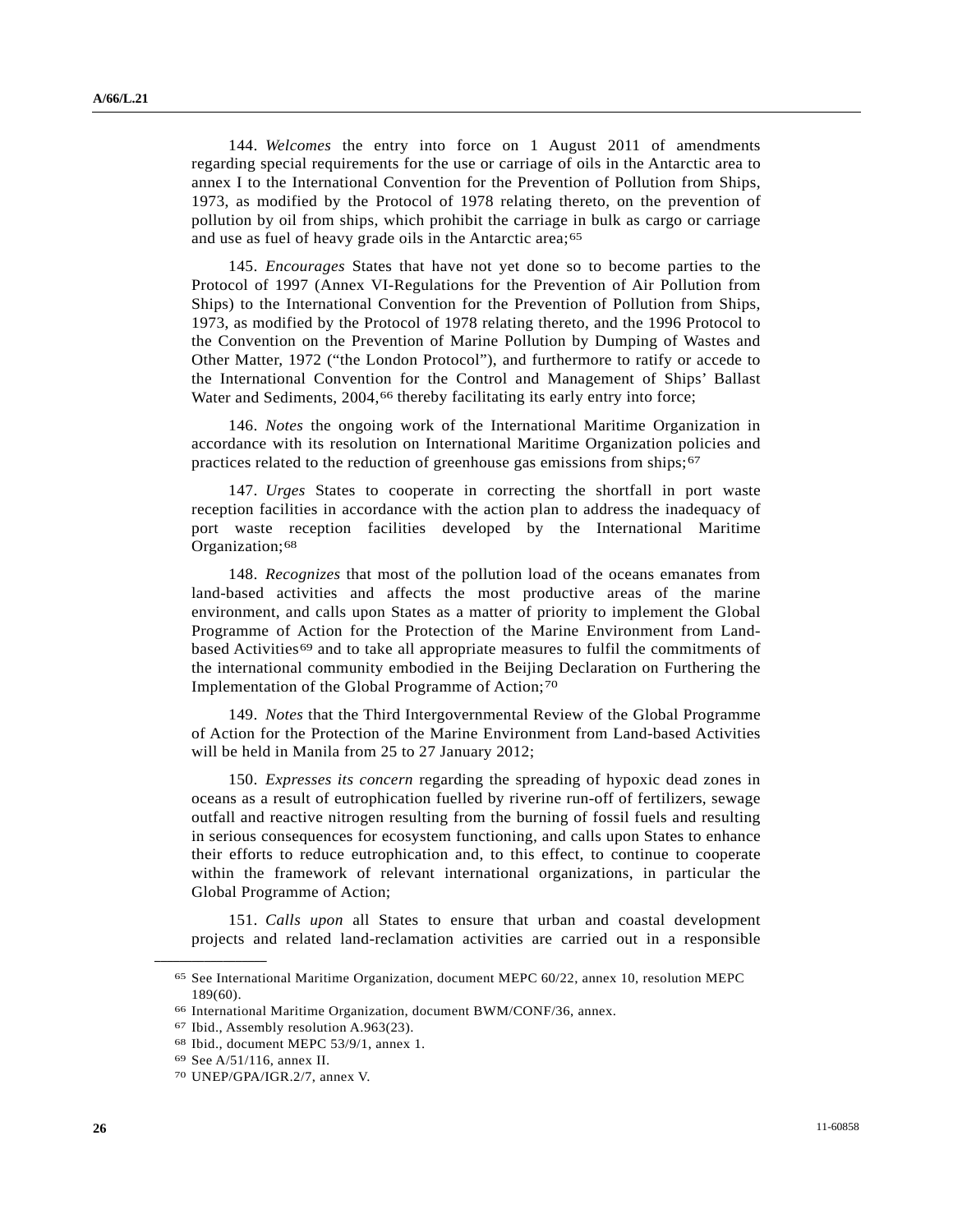manner that protects the marine habitat and environment and mitigates the negative consequences of such activities;

 152. *Notes* the second and third sessions of the Intergovernmental Negotiating Committee to prepare a global legally binding instrument on mercury, held, respectively, in Chiba, Japan, from 24 to 28 January 2011 and Nairobi from 31 October to 4 November 2011, pursuant to the agreement of the twenty-fifth session of the United Nations Environment Programme Governing Council/Global Ministerial Environment Forum:<sup>[7](#page-26-0)1</sup>

 153. *Welcomes* the continued work of States, the United Nations Environment Programme and regional organizations in the implementation of the Global Programme of Action, and encourages increased emphasis on the link between freshwater, the coastal zone and marine resources in the implementation of international development goals, including those contained in the United Nations Millennium Declaration,<sup>8</sup> and of the time-bound targets in the Plan of Implementation of the World Summit on Sustainable Development ("Johannesburg Plan of Implementation"), $^{13}$  in particular the target on sanitation, and the Monterrey Consensus of the International Conference on Financing for Development;<sup>[72](#page-26-1)</sup>

 154. *Recalls* the resolution of the thirtieth Consultative Meeting of Contracting Parties to the Convention on the Prevention of Marine Pollution by Dumping of Wastes and Other Matter, 1972 ("the London Convention") and the third Meeting of Contracting Parties to the London Protocol, held from 27 to 31 October 2008, on the regulation of ocean fertilization,<sup>[73](#page-26-2)</sup> in which the Contracting Parties agreed, inter alia, that the scope of the London Convention and Protocol includes ocean fertilization activities and that, given the present state of knowledge, ocean fertilization activities other than for legitimate scientific research should not be allowed, and that scientific research proposals should be assessed on a case-bycase basis using an assessment framework to be developed by the scientific groups under the London Convention and Protocol, and also agreed that, to this end, such other activities should be considered as contrary to the aims of the London Convention and Protocol and should not currently qualify for any exemption from the definition of dumping in article III, paragraph 1 (*b*), of the London Convention and article 1, paragraph 4.2, of the London Protocol;

 155. *Also recalls* the resolution of the thirty-second Consultative Meeting of Contracting Parties to the London Convention and the fifth Meeting of Contracting Parties to the London Protocol, held from 11 to 15 October 2010, on the Assessment Framework for Scientific Research Involving Ocean Fertilization;<sup>[7](#page-26-3)4</sup>

 156. *Further recalls* decision IX/16 C adopted at the ninth meeting of the Conference of the Parties to the Convention on Biological Diversity, $64$  in which the Conference of the Parties, inter alia, bearing in mind the ongoing scientific and legal analysis occurring under the auspices of the London Convention and Protocol requested parties and urged other Governments, in accordance with the

<span id="page-26-1"></span><span id="page-26-0"></span><sup>71</sup> See UNEP/GC.25/17, annex I, decision 25/5.

<sup>72</sup> *Report of the International Conference on Financing for Development, Monterrey, Mexico, 18-22 March 2002* (United Nations publication, Sales No. E.02.II.A.7), chap. I, resolution 1, annex.

<span id="page-26-2"></span><sup>73</sup> International Maritime Organization, document LC 30/16, annex 6, resolution LC-LP.1 (2008). 74 Ibid., document LC 32/15, annex 5, resolution LC-LP.2(2010).

<span id="page-26-3"></span>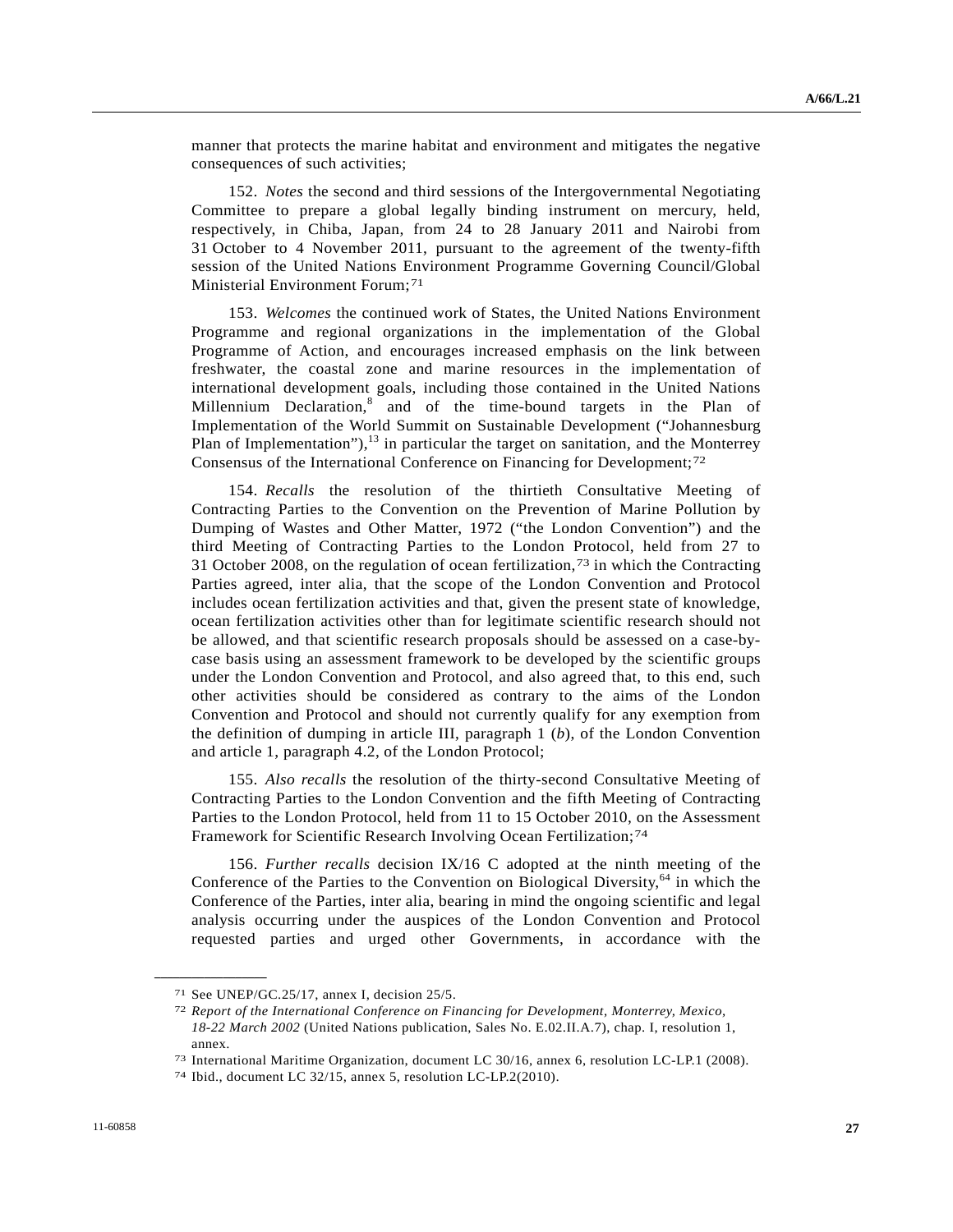precautionary approach, to ensure that ocean fertilization activities were not carried out until there was an adequate scientific basis on which to justify such activities, including an assessment of associated risks, and that a global, transparent and effective control and regulatory mechanism was in place for those activities, with the exception of small-scale scientific research studies within coastal waters, and stated that such studies should be authorized only if justified by the need to gather specific scientific data, should be subject to a thorough prior assessment of the potential impacts of the research studies on the marine environment, should be strictly controlled and should not be used for generating and selling carbon offsets or for any other commercial purposes, and notes decision X/29, adopted at the tenth meeting of the Conference of the Parties to the Convention on Biological Diversity, held in Nagoya, Japan, from 18 to 29 October 2010,<sup>[7](#page-27-0)5</sup> in which the Conference of the Parties requested parties to implement decision IX/16 C;

 157. *Reaffirms* paragraph 119 of resolution 61/222 of 20 December 2006 regarding ecosystem approaches and oceans, including the proposed elements of an ecosystem approach, means to achieve implementation of an ecosystem approach and requirements for improved application of an ecosystem approach, and in this regard:

 (a) Notes that continued environmental degradation in many parts of the world and increasing competing demands require an urgent response and the setting of priorities for management actions aimed at conserving ecosystem integrity;

 (b) Notes that ecosystem approaches to ocean management should be focused on managing human activities in order to maintain and, where needed, restore ecosystem health to sustain goods and environmental services, provide social and economic benefits for food security, sustain livelihoods in support of international development goals, including those contained in the Millennium Declaration, and conserve marine biodiversity;

 (c) Recalls that States should be guided in the application of ecosystem approaches by a number of existing instruments, in particular the Convention, which sets out the legal framework for all activities in the oceans and seas, and its implementing Agreements, as well as other commitments, such as those contained in the Convention on Biological Diversity[7](#page-27-1)6 and the World Summit on Sustainable Development call for the application of an ecosystem approach by 2010 and, in this context, encourages States to enhance their efforts towards applying such an approach;

 (d) Encourages States to cooperate and coordinate their efforts and take, individually or jointly, as appropriate, all measures, in conformity with international law, including the Convention and other applicable instruments, to address impacts on marine ecosystems within and beyond areas of national jurisdiction, taking into account the integrity of the ecosystems concerned;

 158. *Encourages* competent organizations and bodies that have not yet done so to incorporate an ecosystem approach into their mandates, as appropriate, in order to address impacts on marine ecosystems;

<span id="page-27-1"></span><span id="page-27-0"></span><sup>75</sup> See United Nations Environment Programme, document UNEP/CBD/COP/10/27, annex. 76 United Nations, *Treaty Series*, vol. 1760, No. 30619.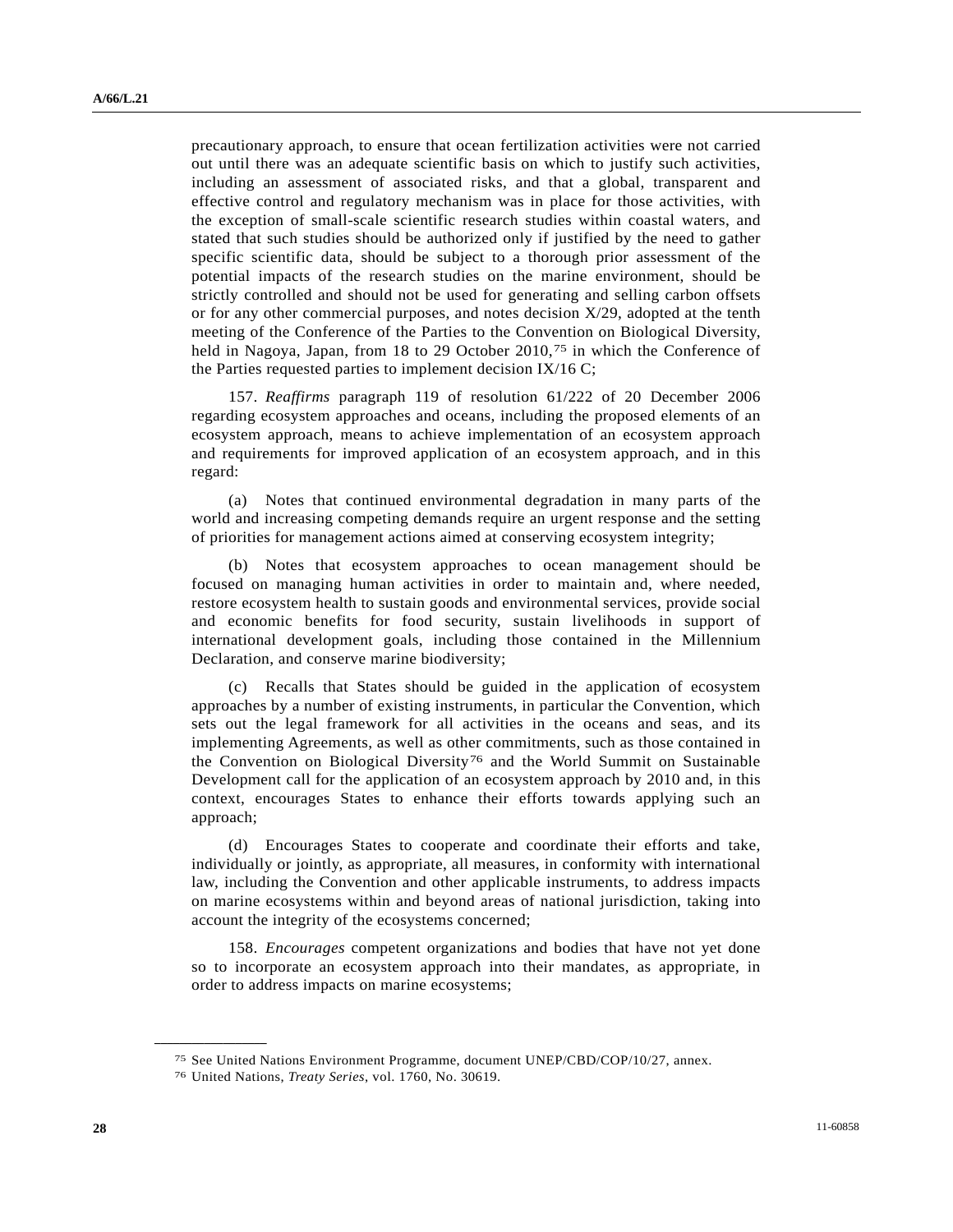159. *Invites* States, in particular those States with advanced technology and marine capabilities, to explore prospects for improving cooperation with, and assistance to, developing States, in particular least developed countries and small island developing States, as well as coastal African States, with a view to better integrating into national policies and programmes sustainable and effective development in the marine sector;

 160. *Encourages* the competent international organizations, the United Nations Development Programme, the World Bank and other funding agencies to consider expanding their programmes within their respective fields of competence for assistance to developing countries and to coordinate their efforts, including in the allocation and application of Global Environment Facility funding;

 161. *Notes* the information compiled by the Secretariat[7](#page-28-0)7 in relation to the assistance available to and measures that may be taken by developing States, in particular the least developed countries and small island developing States, as well as coastal African States, to realize the benefits of sustainable and effective development of marine resources and uses of the oceans, as provided by States and competent international organizations and global and regional funding agencies, and urges them to provide information for the annual report of the Secretary-General and for incorporation on the website of the Division; $\degree$ 

 162. *Encourages* States that have not yet done so to consider ratifying or acceding to the Hong Kong International Convention for the Safe and Environmentally Sound Recycling of Ships, 2009, to facilitate its early entry into force;[78](#page-28-1)

163. *Takes note* of the role of the Basel Convention<sup>32</sup> in protecting the marine environment against the adverse effects which may result from such wastes;

 164. *Notes with concern* the potential for serious environmental consequences resulting from oil spill incidents, urges States, consistent with international law, to cooperate, directly or through competent international organizations, and share best practices, in the fields of protection of the marine environment, human health and safety, prevention, emergency response and mitigation, and encourages the undertaking of scientific research, including marine scientific research, to better understand the consequences of marine oil spills;

## **X**

#### **Marine biodiversity**

 165. *Reaffirms* its central role relating to the conservation and sustainable use of marine biological diversity beyond areas of national jurisdiction, notes the work of States and relevant intergovernmental organizations and bodies on those issues, and invites them to contribute to its consideration of these issues within the areas of their respective competence;

 166. *Welcomes* the meeting of the Ad Hoc Open-ended Informal Working Group, convened in New York from 31 May to 3 June 2011 in accordance with paragraph 163 of resolution 65/37A, and endorses its recommendations;<sup>3</sup>

<span id="page-28-1"></span><span id="page-28-0"></span>**\_\_\_\_\_\_\_\_\_\_\_\_\_\_\_\_\_\_**  77 A/63/342.

<sup>78</sup> See International Maritime Organization, document SR/CONF/45.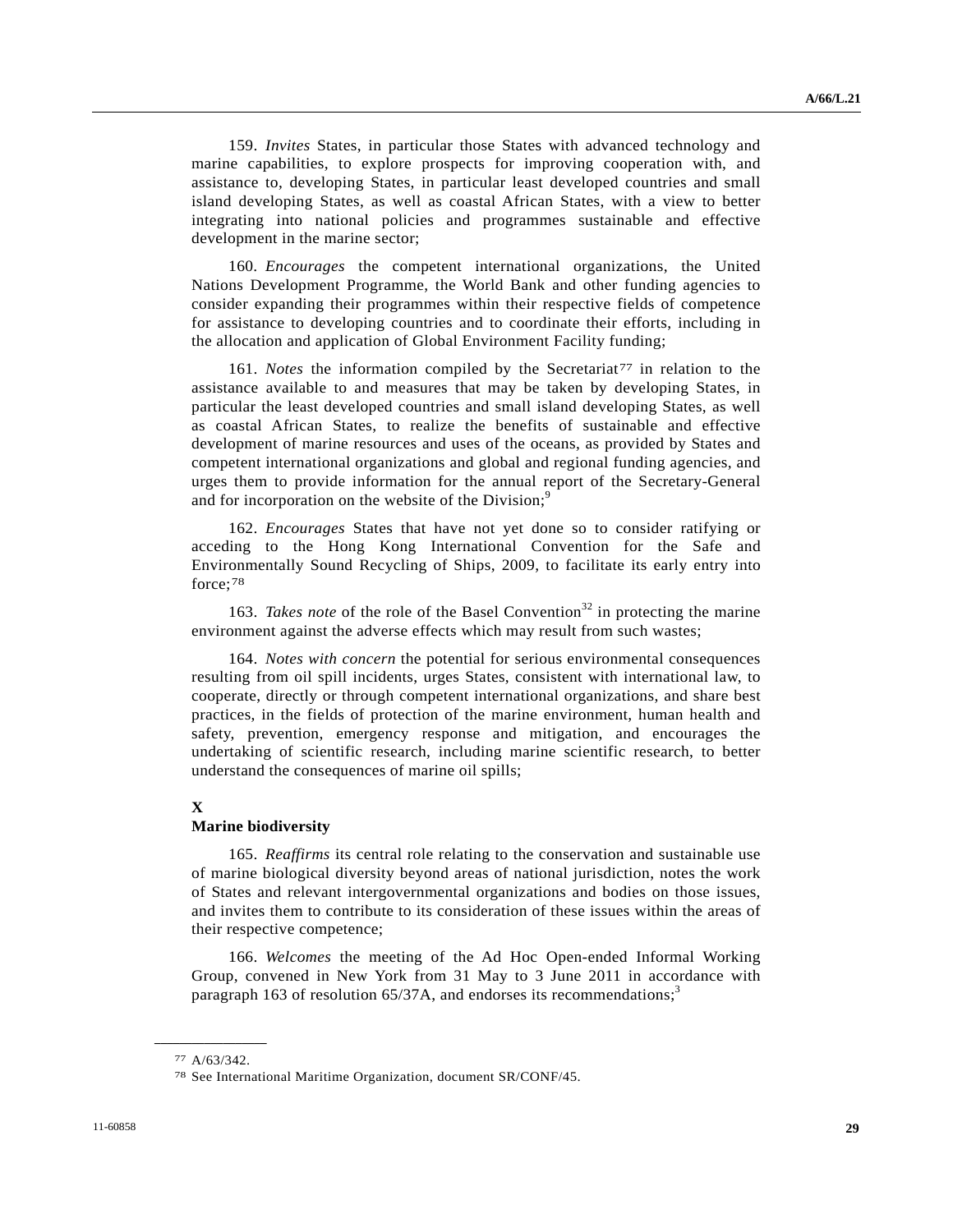167. *Decides*, accordingly, to initiate within the Ad Hoc Open-ended Informal Working Group the process provided for in paragraph 1 (a) of document A/66/119, that the process will address the issues identified in paragraph 1 (b) of document A/66/119 and in the fashion described in the same paragraph, and that the process will take place: (i) in the Ad Hoc Open-ended Informal Working Group; and (ii) in the format of intersessional workshops as described in paragraph 1 (c) of document A/66/119;

 168. *Consequently, noting paragraph 73 of resolution 59/24, requests* the Secretary-General to convene meetings of the Ad Hoc Open-ended Informal Working Group in accordance with paragraph 167 of the present resolution and paragraphs 79 and 80 of resolution 60/30, and in this regard to convene, with full conference services, a meeting of the Ad Hoc Open-ended Informal Working Group, to take place from 7 to 11 May 2012, to provide recommendations to the General Assembly at its sixty-seventh session, and requests the Secretary-General to make every effort to meet the requirement for full conference services within existing resources;

 169. *Recognizes* the abundance and diversity of marine genetic resources and their value in terms of the benefits, goods and services they can provide;

 170. *Also recognizes* the importance of research on marine genetic resources for the purpose of enhancing the scientific understanding, potential use and application, and enhanced management of marine ecosystems;

 171. *Encourages* States and international organizations, including through bilateral, regional and global cooperation programmes and partnerships, to continue in a sustainable and comprehensive way to support, promote and strengthen capacity-building activities, in particular in developing countries, in the field of marine scientific research, taking into account, in particular, the need to create greater taxonomic capabilities;

 172. *Notes* the work under the Jakarta Mandate on Marine and Coastal Biological Diversity[7](#page-29-0)9 and the Convention on Biological Diversity elaborated programme of work on marine and coastal biological diversity,[8](#page-29-1)0 and, while reiterating the central role of the General Assembly relating to the conservation and sustainable use of marine biological diversity beyond areas of national jurisdiction, notes the work done by the Conference of the Parties to the Convention on Biological Diversity;

 173. *Reaffirms* the need for States, individually or through competent international organizations, to urgently consider ways to integrate and improve, based on the best available scientific information and the precautionary approach and in accordance with the Convention and related agreements and instruments, the management of risks to the marine biodiversity of seamounts, cold water corals, hydrothermal vents and certain other underwater features;

 174. *Calls upon* States and international organizations to urgently take further action to address, in accordance with international law, destructive practices that

<span id="page-29-1"></span><span id="page-29-0"></span><sup>79</sup> See A/51/312, annex II, decision II/10.

<sup>80</sup> United Nations Environment Programme, document UNEP/CBD/COP/7/21, annex, decision VII/5, annex I.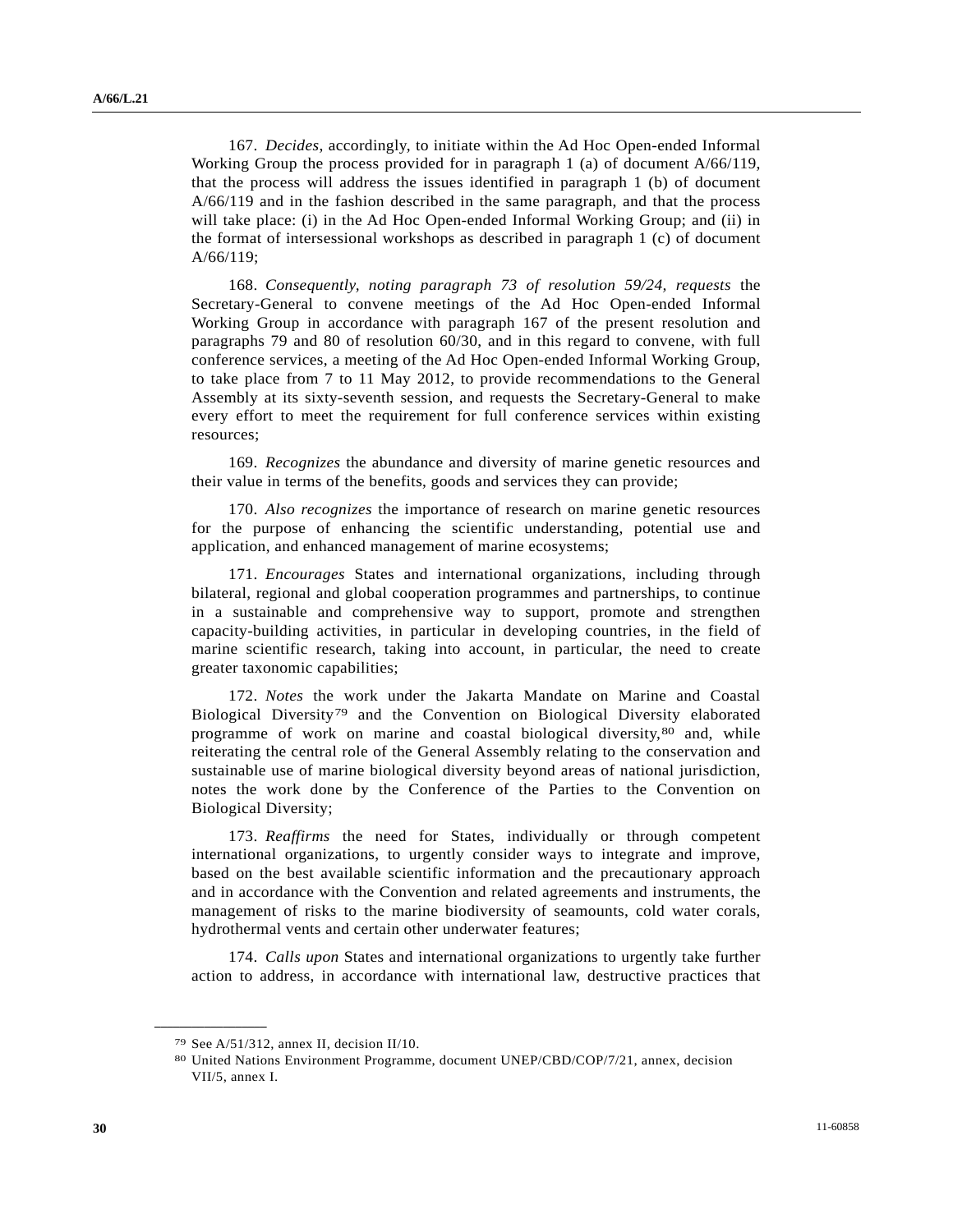have adverse impacts on marine biodiversity and ecosystems, including seamounts, hydrothermal vents and cold water corals;

 175. *Calls upon* States to strengthen, in a manner consistent with international law, in particular the Convention, the conservation and management of marine biodiversity and ecosystems and national policies in relation to marine protected areas;

 176. *Reaffirms* the need for States to continue and intensify their efforts, directly and through competent international organizations, to develop and facilitate the use of diverse approaches and tools for conserving and managing vulnerable marine ecosystems, including the possible establishment of marine protected areas, consistent with international law, as reflected in the Convention, and based on the best scientific information available, and the development of representative networks of any such marine protected areas by 2012;

 177. *Notes* the work of States, relevant intergovernmental organizations and bodies, including the Convention on Biological Diversity, in the assessment of scientific information on, and compilation of ecological criteria for the identification of, marine areas that require protection, in light of the objective of the World Summit on Sustainable Development to develop and facilitate the use of diverse approaches and tools, such as ecosystem approaches and the establishment of marine protected areas consistent with international law, as reflected in the Convention, and based on scientific information, including representative networks, by  $2012;^{13}$ 

 178. *Encourages* States to further progress towards the 2012 target for the establishment of marine protected areas, including representative networks, and calls upon States to further consider options to identify and protect ecologically or biologically significant areas, consistent with international law and on the basis of the best available scientific information;

 179. *Recalls* that the Conference of the Parties to the Convention on Biological Diversity, at its ninth meeting, adopted scientific criteria for identifying ecologically or biologically significant marine areas in need of protection in openocean waters and deep-sea habitats and scientific guidance for selecting areas to establish a representative network of marine protected areas, including in open-ocean waters and deep-sea habitats, [8](#page-30-0)1 and further recalls that the Food and Agriculture Organization of the United Nations has developed guidance for the identification of vulnerable marine ecosystems through the International Guidelines for the Management of Deep-sea Fisheries in the High Seas;<sup>[82](#page-30-1)</sup>

 180. *Acknowledges* the Micronesia Challenge, the Eastern Tropical Pacific Seascape project, the Caribbean Challenge and the Coral Triangle Initiative, which in particular seek to create and link domestic marine protected areas to better facilitate ecosystem approaches, and reaffirms the need for further international cooperation, coordination and collaboration in support of such initiatives;

<span id="page-30-1"></span><span id="page-30-0"></span><sup>81</sup> See United Nations Environment Programme, document UNEP/CBD/COP/9/29, annex I, decision IX/20, annexes I and II.

<sup>82</sup> Food and Agriculture Organization of the United Nations, *Report of the Technical Consultation on International Guidelines for the Management of Deep-sea Fisheries in the High Seas, Rome, 4-8 February and 25-29 August 2008*, FAO Fisheries and Aquaculture Report No. 881 (FIEP/R881 (Tri)), appendix F.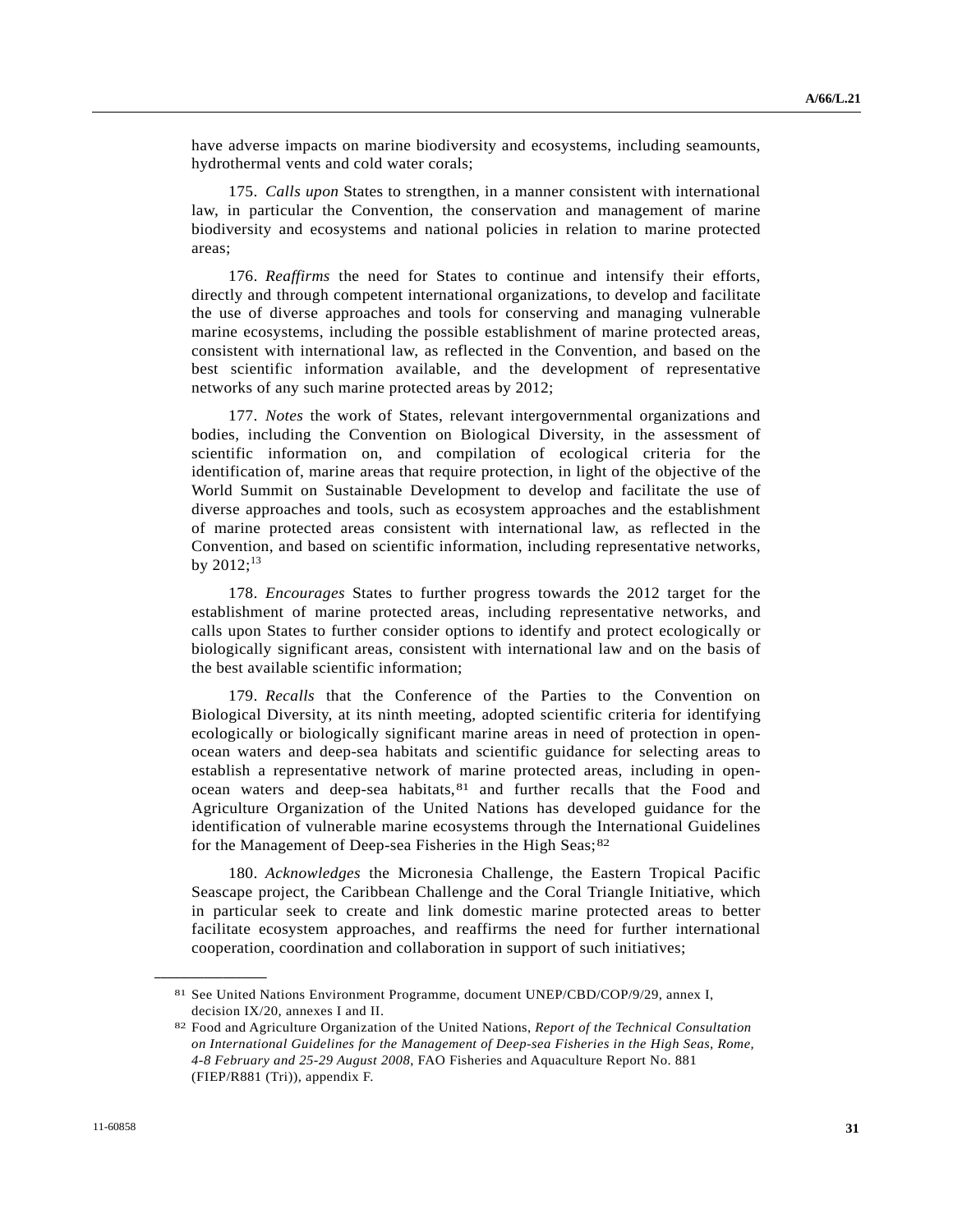181. *Reiterates its support* for the International Coral Reef Initiative, takes note of the International Coral Reef Initiative General Meetings, held in Réunion, from 7 to 11 November 2011, and supports the work under the Jakarta Mandate on Marine and Coastal Biological Diversity and the elaborated programme of work on marine and coastal biological diversity related to coral reefs;

 182. *Encourages* States and relevant international institutions to improve efforts to address coral bleaching by, inter alia, improving monitoring to predict and identify bleaching events, supporting and strengthening action taken during such events and improving strategies to manage reefs to support their natural resilience and enhance their ability to withstand other pressures, including ocean acidification;

 183. *Encourages* States to cooperate, directly or through competent international bodies, in exchanging information in the event of accidents involving vessels on coral reefs and in promoting the development of economic assessment techniques for both restoration and non-use values of coral reef systems;

 184. *Emphasizes* the need to mainstream sustainable coral reef management and integrated watershed management into national development strategies, as well as into the activities of relevant United Nations agencies and programmes, international financial institutions and the donor community;

 185. *Notes* that ocean noise is a potential threat to living marine resources, affirms the importance of sound scientific studies in addressing this matter, encourages further research, studies and consideration of the impacts of ocean noise on marine living resources, and requests the Division to continue to compile the peer-reviewed scientific studies it receives from Member States and intergovernmental organizations pursuant to paragraph 107 of resolution 61/222 and, as appropriate, to make them, or references and links to them, available on its website;

## **XI**

#### **Marine science**

 186. *Calls upon* States, individually or in collaboration with each other or with competent international organizations and bodies, to continue to strive to improve understanding and knowledge of the oceans and the deep sea, including, in particular, the extent and vulnerability of deep sea biodiversity and ecosystems, by increasing their marine scientific research activities in accordance with the Convention;

 187. *Encourages*, in that regard, relevant international organizations and other donors to consider supporting the Endowment Fund of the International Seabed Authority in order to promote the conduct of collaborative marine scientific research in the international seabed area by supporting the participation of qualified scientists and technical personnel from developing countries in relevant programmes, initiatives and activities;

 188. *Invites* all relevant organizations, funds, programmes and bodies within the United Nations system, in consultation with interested States, to coordinate relevant activities with regional and national marine scientific and technological centres in small island developing States, as appropriate, to ensure the more effective achievement of their objectives in accordance with relevant United Nations small island developing States development programmes and strategies;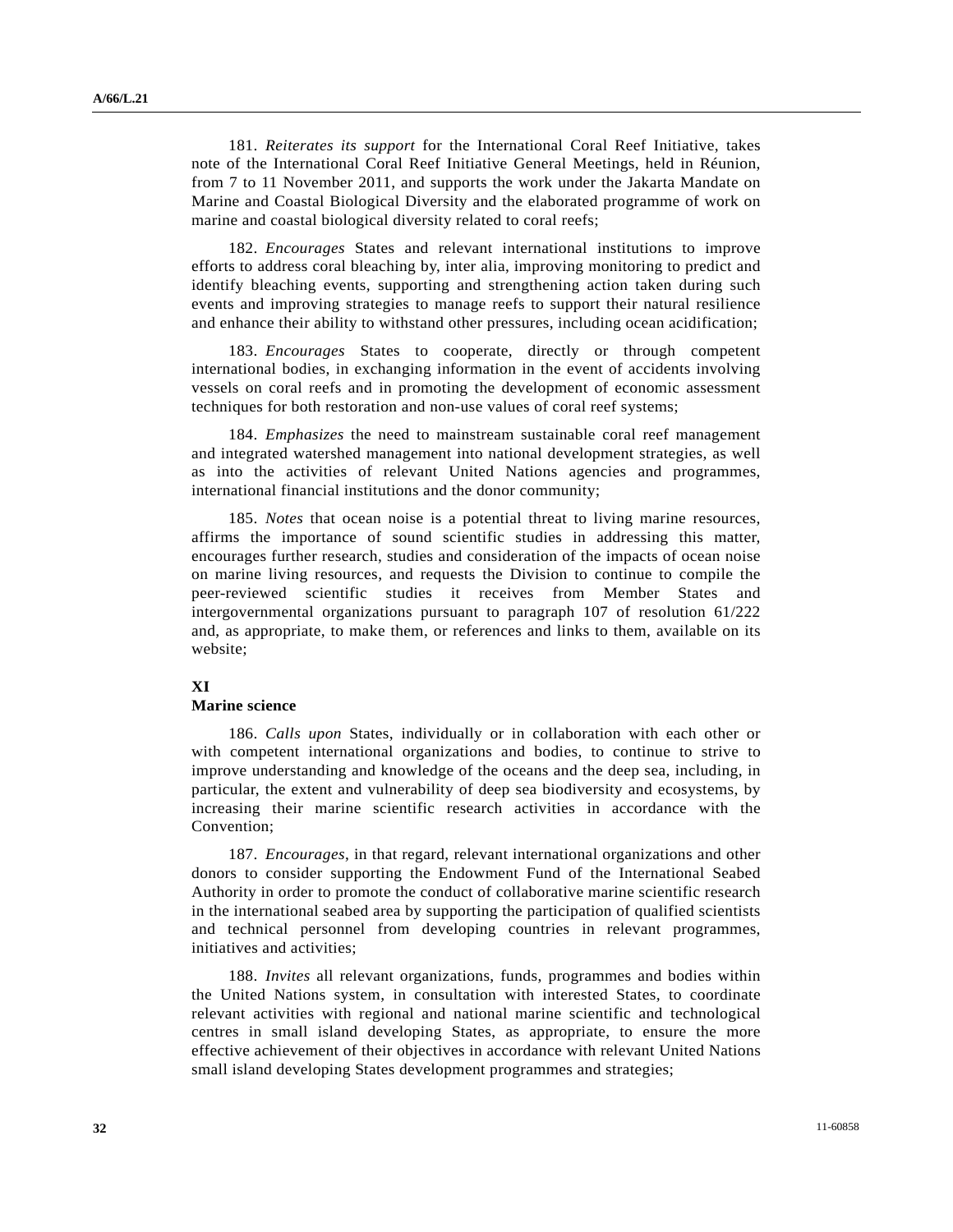189. *Takes note with appreciation* of the work of the Intergovernmental Oceanographic Commission, with the advice of the Advisory Body of Experts on the Law of the Sea, on the development of procedures for the implementation of Parts XIII and XIV of the Convention, and also takes note of the ongoing review of the Advisory Body of Experts by an open-ended working group with representatives from member States;

 190. *Notes with appreciation* the work of the Advisory Body of Experts, including its work in cooperation with the Division, on the practice of member States related to marine scientific research and transfer of marine technology within the framework of the Convention;

 191. *Also notes with appreciation* the issuance of the revised publication entitled "*Marine Scientific Research: A guide to the implementation of the relevant provisions of the United Nations Convention on the Law of the Sea*" in December 2010,[83](#page-32-0) and requests the Secretariat to make efforts to publish the Guide in all official languages of the United Nations;

 192. *Notes* the contribution of the Census of Marine Life to marine biodiversity research, including through its report entitled "First Census of Marine Life 2010: Highlights of a Decade of Discovery";

 193. *Stresses* the importance of increasing the scientific understanding of the oceans-atmosphere interface, including through participation in ocean observing programmes and geographic information systems, such as the Global Ocean Observing System, sponsored by the Intergovernmental Oceanographic Commission, the United Nations Environment Programme, the World Meteorological Organization and the International Council for Science, particularly considering their role in monitoring and forecasting climate change and variability and in the establishment and operation of tsunami warning systems;

 194. *Takes note with appreciation* of the progress made by the Intergovernmental Oceanographic Commission and Member States towards the establishment of regional and national tsunami warning and mitigation systems, welcomes the continued collaboration of the United Nations and other intergovernmental organizations in this effort, and encourages Member States to establish and sustain their national warning and mitigation systems, within a global, ocean-related multi-hazard approach, as necessary, to reduce loss of life and damage to national economies and strengthen the resilience of coastal communities to natural disasters;

 195. *Stresses* the need for continued efforts in developing mitigation and preparedness measures for natural disasters, particularly following tsunami events caused by earthquakes, such as the 11 March 2011 event in Japan;

 196. *Notes* the 2011 report on ocean data buoy vandalism — incidence, impact and responses[84](#page-32-1) by the Intergovernmental Oceanographic Commission and World Meteorological Organization;

 197. *Urges* States to take necessary action and to cooperate in relevant organizations, including the Food and Agriculture Organization of the United

<span id="page-32-0"></span><sup>83</sup> United Nations publication, Sales No. E.91.V.3

<span id="page-32-1"></span><sup>84</sup> WMO-IOC/DBCP Technical Document No. 41.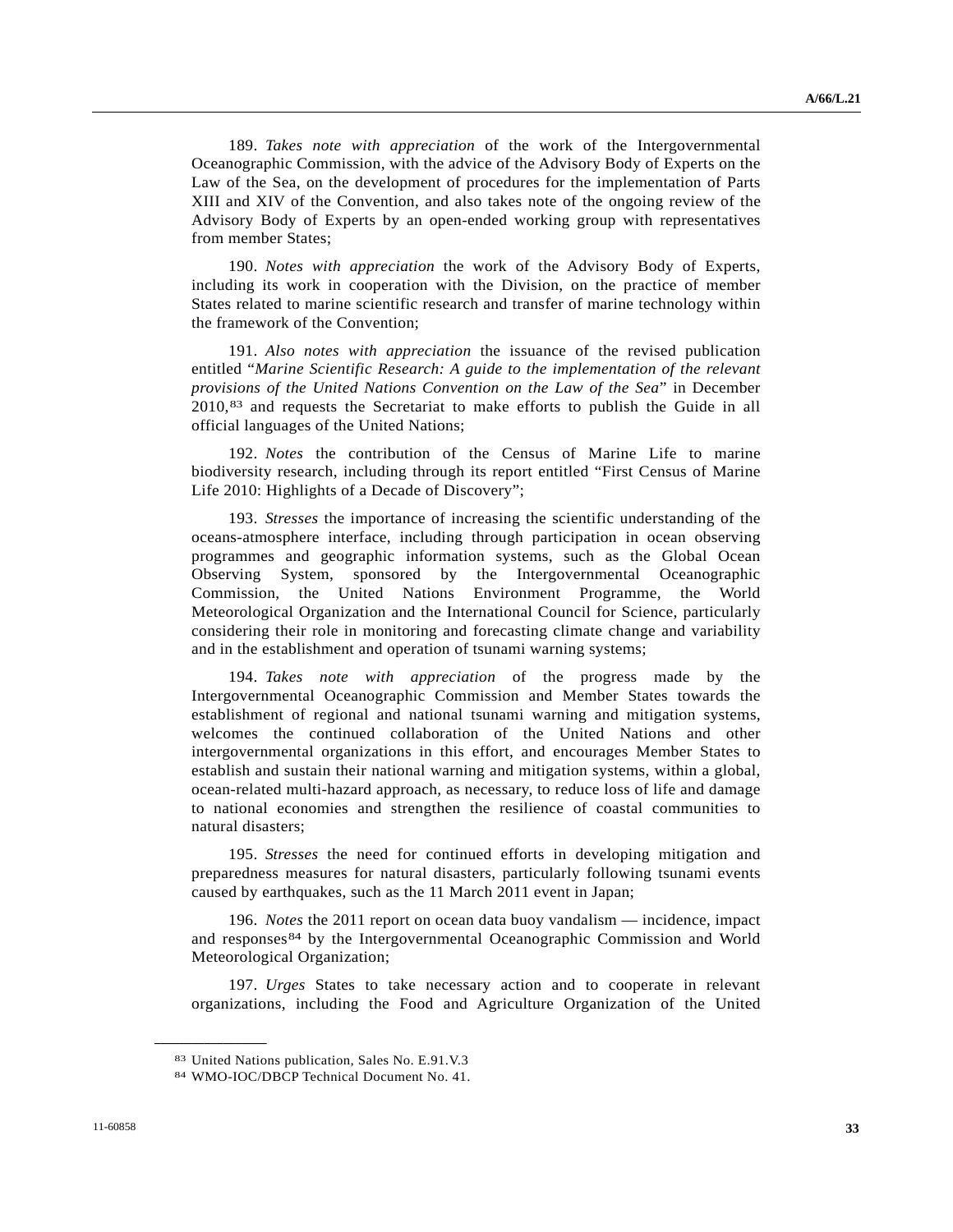Nations, the Intergovernmental Oceanographic Commission and the World Meteorological Organization, to address damage to ocean data buoys deployed and operated in accordance with international law, including by education and outreach about the importance and purpose of these buoys, strengthening these buoys against such damage, and increasing reporting of such damage;

## **XII**

## **Regular Process for Global Reporting and Assessment of the State of the Marine Environment, including Socio-economic Aspects**

 198. *Reiterates* the need to strengthen the regular scientific assessment of the state of the marine environment in order to enhance the scientific basis for policymaking;

 199. *Welcomes* the meetings of the Ad Hoc Working Group of the Whole convened in New York from 14 to 18 February 2011 in accordance with paragraph 203 of resolution 65/37 A and on 27 and 28 June 2011 in accordance with paragraph 7 of resolution 65/37 B;

 200. *Endorses* the recommendations adopted by the Ad Hoc Working Group of the Whole at its second meeting;[8](#page-33-0)5

 201. *Reaffirms* the principles guiding the Regular Process and the objective and scope of its first cycle (2010-2014) as agreed upon at the first meeting of the Ad Hoc Working Group of the Whole in 2009;<sup>[86](#page-33-1)</sup>

 202. *Adopts* the Criteria for the Appointment of Experts and the Guidelines for Workshops to Assist the Regular Process for Global Reporting and Assessment of the State of the Marine Environment, including Socio-economic Aspects;<sup>6</sup>

 203. *Takes note of* the Draft Terms of Reference and Working Methods for the Group of Experts of the Ad Hoc Working Group of the Whole on the Regular Process for Global Reporting and Assessment of the State of the Marine Environment, including Socio-economic Aspects, the report on communication requirements and data and information management for the Regular Process and the report on the preliminary inventory of capacity-building for assessments and types of experts for workshops;<sup>6</sup>

 204. *Requests* the Secretary-General to bring the preliminary inventory of capacity-building for assessments to the attention of Member States, heads of the specialized agencies, funds and programmes of the United Nations and other relevant intergovernmental organizations engaged in activities relating to capacitybuilding for assessment of the state of the marine environment, including socio-economic aspects, as well as funding institutions, and invite their contribution to the preliminary inventory on existing opportunities and arrangements for capacity-building for assessments;

 205. *Welcomes* the establishment by the Ad Hoc Working Group of the Whole of the Bureau to put in practice the decisions and guidance of the Ad Hoc Working Group of the Whole during the intersessional period, such as approving the assignments of members of the pool of experts to work on drafting or to review

<span id="page-33-0"></span><sup>85</sup> See A/66/189, annex.

<span id="page-33-1"></span><sup>86</sup> See A/64/347, annex.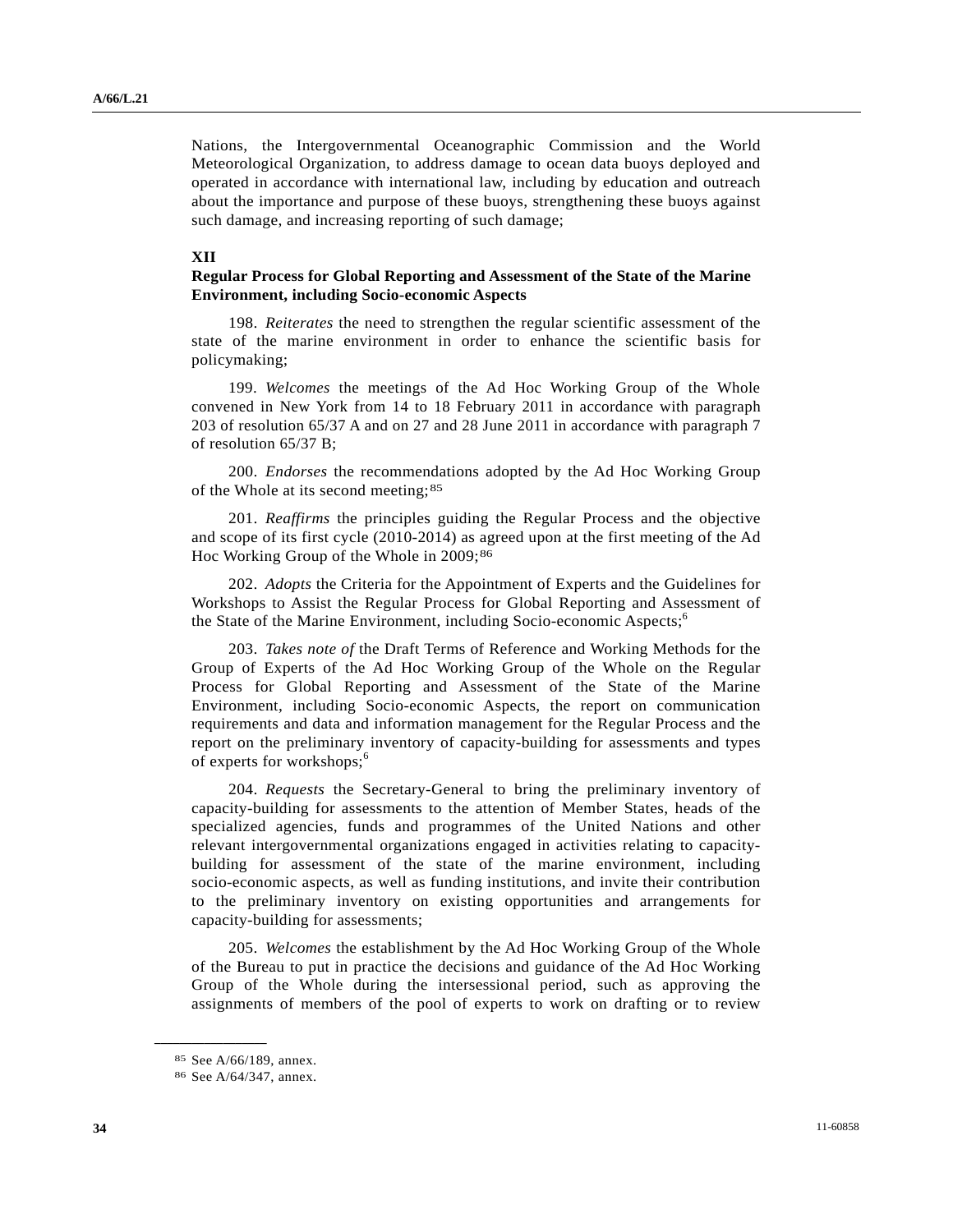drafts, and approving arrangements proposed by the Group of Experts for peer review;

 206. *Decides* that the Bureau shall be composed of fifteen Member States (three Member States from each regional group) and that at least one Co-Chair and a quorum of five Member States, one per regional group, shall be considered as the minimum requirement for the Bureau to perform its functions;

 207. *Recommends* that workshops be organized at the earliest possible opportunity in order to inform the first cycle of the Regular Process and welcomes the first of such workshops, held in Santiago from 13 to 15 September 2011, takes note of its report and invites other States to host such workshops, and in this regard notes with appreciation the offer made by China to host a workshop for the Eastern and South-Eastern Asian Seas, which is planned to be held at the end of February 2012, and the offer made by Belgium to host a workshop for the North Atlantic, the Baltic Sea, the Mediterranean Sea and the Black Sea in March 2012;

 208. *Requests* the Secretary-General to convene the third meeting of the Ad Hoc Working Group of the Whole from 23 to 27 April 2012 with a view to enabling the first cycle of the first global integrated assessment to proceed, and to provide recommendations to the General Assembly at its sixty-seventh session;

 209. *Takes note* of the ongoing work of States aimed at the finalization of the possible outline for the first global integrated assessment of the state of the marine environment, including socio-economic aspects, $<sup>6</sup>$  which would be further considered</sup> by the Ad Hoc Working Group of the Whole at its next meeting;

 210. *Recalls* that the Regular Process, as established under the United Nations, is accountable to the General Assembly and shall be an intergovernmental process guided by international law, including the Convention and other applicable international instruments, and take into account relevant Assembly resolutions;

 211. *Emphasizes* that the first cycle of the Regular Process has begun and that the deadline for the first integrated assessment is 2014;

 212. *Notes* that the first phase of the first cycle of the Regular Process (2010-2012) will provide for the preparation of key questions to be answered by the first integrated assessment, at all regional levels, to ensure an effective sciencepolicy relationship and the participation of all relevant stakeholders, in particular local experts, in defining specific objectives and scope of the assessments;

 213. *Invites* the Intergovernmental Oceanographic Commission, the United Nations Environment Programme, the International Maritime Organization and the Food and Agriculture Organization of the United Nations, and other competent United Nations specialized agencies, as appropriate, to continue to provide technical and scientific support to the Regular Process;

 214. *Requests* the secretariat of the Regular Process to convene at least one meeting of the Group of Experts, as appropriate and subject to the availability of resources, prior to the next meeting of the Ad Hoc Working Group of the Whole;

 215. *Notes with appreciation* the support provided by the Division to the Regular Process, and notes also with appreciation the technical and logistical support of the United Nations Environment Programme and the Intergovernmental Oceanographic Commission;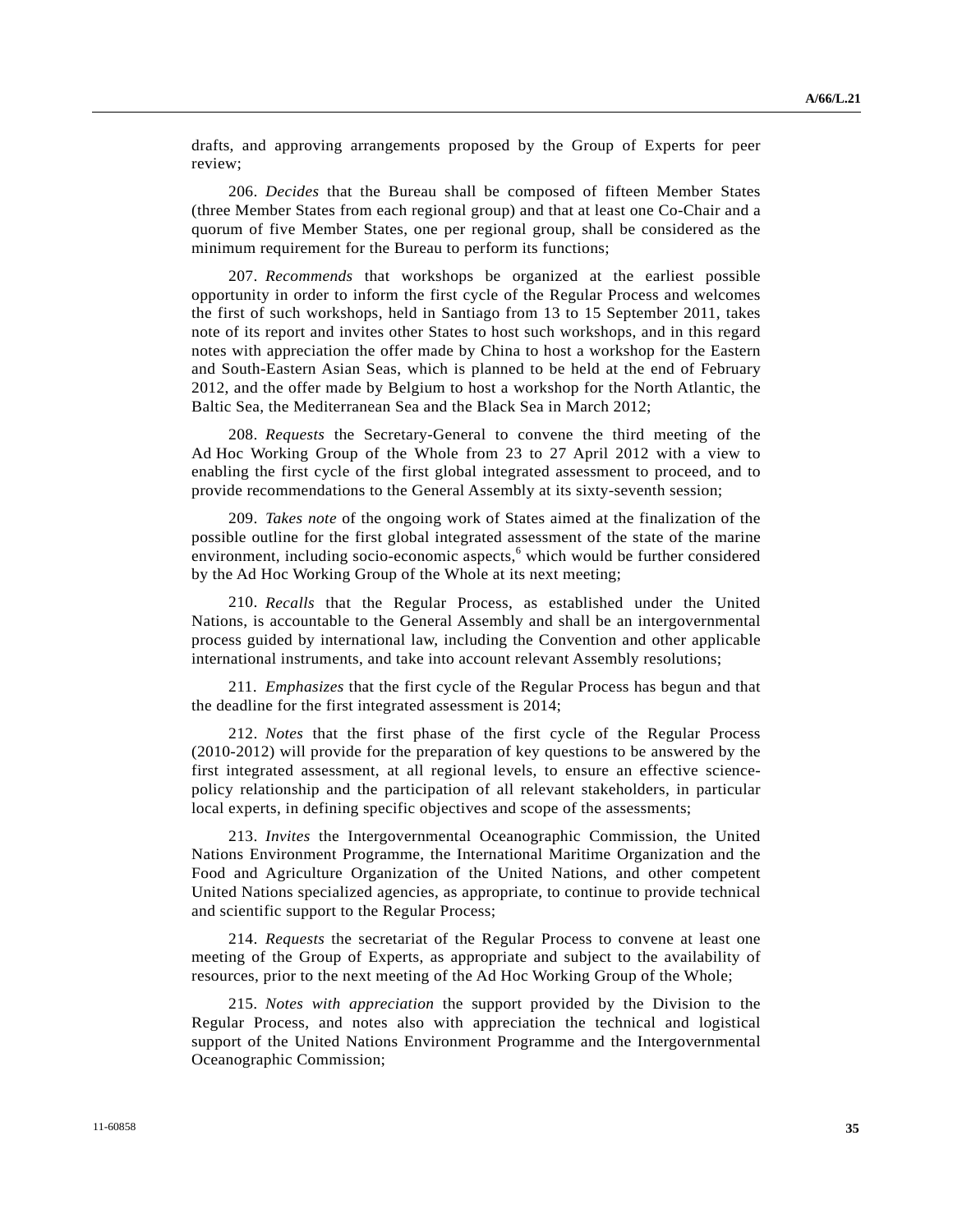216. *Requests* the Secretary-General to promptly take appropriate measures, by mobilizing all available extrabudgetary and existing resources, including through the redeployment of staff, to further strengthen the capacity of the Division, in particular its human resources, serving as the secretariat of the Regular Process, including in the context of the programme budget for the current biennium and the proposed programme budget for the biennium 2012-2013;

 217. *Notes with appreciation* the contributions made to the voluntary trust fund for the purpose of supporting the operations of the first five-year cycle of the Regular Process, expresses its serious concern regarding the limited resources available in the fund, and urges Member States, international financial institutions, donor agencies, intergovernmental organizations, non-governmental organizations and natural and juridical persons to make financial contributions to those funds established pursuant to paragraph 183 of resolution 64/71 of 4 December 2009 and to make other contributions to the Regular Process;

### **XIII**

### **Regional cooperation**

 218. *Notes* that there have been a number of initiatives at the regional level, in various regions, to further the implementation of the Convention, takes note in that context of the Caribbean-focused Assistance Fund, which is intended to facilitate, mainly through technical assistance, the voluntary undertaking of maritime delimitation negotiations between Caribbean States, takes note once again of the Fund for Peace: Peaceful Settlement of Territorial Disputes, established by the General Assembly of the Organization of American States in 2000 as a primary mechanism, given its broader regional scope, for the prevention and resolution of pending territorial, land border and maritime boundary disputes, and calls upon States and others in a position to do so to contribute to these funds;

 219. *Notes with appreciation* efforts at the regional level to further the implementation of the Convention and respond, including through capacitybuilding, to issues related to maritime safety and security, the conservation and sustainable use of living marine resources, the protection and preservation of the marine environment and the conservation and sustainable use of marine biodiversity;

 220. *Invites* States and international organizations to enhance their cooperation to better protect the marine environment, and in this respect welcomes the memorandum of understanding for enhanced cooperation concluded between the Convention for the Protection of the Marine Environment of the North-East Atlantic, the North East Atlantic Fisheries Commission, the International Seabed Authority and the International Maritime Organization;

 221. *Recognizes* the results of the International Polar Year, 2007-2008, with particular emphasis on new knowledge about the linkages between environmental change in the polar regions and global climate systems, encourages States and scientific communities to strengthen their cooperation in this respect, and notes the International Polar Year "From Knowledge to Action" Conference to be held in Montreal, Canada, from 22 to 27 April 2012;

 222. *Welcomes* regional cooperation, and in this regard notes the Pacific Oceanscape Framework as an initiative to enhance cooperation among coastal States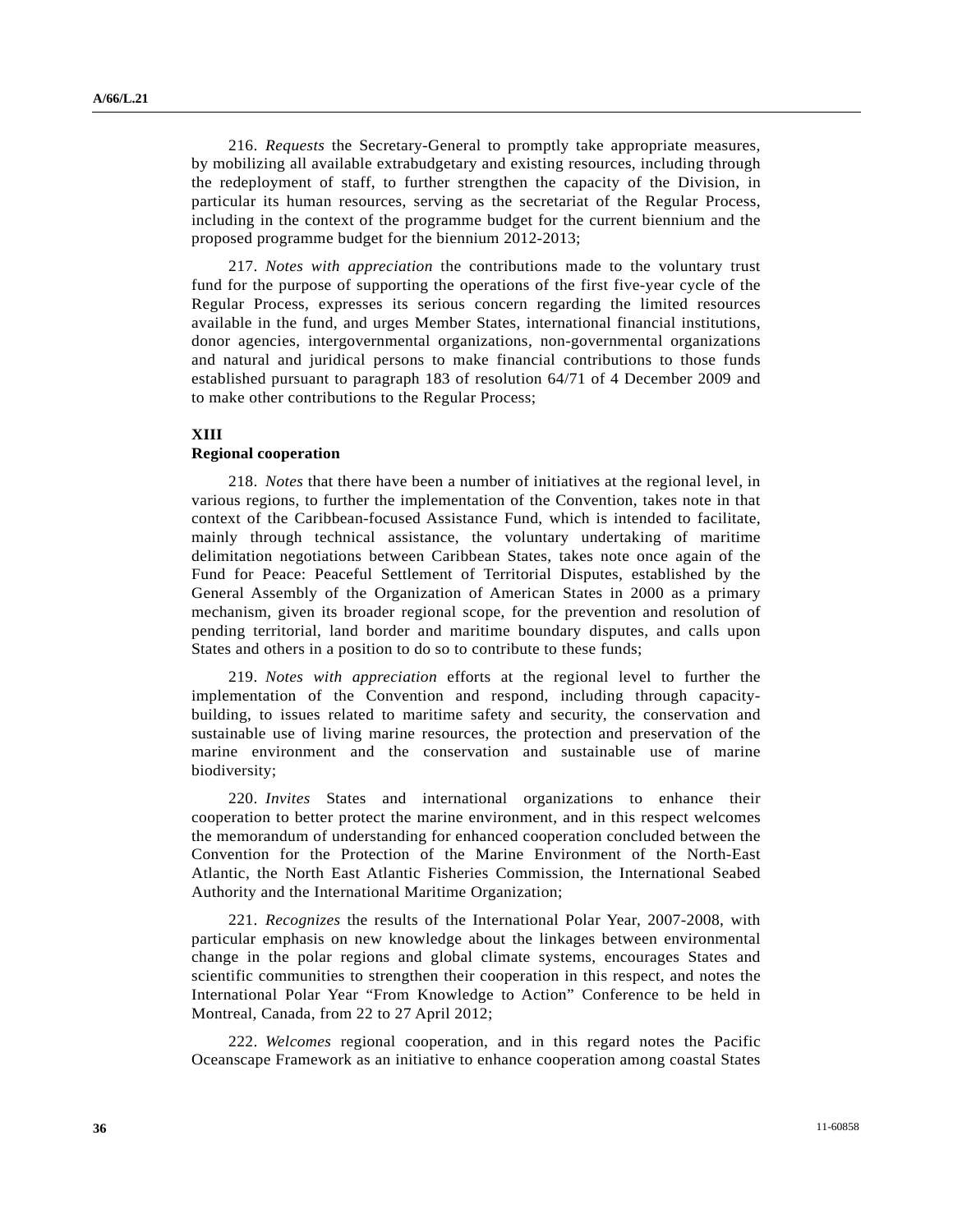in the Pacific island region to foster marine conservation and sustainable development;

 223. *Notes with appreciation* the various cooperative efforts displayed by States at the regional and subregional levels, and in this regard welcomes initiatives such as the Integrated Assessment and Management of the Gulf of Mexico Large Marine Ecosystem;

 224. *Notes* the twenty-fifth anniversary of the Zone of Peace and Cooperation of the South Atlantic;

#### **XIV**

### **Open-ended Informal Consultative Process on Oceans and the Law of the Sea**

 225. *Welcomes* the report on the work of the Informal Consultative Process at its twelfth meeting,<sup>4</sup> which focused on contributing to the assessment, in the context of the United Nations Conference on Sustainable Development, of progress to date and the remaining gaps in the implementation of the outcomes of the major summits on sustainable development and addressing new and emerging challenges;<sup>4</sup>

 226. *Recognizes* the role of the Informal Consultative Process as a unique forum for comprehensive discussions on issues related to oceans and the law of the sea, consistent with the framework provided by the Convention and chapter 17 of Agenda 21, and that the perspective of the three pillars of sustainable development should be further enhanced in the examination of the selected topics;

 227. *Welcomes* the work of the Informal Consultative Process and its contribution to improving coordination and cooperation between States and strengthening the annual debate of the General Assembly on oceans and the law of the sea by effectively drawing attention to key issues and current trends, emphasizes the timeliness of this year's topic, and in this regard, encourages States to consider the 2012 United Nations Conference on Sustainable Development as an opportunity to consider measures to implement internationally agreed goals and commitments relating to the conservation and sustainable use of the marine environment and its resources;

 228. *Also welcomes* efforts to improve and focus the work of the Informal Consultative Process, and in that respect recognizes the primary role of the Informal Consultative Process in integrating knowledge, the exchange of opinions among multiple stakeholders and coordination among competent agencies, and enhancing awareness of topics, including emerging issues, while promoting the three pillars of sustainable development, and recommends that the Informal Consultative Process devise a transparent, objective and inclusive process for the selection of topics and panellists so as to facilitate the work of the General Assembly during informal consultations concerning the annual resolution on oceans and the law of the sea;

 229. *Recalls* the need to strengthen and improve the efficiency of the Informal Consultative Process, and encourages States, intergovernmental organizations and programmes to provide guidance to the Co-Chairs to this effect, particularly before and during the preparatory meeting for the Informal Consultative Process;

 230. *Also recalls* that a further review of the effectiveness and utility of the Informal Consultative Process will be undertaken by the General Assembly at its sixty-seventh session;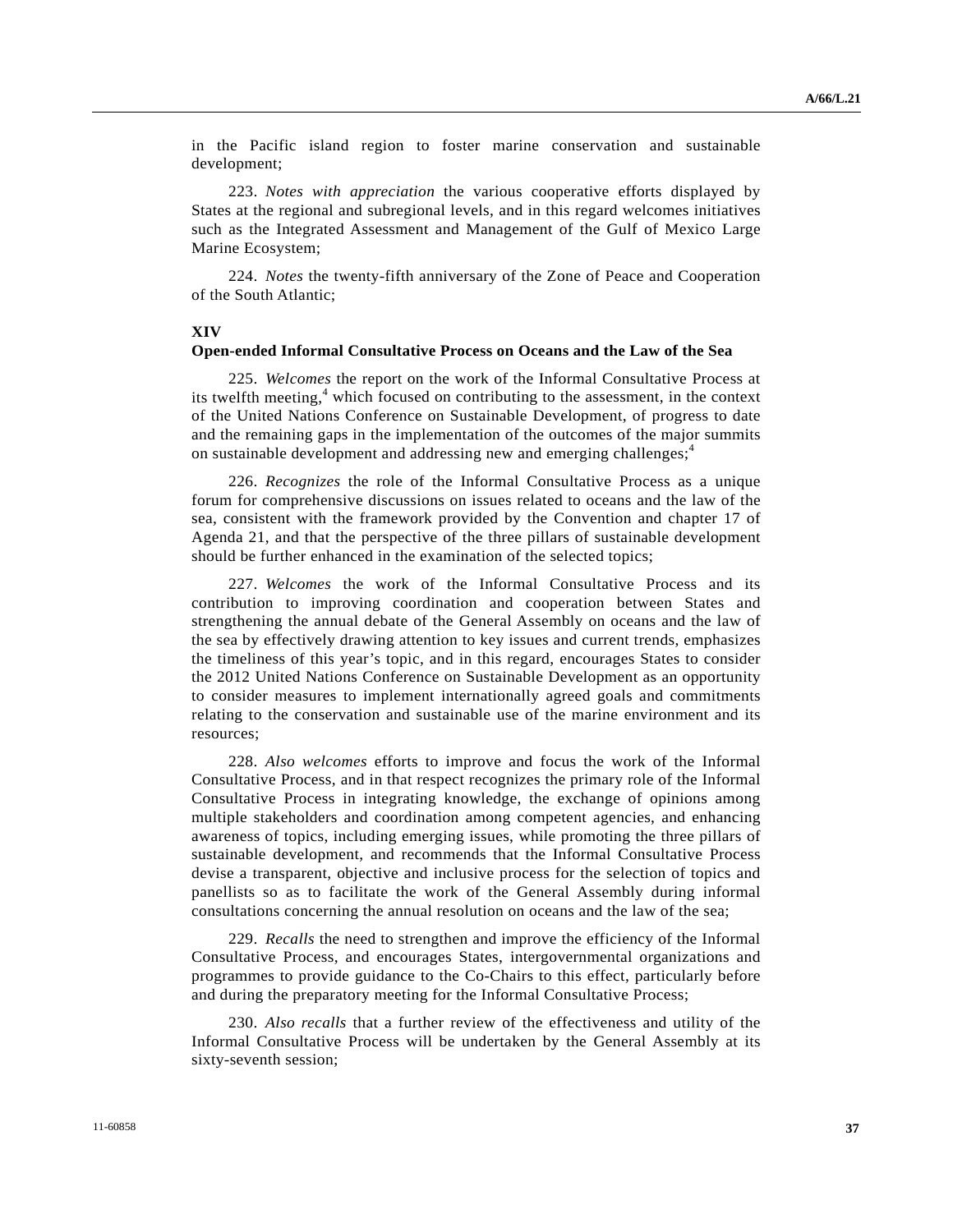231. *Requests* the Secretary-General to convene, in accordance with paragraphs 2 and 3 of resolution 54/33, the thirteenth meeting of the Informal Consultative Process, in New York from 29 May to 1 June 2012, to provide it with the necessary facilities for the performance of its work and to arrange for support to be provided by the Division, in cooperation with other relevant parts of the Secretariat, as appropriate;

 232. *Expresses its continued serious concern* regarding the lack of resources available in the voluntary trust fund established by resolution 55/7 for the purpose of assisting developing countries, in particular least developed countries, small island developing States and landlocked developing States, in attending the meetings of the Informal Consultative Process, and urges States to make additional contributions to the trust fund;

 233. *Decides* that those representatives from developing countries who are invited by the Co-Chairs, in consultation with Governments, to make presentations during the meetings of the Informal Consultative Process shall receive priority consideration in the disbursement of funds from the voluntary trust fund established by resolution 55/7 in order to cover the costs of their travel, and shall also be eligible to receive daily subsistence allowance subject to the availability of funds after the travel costs of all other eligible representatives from those countries mentioned in paragraph 232 above have been covered;

 234. *Recalls* its decision in resolution 65/37 A that, in its deliberations on the report of the Secretary-General on oceans and the law of the sea, the Informal Consultative Process will focus its discussions at its thirteenth meeting on marine renewable energies;

### **XV**

#### **Coordination and cooperation**

 235. *Encourages* States to work closely with and through international organizations, funds and programmes, as well as the specialized agencies of the United Nations system and relevant international conventions, to identify emerging areas of focus for improved coordination and cooperation and how best to address these issues;

 236. *Encourages* bodies established by the Convention to strengthen coordination and cooperation, as appropriate, in fulfilling their respective mandates;

 237. *Requests* the Secretary-General to bring the present resolution to the attention of heads of intergovernmental organizations, the specialized agencies, funds and programmes of the United Nations engaged in activities relating to ocean affairs and the law of the sea, as well as funding institutions, and underlines the importance of their constructive and timely input for the report of the Secretary-General on oceans and the law of the sea and of their participation in relevant meetings and processes;

 238. *Welcomes* the work done by the secretariats of relevant United Nations specialized agencies, programmes, funds and bodies and the secretariats of related organizations and conventions to enhance inter-agency coordination and cooperation on ocean issues, including through UN-Oceans, the inter-agency coordination mechanism on ocean and coastal issues within the United Nations system;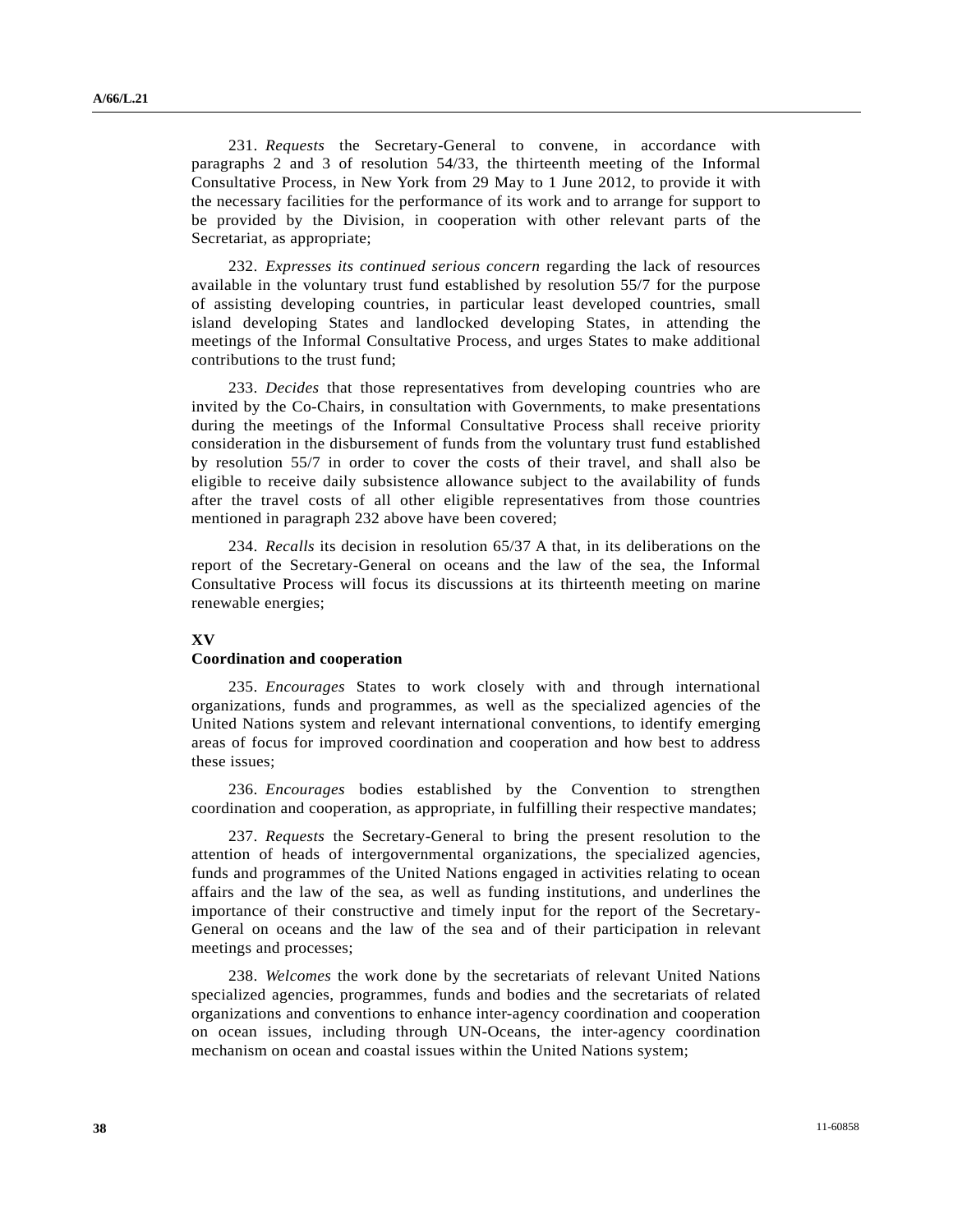239. *Invites* the Joint Inspection Unit to review UN-Oceans and to submit a report thereon to the General Assembly for its consideration, and requests UN-Oceans to submit to the General Assembly draft terms of reference for its work, to be considered at its sixty-seventh session, with a view to reviewing its mandate and enhancing transparency and reporting of its activities to Member States;

 240. *Encourages* continued updates to Member States by UN-Oceans regarding its priorities and initiatives, in particular with respect to the proposed participation in UN-Oceans;

#### **XVI**

## **Activities of the Division for Ocean Affairs and the Law of the Sea**

 241. *Expresses its appreciation* to the Secretary-General for the annual comprehensive report on oceans and the law of the sea, prepared by the Division, as well as for the other activities of the Division, which reflect the high standard of assistance provided to Member States by the Division;

 242. *Notes with satisfaction* the third observance by the United Nations of World Oceans Day on 8 June 2011, recognizes with appreciation the efforts deployed by the Division in organizing its celebration, and invites the Division to continue to promote and facilitate international cooperation on the law of the sea and ocean affairs in the context of the future observance of World Oceans Day, as well as through its participation in other events such as the World Expo to be held in Yeosu, Republic of Korea, in 2012;

 243. *Requests* the Secretary-General to continue to carry out the responsibilities and functions entrusted to him in the Convention and by the related resolutions of the General Assembly, including resolutions 49/28 and 52/26, and to ensure the allocation of appropriate resources to the Division for the performance of its activities under the approved budget for the Organization;

 244. *Also requests* the Secretary-General to continue the publication activities of the Division, in particular through the publication of *The Law of the Sea: A Select Bibliography* and the *Law of the Sea Bulletin*;

### **XVII**

## **Commemoration of the thirtieth anniversary of the opening for signature of the Convention**

 245. *Decides* to devote two days of plenary meetings at its sixty-seventh session, on 10 and 11 December 2012, to the consideration of the item entitled "Oceans and the law of the sea" and the commemoration of the thirtieth anniversary of the opening for signature of the Convention, including special recognition of the crucial role played by Ambassador Arvid Pardo of Malta, and in particular his visionary speech delivered on 1 November 1967 before the General Assembly, leading to the adoption of the Convention, and encourages Member States and observers to be represented at the highest possible level;

 246. *Invites* States Parties to the Convention to commemorate the thirtieth anniversary of the opening for signature of the Convention at their twenty-second meeting;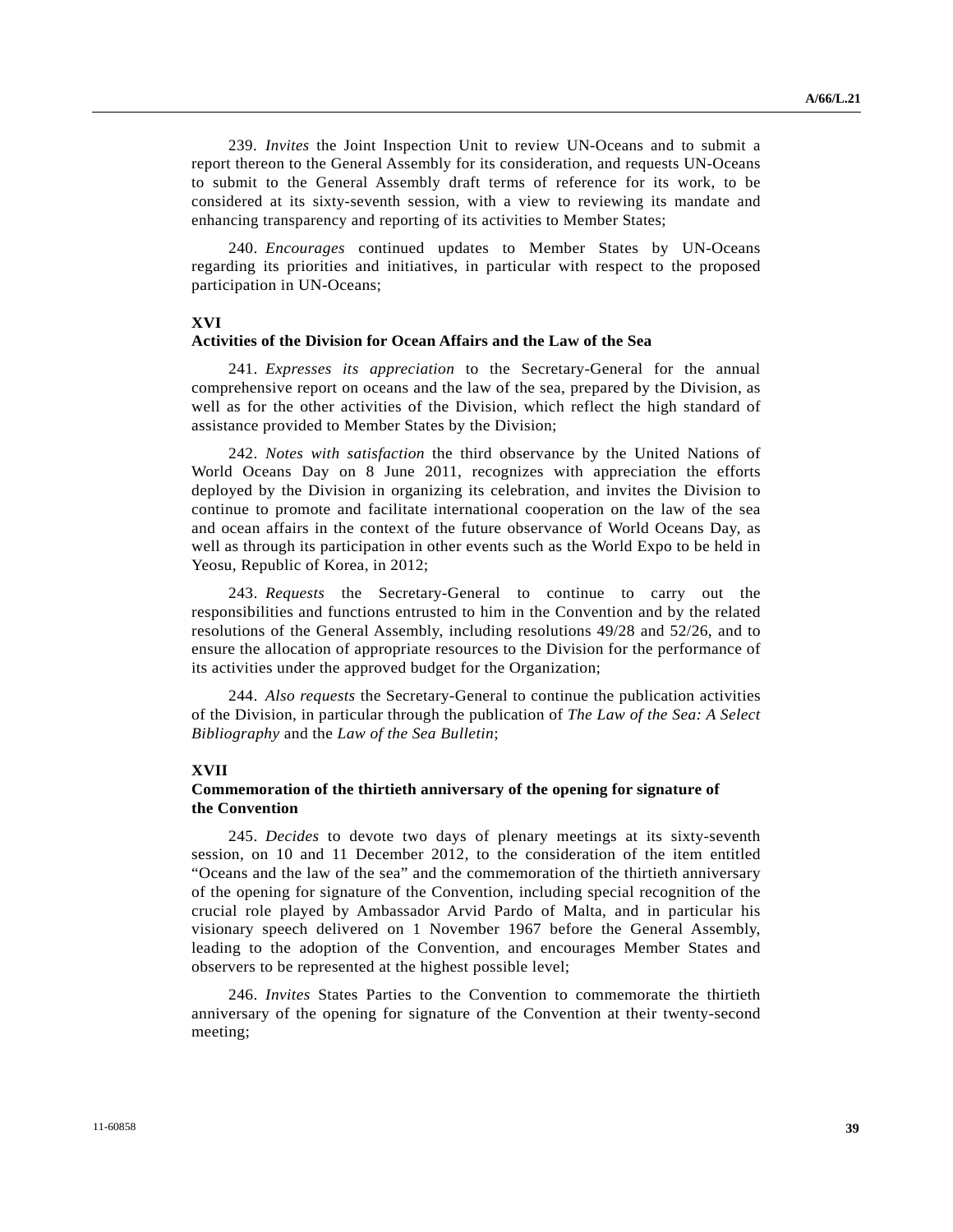247. *Welcomes* the decision of the Assembly of the International Seabed Authority to convene a special meeting during its eighteenth session to commemorate the thirtieth anniversary of the opening for signature of the Convention;

 248. *Requests* the Secretary-General to organize, as appropriate, activities to mark this occasion, and invites States, United Nations agencies, funds and programmes, intergovernmental and non-governmental organizations and other relevant bodies, in accordance with the practices of the United Nations, to support these activities, as appropriate;

## **XVIII**

#### **Sixty-seventh session of the General Assembly**

 249. *Requests* the Secretary-General to prepare a report for consideration by the General Assembly at its sixty-seventh session on developments and issues relating to ocean affairs and the law of the sea, including the implementation of the present resolution, in accordance with resolutions 49/28, 52/26 and 54/33, and to make the section of the report related to the topic that is the focus of the thirteenth meeting of the Informal Consultative Process available at least six weeks in advance of the meeting of the Informal Consultative Process;

 250. *Emphasizes* the critical role of the annual report of the Secretary-General, which integrates information on developments relating to the implementation of the Convention and the work of the Organization, its specialized agencies and other institutions in the field of ocean affairs and the law of the sea at the global and regional levels, and as a result constitutes the basis for the annual consideration and review of developments relating to ocean affairs and the law of the sea by the General Assembly as the global institution having the competence to undertake such a review;

 251. *Notes* that the report referred to in paragraph 249 above will also be submitted to States Parties pursuant to article 319 of the Convention regarding issues of a general nature that have arisen with respect to the Convention;

 252. *Also notes* the desire to further improve the efficiency of, and effective participation of delegations in, the informal consultations concerning the annual General Assembly resolution on oceans and the law of the sea, decides that the period of the informal consultations on that resolution should not exceed a maximum of two weeks in total and that the consultations should be scheduled in such a way that the Division has sufficient time to produce the report referred to in paragraph 249 above, and invites States to submit text proposals for inclusion in the resolution to the coordinator of the informal consultations at the earliest possible date;

 253. *Decides* to include in the provisional agenda of its sixty-seventh session the item entitled "Oceans and the law of the sea".